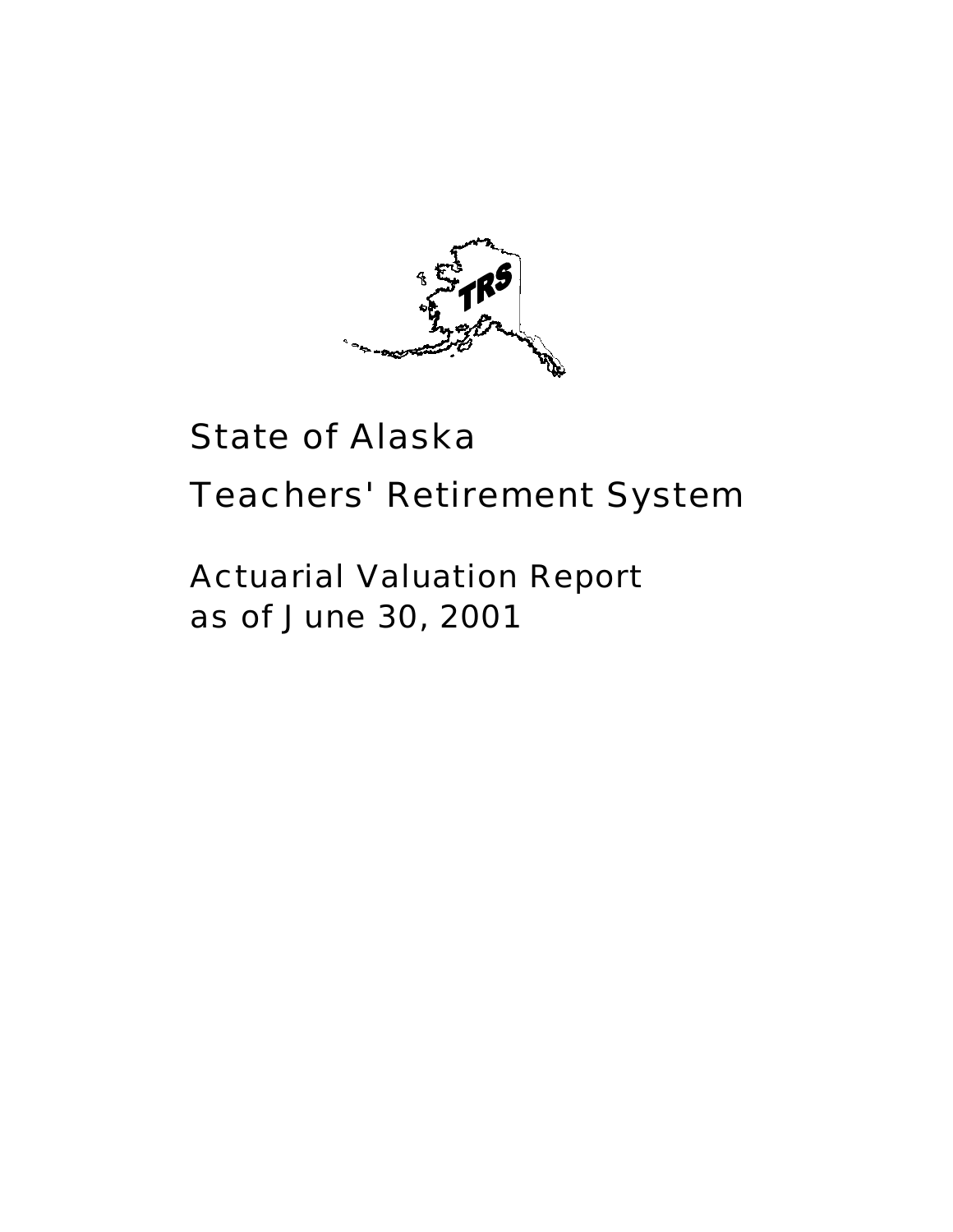

# State of Alaska

# Teachers' Retirement System

# Actuarial Valuation Report as of June 30, 2001

William M. Mercer, Incorporated One Union Square 600 University Street Suite 3200 Seattle, WA 98101

206 808 8800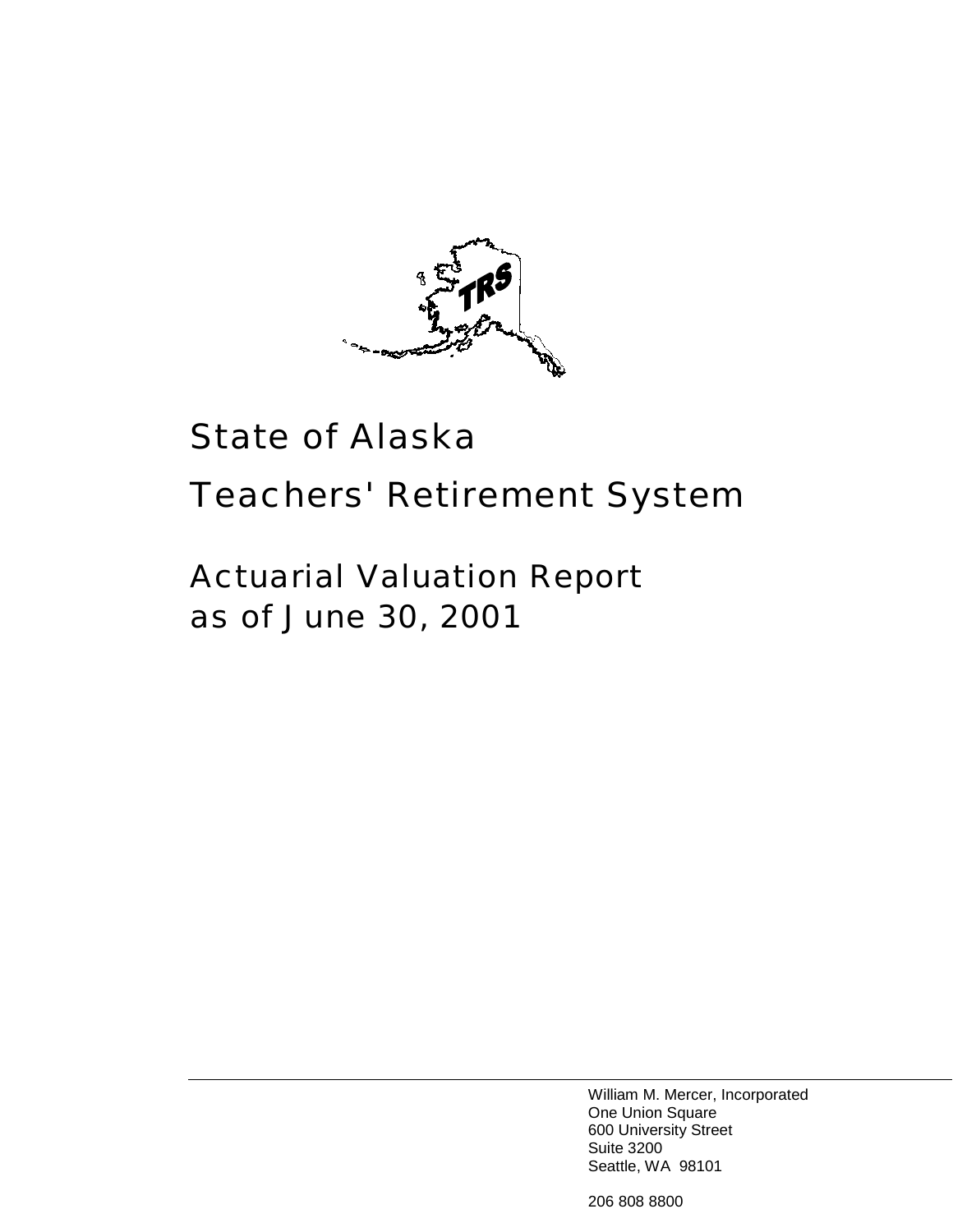March 18, 2002

State of Alaska Teachers' Retirement Board Department of Administration Division of Retirement & Benefits P.O. Box 110203 Juneau, AK 99811-0203

Dear Members of the Board:

#### **Actuarial Certification**

The annual actuarial valuation required for the State of Alaska Teachers' Retirement System has been prepared as of June 30, 2001 by William M. Mercer, Incorporated. The purposes of the report include:

- (1) a review of experience under the Plan for the year ended June 30, 2001;
- (2) a determination of the appropriate contribution rate for all employers in the System; and
- (3) the provision of reporting and disclosure information for financial statements, governmental agencies, and other interested parties.

The following schedules that we have prepared are included in this report:

- (1) Summary of actuarial assumptions and methods (Section 2.3)
- (2) Schedule of active member valuation data (Section  $2.2(c)$ )
- (3) Schedule of benefit recipients added to and removed from rolls (Section 2.2(i))
- (4) Solvency test (Section 3.3)
- (5) Analysis of financial experience (Section 3.1)

In preparing this valuation, we have employed generally accepted actuarial methods and assumptions, in conjunction with employee data provided to us by the System's staff and financial information provided by the audited report from KPMG LLP, to determine a sound value for the System liability. This data has not been audited, but it has been reviewed and found to be consistent, both internally and with prior years' data. The actuarial assumptions are based on the results of an experience study presented to the Board in October 2000 and adopted in December 2000.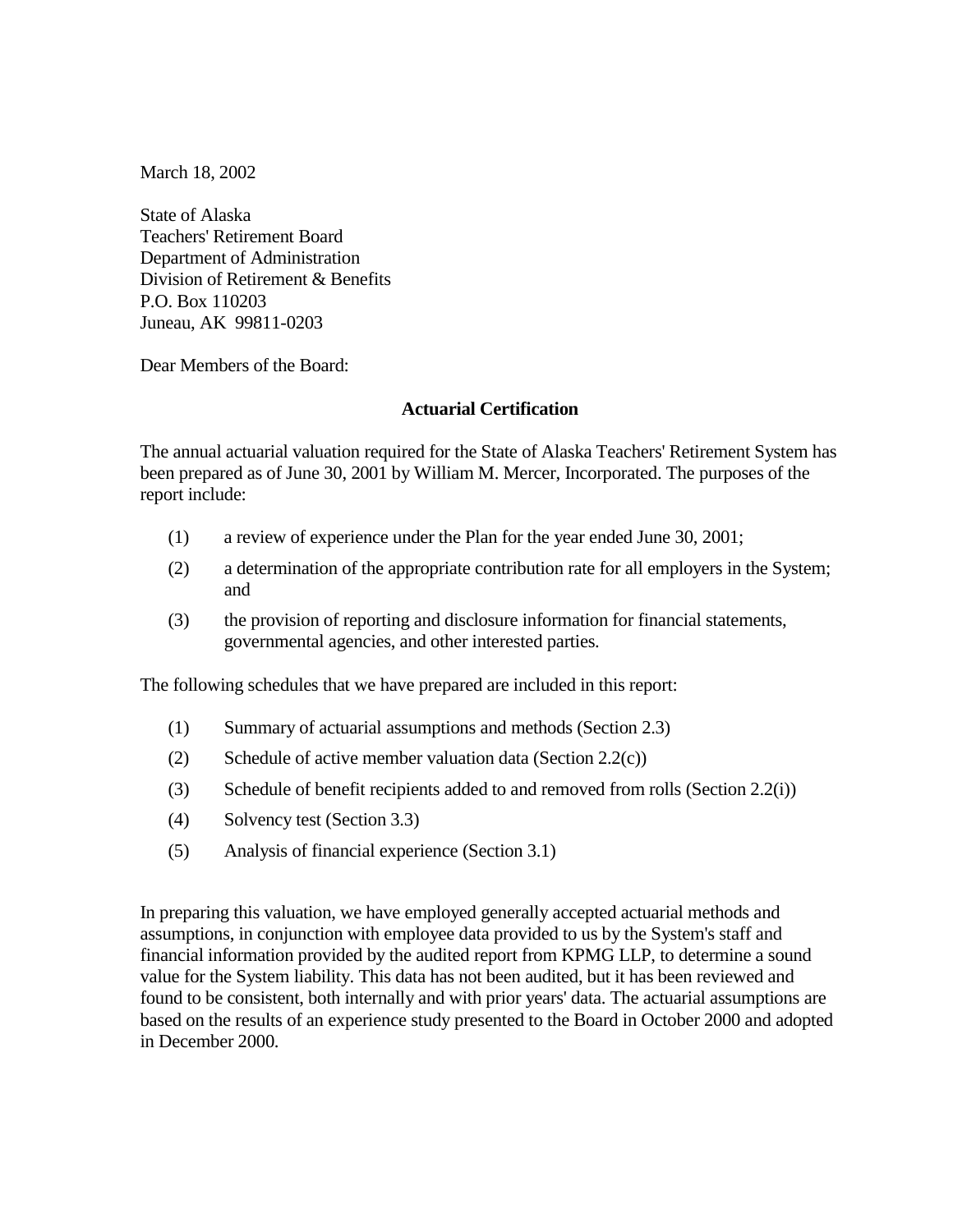Teacher's Retirement Board March 18, 2002 Page 2

The contribution requirements are determined as a percentage of payroll, and reflect the cost of benefits accruing in FY01 and a rolling amortization of the funding surplus or the unfunded accrued liability. The amortization period is set by the Board. Contribution levels are recommended by the Actuary and adopted by the Board each year. Over time, the contribution rate is expected to remain constant as a percentage of payroll. The ratio of assets to liabilities decreased from 99.6% to 95.0% during the year. Over the years, progress has been made toward achieving the funding objectives of the System.

The Division of Retirement and Benefits implemented a new administrative system (CRS) in 2000. The new system provides more accurate data to be used in the annual actuarial valuation. Due to the differences in the data between the old and new systems there were one-time data adjustments which affected the liabilities calculated for the System. A summary of the actuarial assumptions and methods is presented in Section 2.3 of this report. The assumptions, when applied in combination, fairly represent past and anticipated future experience of the System.

Future contribution requirements may differ from those determined in the valuation because of:

- (1) differences between actual experience and anticipated experience based on the assumptions;
- (2) changes in actuarial assumptions or methods;
- (3) changes in statutory provisions; or
- (4) differences between the contribution rates determined by the valuation and those adopted by the Board.

The undersigned are members of the American Academy of Actuaries and the Society of Actuaries and are fully qualified to provide actuarial services to the State of Alaska.

We believe that the assumptions and methods used for funding purposes and for the disclosures presented in this report satisfy the parameter requirements set forth in the Government Accounting Standards Board (GASB) Statement Nos. 25 and 27.

We believe that this report conforms with the requirements of the Alaska statutes, and where applicable, other federal and accounting laws, regulations and rules, as well as generally accepted actuarial principles and practices.

Sincerely,

Sim R. He fee

JJB\JWJ\BRM\RMR\lp

Jame Walter Gardson

Brian R. McGee, FSA, MAAA James W. Jacobson, ASA, MAAA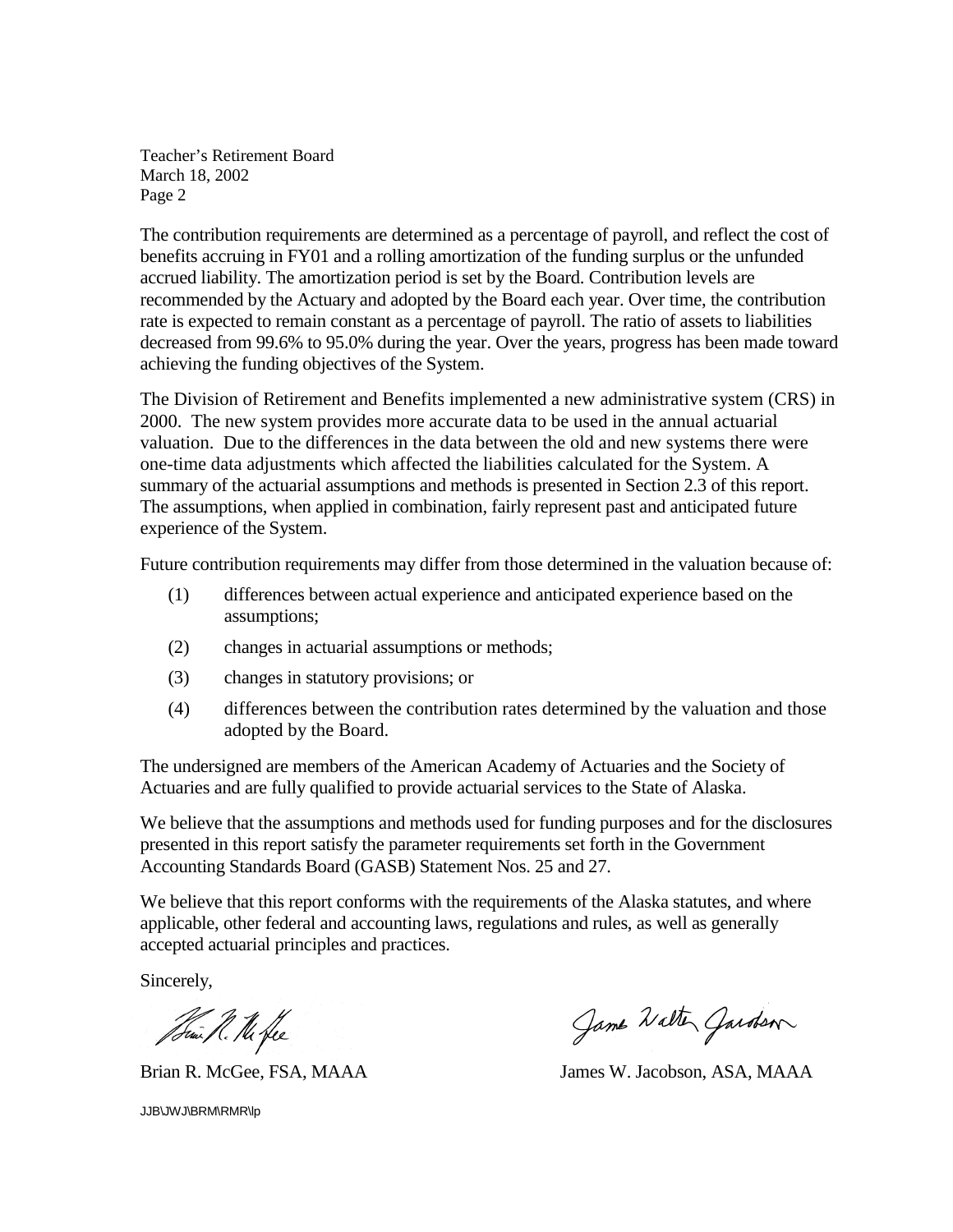#### **Contents**

| 1.1(a) |                                                                          |  |
|--------|--------------------------------------------------------------------------|--|
| 1.1(b) |                                                                          |  |
| 1.1(c) |                                                                          |  |
| 1.1(d) | Determination of Contribution Rate Adjustment                            |  |
|        |                                                                          |  |
| 1.2    |                                                                          |  |
| 1.3    |                                                                          |  |
| 1.4    |                                                                          |  |
| 1.5    |                                                                          |  |
|        |                                                                          |  |
| 2.1    |                                                                          |  |
| 2.2(a) |                                                                          |  |
| 2.2(b) |                                                                          |  |
| 2.2(c) |                                                                          |  |
| 2.2(d) |                                                                          |  |
| 2.2(e) |                                                                          |  |
| 2.2(f) |                                                                          |  |
| 2.2(g) |                                                                          |  |
| 2.2(h) | Schedule of Benefit Recipients by Type of Benefit and Option Selected 51 |  |
| 2.2(i) |                                                                          |  |
| 2.3    |                                                                          |  |
|        |                                                                          |  |
| 3.1    |                                                                          |  |
| 3.2    |                                                                          |  |
| 3.3    |                                                                          |  |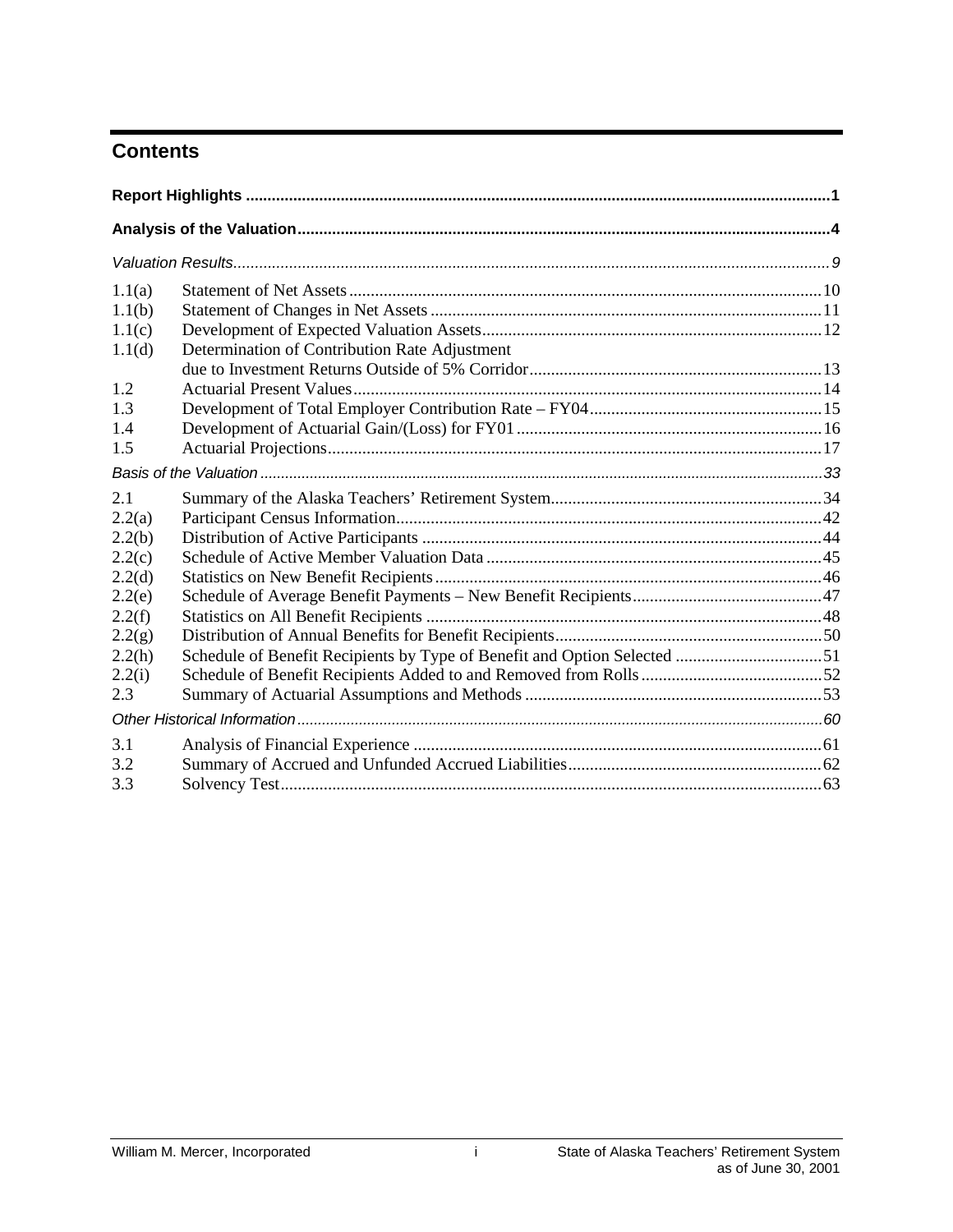#### <span id="page-5-0"></span>**Report Highlights**

This report has been prepared by William M. Mercer, Incorporated for the State of Alaska Teachers' Retirement System to:

- (1) Present the results of a valuation of the Alaska Teachers' Retirement System as of June 30, 2001;
- (2) Review experience under the plan for the year ended June 30, 2001;
- (3) Determine the appropriate contribution rate for each employer in the System; and
- (4) Provide reporting and disclosure information for financial statements, governmental agencies, and other interested parties.

The report is divided into three sections. Section 1 contains the results of the valuation. It includes the experience of the plan during the 2001 Fiscal Year, the current annual costs, and reporting and disclosure information.

Section 2 describes the basis of the valuation. It summarizes the plan provisions, provides information relating to the plan participants, and describes the funding methods and actuarial assumptions used in determining liabilities and costs.

Section 3 contains additional exhibits showing historical information on system experience and unfunded liabilities.

The principal results are as follows:

| <b>Funding Status as of June 30</b>       | 2000             | 2001            |
|-------------------------------------------|------------------|-----------------|
| Valuation assets*<br>(a)                  | 4,184,015<br>\$. | 4,372,229<br>S. |
| (b) Accrued liability*                    |                  |                 |
| Non-medical benefits<br>1)                | 3,350,552        | 3,651,488       |
| ii) Total benefits (including medical)    | 4,198,868        | 4,603,147       |
| (c) Funding Ratio, $(a) \div (b)$         |                  |                 |
| Non-medical benefits<br>1)                | 124.9%           | 119.7%          |
| Total benefits (including medical)<br>11) | 99.6%            | 95.0%           |

\* In thousands.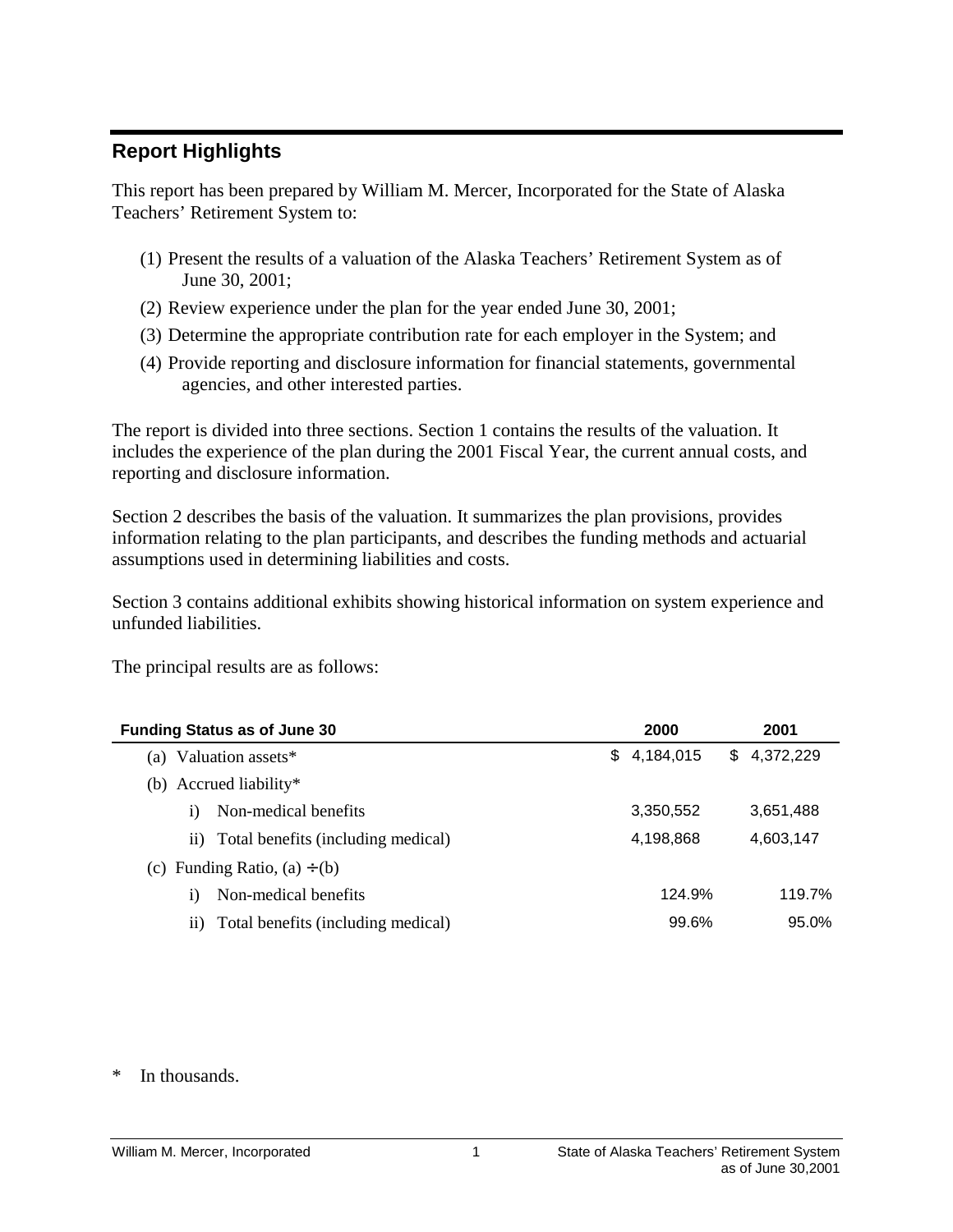**Report Highlights** *(continued)*

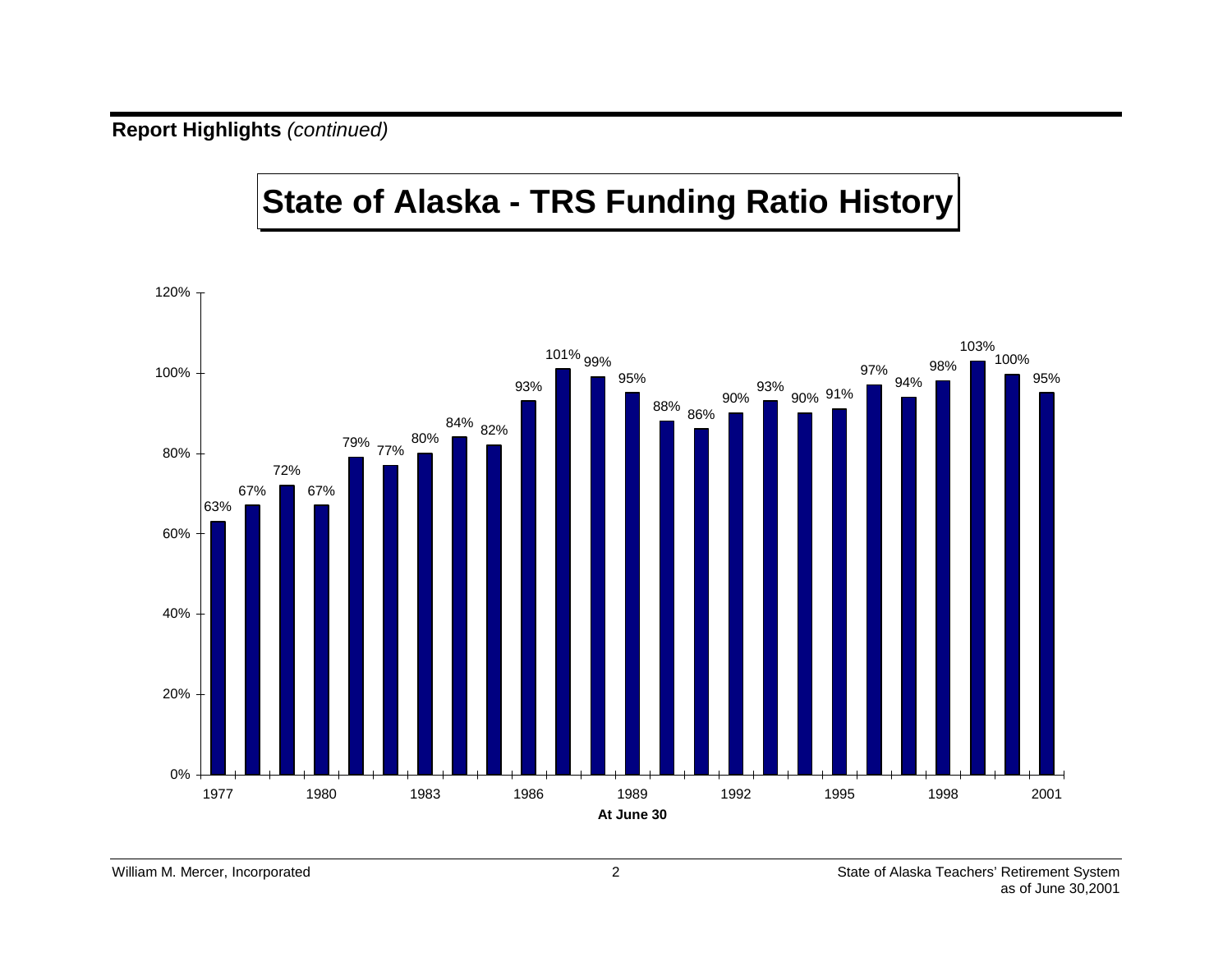# **Report Highlights** *(continued)*

| <b>Employer Contribution Rates for Fiscal Year:</b>    | 2003       | 2004    |
|--------------------------------------------------------|------------|---------|
| (a) Normal Cost Rate                                   | 9.40%      | 10.36%  |
| (b) Contribution Rate Adjustment                       | $(1.38\%)$ | (0.03%) |
| (c) Past Service Rate                                  | 0.27%      | 4.11%   |
| (d) Total Employer Contribution Rate $(a) + (b) + (c)$ | 8.29%      | 14.44%  |
| (e) TRS Board Adopted Employer Contribution Rate       | 11.00%     | 12.00%  |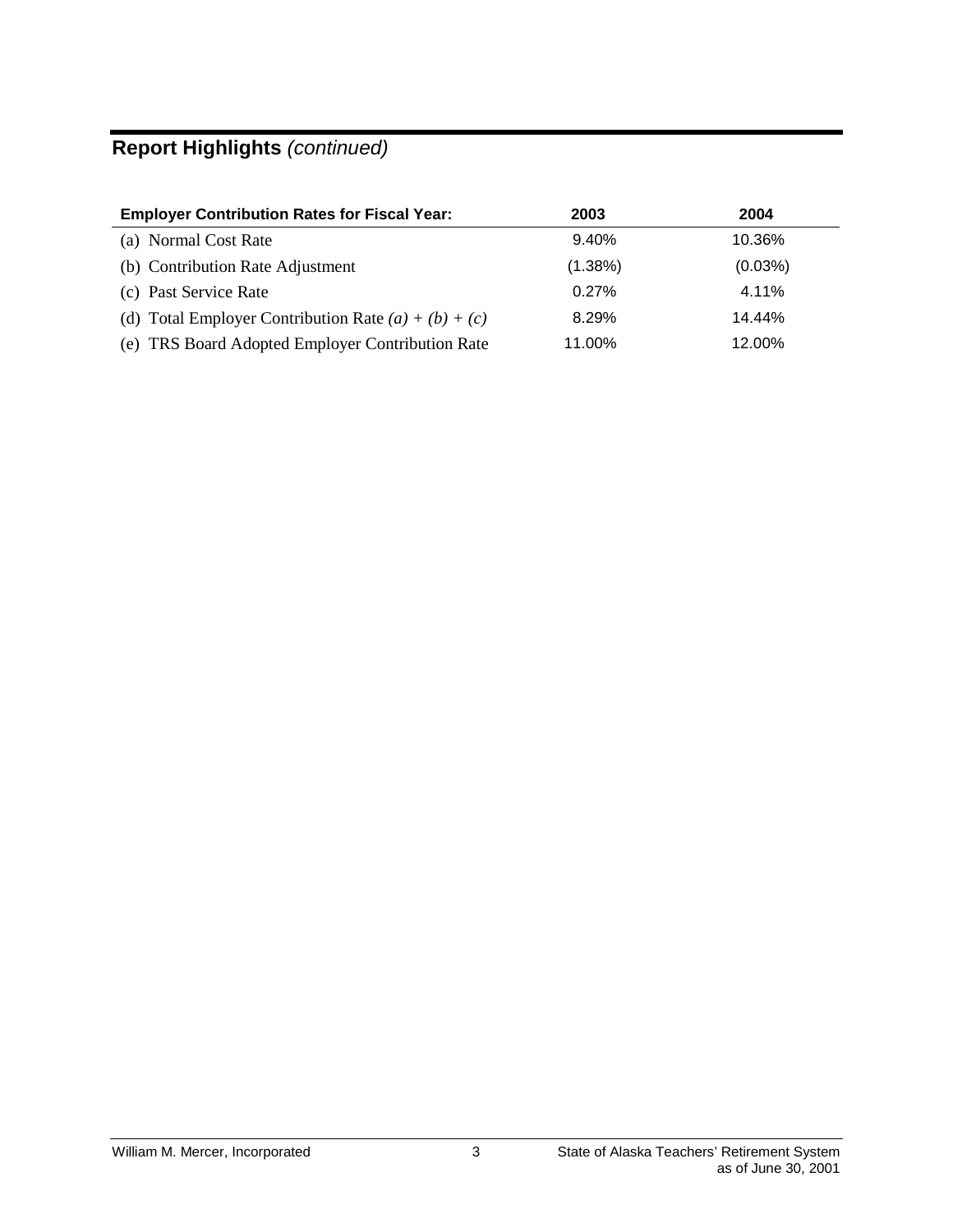#### <span id="page-8-0"></span>**Analysis of the Valuation**

As shown in the Highlights section of the report, the funding ratio as of June 30, 2001 has decreased from 99.6% to 95.0%, a decrease of 4.6%. The total calculated employer contribution rate has increased from 8.29% of payroll for FY03 to 14.44% for FY04, an increase of 6.15%. The reasons for the change in the funded status and calculated contribution rate are explained below.

#### **(1) Retire Medical Insurance**

The following table summarizes the monthly premium per benefit recipient since retiree medical benefits have been provided under PERS and TRS.

| <b>Time</b><br><b>Period</b> | <b>Monthly Premium</b><br><b>Per Retiree</b><br>For Health Coverage | <b>Annual</b><br>Percentage<br>Change | <b>Average Compound</b><br><b>Annual Increase</b><br><b>Since FY78</b> |
|------------------------------|---------------------------------------------------------------------|---------------------------------------|------------------------------------------------------------------------|
| $2/1/76 - 1/31/77$           | \$34.75                                                             | $ -$                                  |                                                                        |
| $2/1/77 - 1/31/78$           | 57.64                                                               | 66%                                   |                                                                        |
| $2/1/78 - 1/31/79$           | 69.10                                                               | 20%                                   | 20%                                                                    |
| $2/1/79 - 1/31/80$           | 64.70                                                               | $-6%$                                 | 6%                                                                     |
| $2/1/80 - 1/31/81$           | 96.34                                                               | 49%                                   | 19%                                                                    |
| $2/1/81 - 1/31/82$           | 96.34                                                               | 0%                                    | 14%                                                                    |
| $2/1/82 - 1/31/83$           | 115.61                                                              | 20%                                   | 15%                                                                    |
| $2/1/83 - 1/31/84$           | 156.07                                                              | 35%                                   | 18%                                                                    |
| $2/1/84 - 1/31/85$           | 191.85                                                              | 23%                                   | 19%                                                                    |
| $2/1/85 - 1/31/86$           | 168.25                                                              | $-12%$                                | 14%                                                                    |
| $2/1/86 - 1/31/87$           | 165.00                                                              | $-2%$                                 | 12%                                                                    |
| $2/1/87 - 1/31/88$           | 140.25                                                              | $-15%$                                | 9%                                                                     |
| $2/1/88 - 1/31/89$           | 211.22                                                              | 51%                                   | 13%                                                                    |
| $2/1/89 - 1/31/90$           | 252.83                                                              | 20%                                   | 13%                                                                    |
| 2/1/90-1/31/91               | 243.98                                                              | $-4%$                                 | 12%                                                                    |
| $2/1/91 - 1/31/92$           | 243.98                                                              | 0%                                    | 11%                                                                    |
| 2/1/92-1/31/93               | 226.90                                                              | $-7%$                                 | 10%                                                                    |
| $2/1/93 - 1/31/94$           | 309.72                                                              | 37%                                   | 11%                                                                    |
| $2/1/94 - 1/31/95$           | 336.05                                                              | 9%                                    | 11%                                                                    |
| 2/1/95-1/31/96               | 350.50                                                              | 4%                                    | 11%                                                                    |
| $2/1/96 - 1/31/97$           | 350.50                                                              | 0%                                    | 10%                                                                    |
| 2/1/97-1/31/98               | 368.00                                                              | 5%                                    | 10%                                                                    |
| 2/1/98-12/31/98              | 368.00                                                              | 0%                                    | 9%                                                                     |
| 1/1/99-12/31/99              | 442.00                                                              | 20%                                   | 10%                                                                    |
| 1/1/00-12/31/00              | 530.00                                                              | 20%                                   | 10%                                                                    |
| 1/1/01-12/31/01              | 610.00                                                              | 15%                                   | 10%                                                                    |
| 1/1/02-12/31/02              | 668.00                                                              | 10%                                   | 10%                                                                    |

As you can see from the above table, the monthly retiree medical premium for the January 1, 2002 to December 31, 2002 time period has increased to \$668.00. Over the last 10 years, annual premium rate changes have ranged from no change to up 37%, but the average compound annual increase has been about 11%.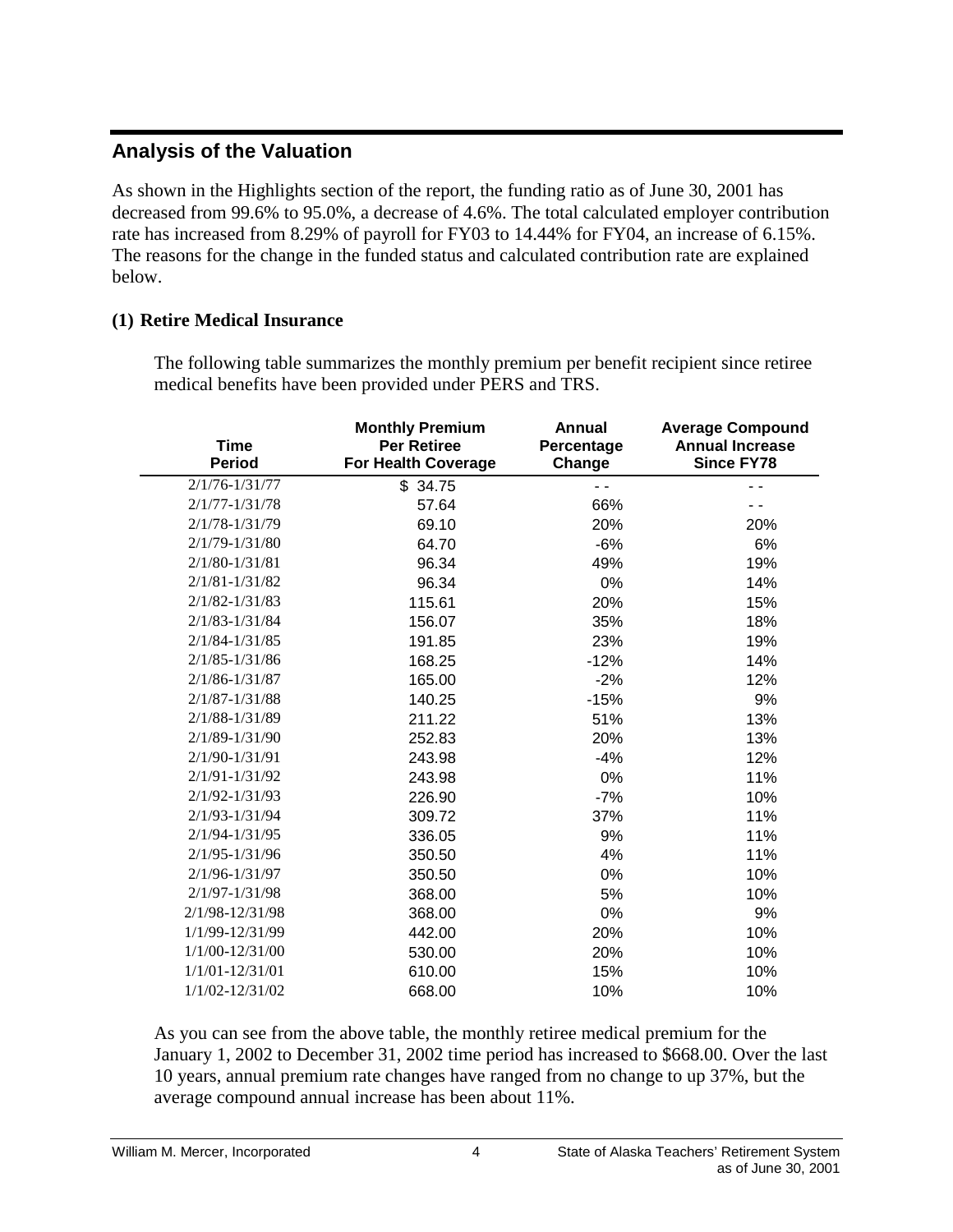Effective June 30, 2000, the Board adopted a health cost trend assumption which varies by year, declining to an ultimate rate equal to inflation plus 0.5%, or 4.0% for FY14 and later. If the long-term assumption remains reasonable, short-term gains and losses from the annually-determined medical premium rate will offset each other over time.

To help avoid the volatility in the funding and solvency of the System from bringing large health-related gains and losses into the System every year, we have been using the health cost trend assumption to determine actuarial liabilities for retiree medical benefits.

On June 30, 1999, the assumed total blended premium was reset to the actual total blended premium for FY00. The difference between the assumed rate and the actual rate will be tracked annually and reduced if the gap becomes too wide. Also, adjustments will be made, if necessary, to the assumed medical premium rate every four to five years when a formal experience analysis is performed.

Because no adjustments were made to the assumed medical premium rate this year, the average employer contribution rate was unaffected by medical cost experience.

#### **(2) Recognition of Investment Experience Outside the 5% Corridor**

The approximate FY01 investment return based on market values was (5.61%). As of June 30, 2001, valuation assets are \$81,039,000 above the corridor (deferred loss). When subtracted from the outstanding balance of previously deferred gains, this resulted in a \$1,926,000 deferred gain to be amortized, creating a (0.03%) contribution rate adjustment. Compared to the (1.38%) contribution rate adjustment last year, the net effect was an increase in the employer contribution rate of 1.35%.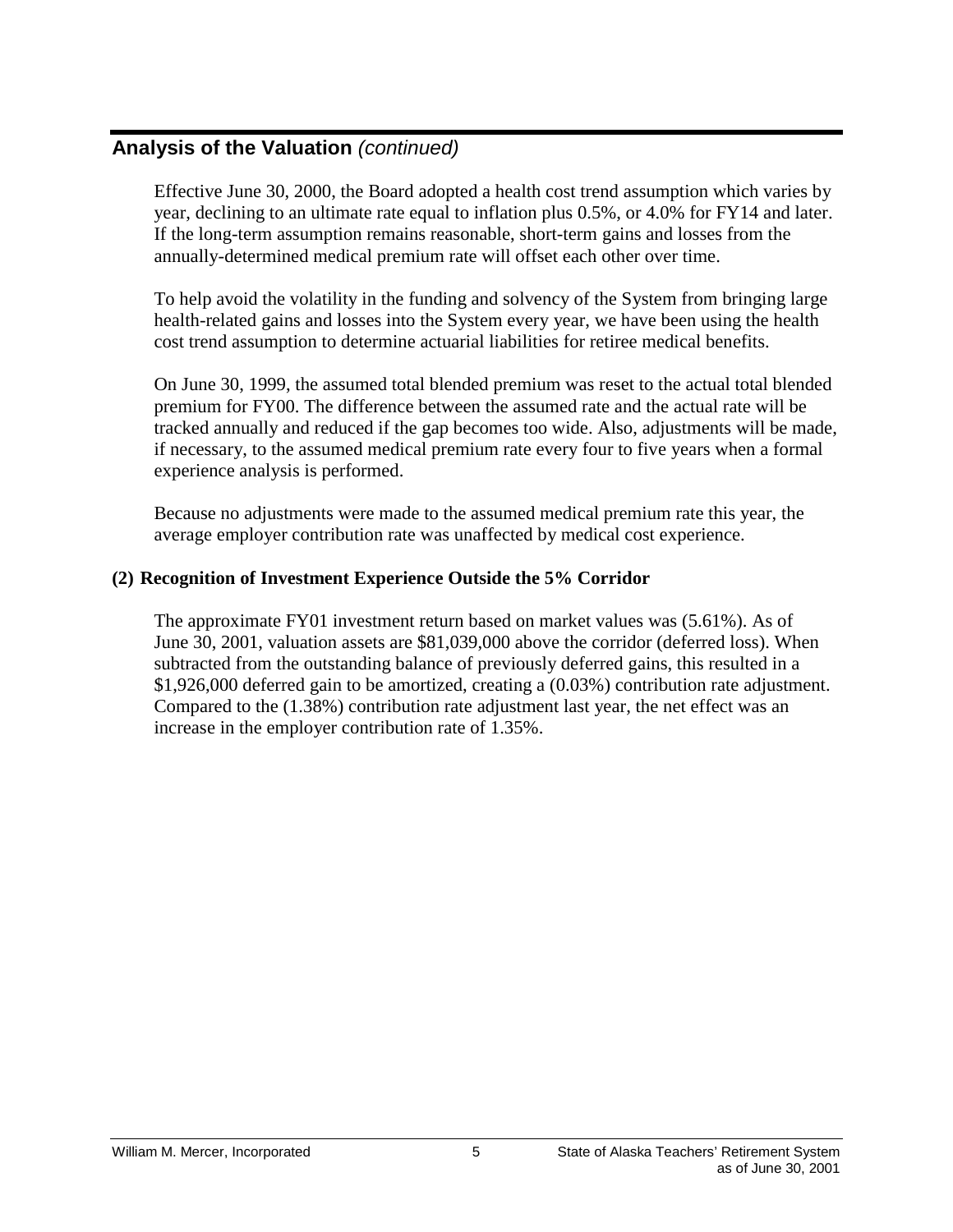#### **(3) Salary Increase**

During the period from June 30, 1999, to June 30, 2001, salary increases were less than anticipated in the valuation assumptions. Salary experience resulted in an actuarial gain which increased the funding ratio by 1.2% and lowered the total employer contribution rate by 1.68% of total payroll.

#### **(4) Employee Data**

Section 2.2 provides statistics on active and inactive participants. The number of active participants increased 4.5% from 9,396 at June 30, 1999 to 9,815 at June 30, 2001. The average age of active participants increased from 43.56 to 44.19 and average credited service increased from 10.34 to 10.62 years.

The number of retirees and beneficiaries increased 13.1% from 6,486 to 7,333, and their average age increased from 62.74 to 63.17. There was a 33.3% decrease in the number of vested terminated participants from 1,150 to 767. Their average age decreased from 49.89 to 49.15.

The overall effect of these participant data changes was an actuarial loss to the System, resulting in an increase in the total employer contribution rate equal to 2.66% of total payroll.

#### **(5) Ad hoc PRPA**

An ad hoc Post Retirement Pension Adjustment (PRPA) was granted during FY01. This increased benefit payments to many Tier I (hired before July 1, 1990) retirees.

The overall effect of the ad hoc PRPA was an actuarial loss to the System of approximately \$8,226,000 which lowered the funding ratio by 0.2% and increased the total employer contribution rate by 0.16% of total payroll.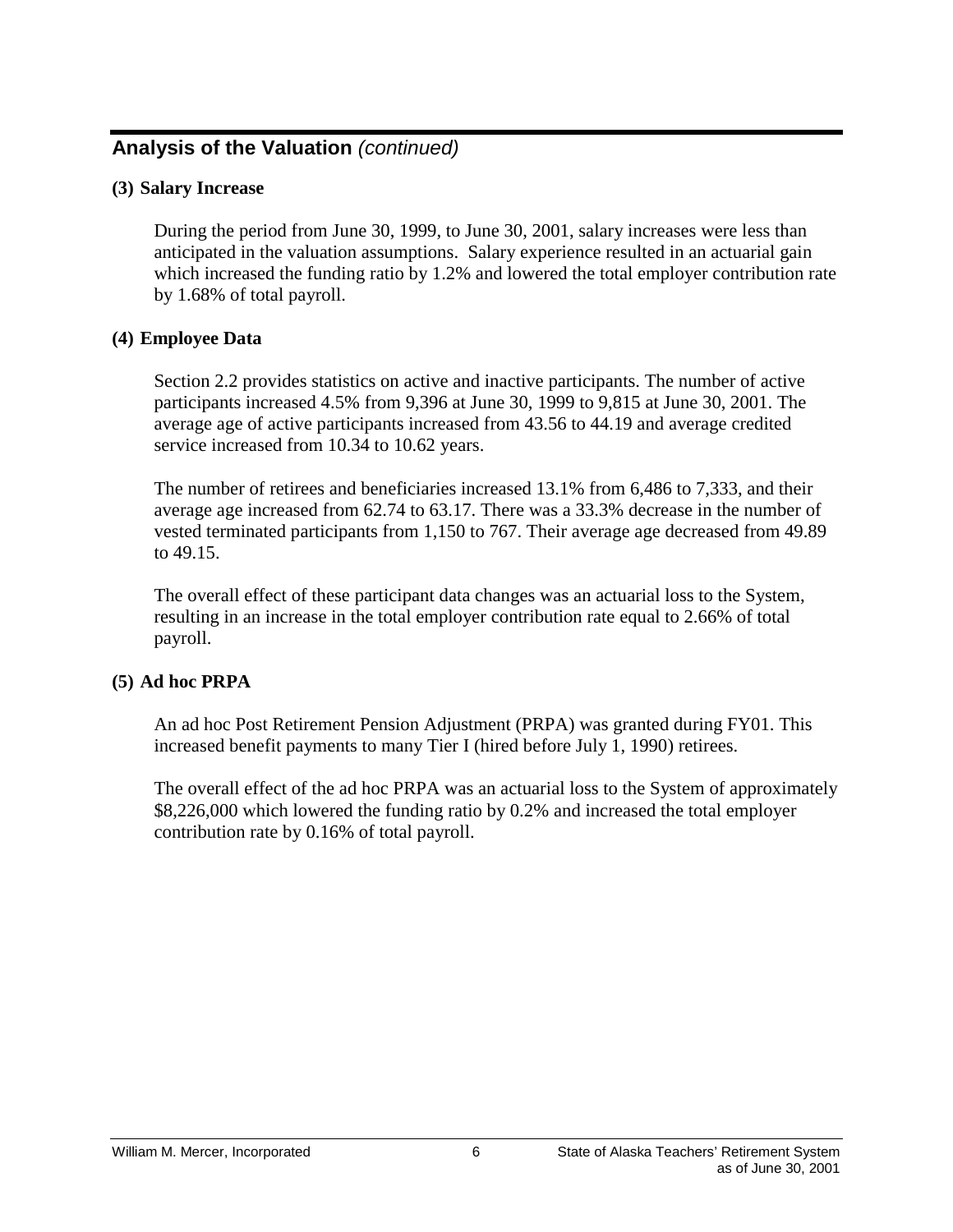#### **(6) Data Collection**

The Division of Retirement and Benefits implemented a new administrative system (CRS) in 2000. The new system provides more accurate data to be used in the annual actuarial valuation.

Due to the differences in the data between the old and new systems, there were one-time data adjustments which affected the liabilities calculated for the System.

The net effect of these data adjustments was an increase in the total employer contribution rate of 3.49%.

#### **(7) System Benefit Changes**

Effective June 30, 2001, all retired members over age 60 and all members who retire with at least twenty-five years of membership service become eligible for full System-paid postemployment healthcare benefits, regardless of hire date.

This System benefit enhancement increased the total employer contribution rate by 0.17%

#### **(8) Actuarial Projections**

At the Fall 1991 Board Meetings, the TRS Board approved the use of an enhanced actuarial projection system in the valuation report. The same actuarial cost method is used, but the enhanced system projects population growth patterns and their associated liabilities 25 years into the future. By also projecting plan assets, this report in effect produces an actuarial valuation for each of the next 25 years. Section 1.5, Actuarial Projections, contains the results of this analysis.

This type of information can be especially useful to multi-tiered systems, such as TRS. All of the projected new entrants will be covered under the provisions of the current tier, so that the ultimate effect on plan liabilities can be anticipated. As you can see in Section 1.5, based on the actuarial assumptions and asset valuation method, future contribution rates are expected to decline and then remain fairly stable.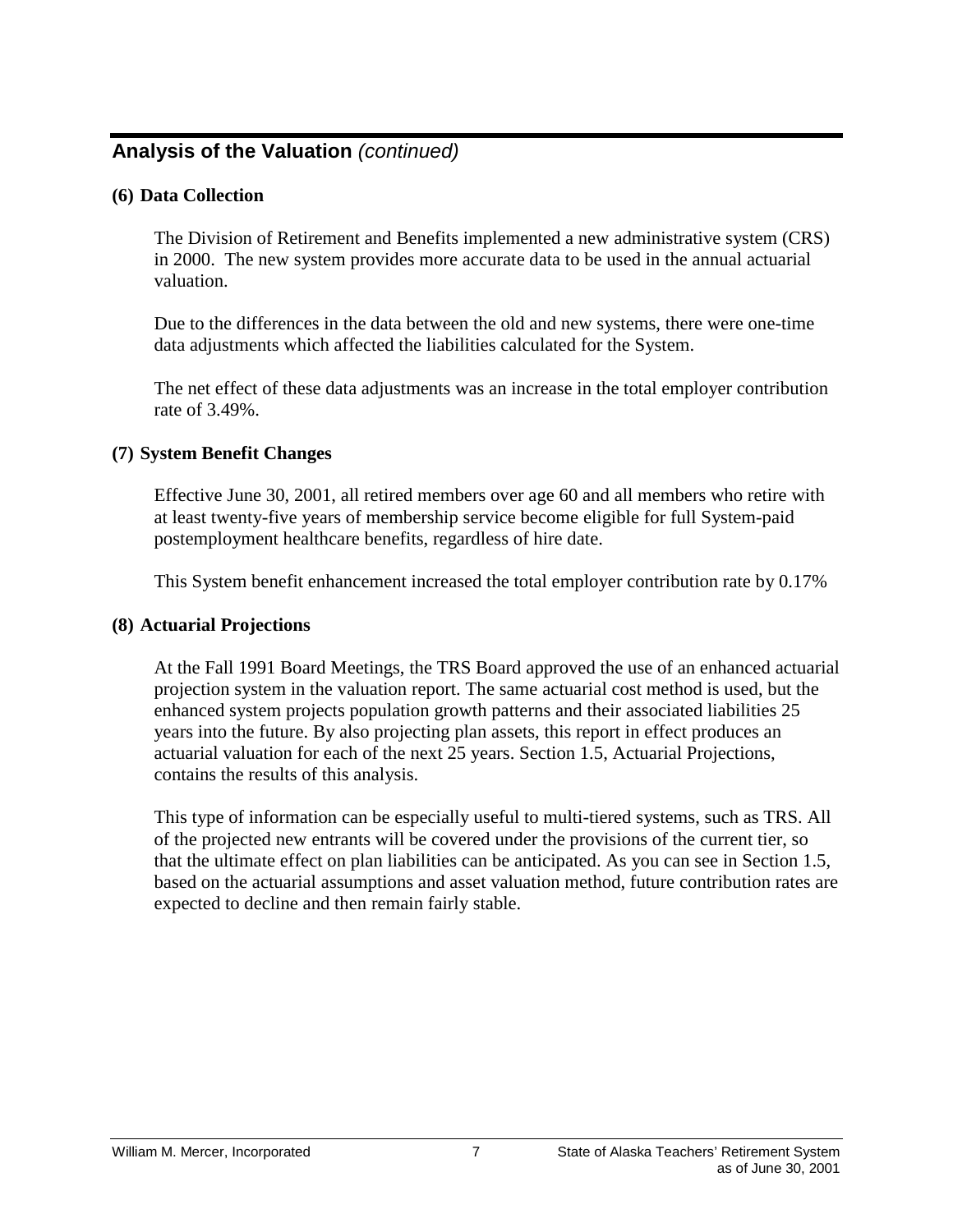#### **Summary**

The following table summarizes the sources of change in the total employer contribution rate:

|    | 1. Last year's average employer contribution rate               | 8.29%   |
|----|-----------------------------------------------------------------|---------|
| 2. | Change due to:                                                  |         |
|    | a. Recognition of investment experience outside the 5% corridor | 1.35%   |
|    | b. System benefit changes                                       | 0.17%   |
|    | c. Salary increases                                             | (1.68)% |
|    | d. Demographic experience                                       |         |
|    | Employee data                                                   | 2.66%   |
|    | Data collection<br>п.                                           | 3.49%   |
|    | e. Ad hoc PRPA                                                  | 0.16%   |
| 3. | Average employer contribution rate this year                    | 14.44%  |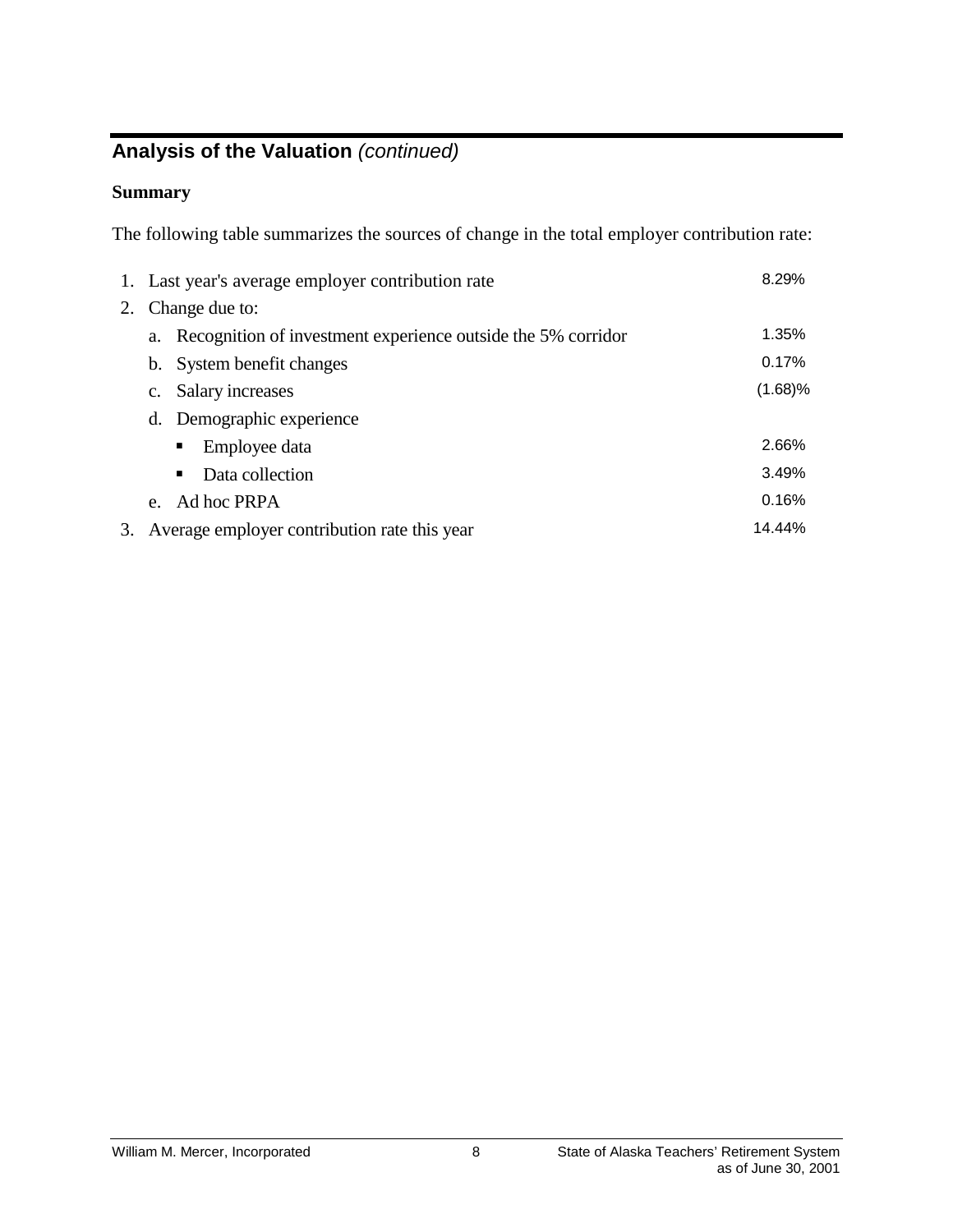#### **Section 1**

This section sets forth the results of the actuarial valuation.

| Section $1.1(a)$ | Shows the statement of net assets as of June 30, 2001.                                      |
|------------------|---------------------------------------------------------------------------------------------|
| Section $1.1(b)$ | Shows the changes in net assets during FY01<br>and develops the investment return for FY01. |
| Section $1.1(c)$ | Develops the expected valuation assets.                                                     |
| Section $1.1(d)$ | Develops the contribution rate adjustment.                                                  |
| Section 1.2      | Shows the actuarial present values as of June 30, 2001.                                     |
| Section 1.3      | Calculates the total employer contribution rate for FY04.                                   |
| Section 1.4      | Calculates the actuarial gain or loss for FY01.                                             |
| Section 1.5      | Contains the actuarial projections.                                                         |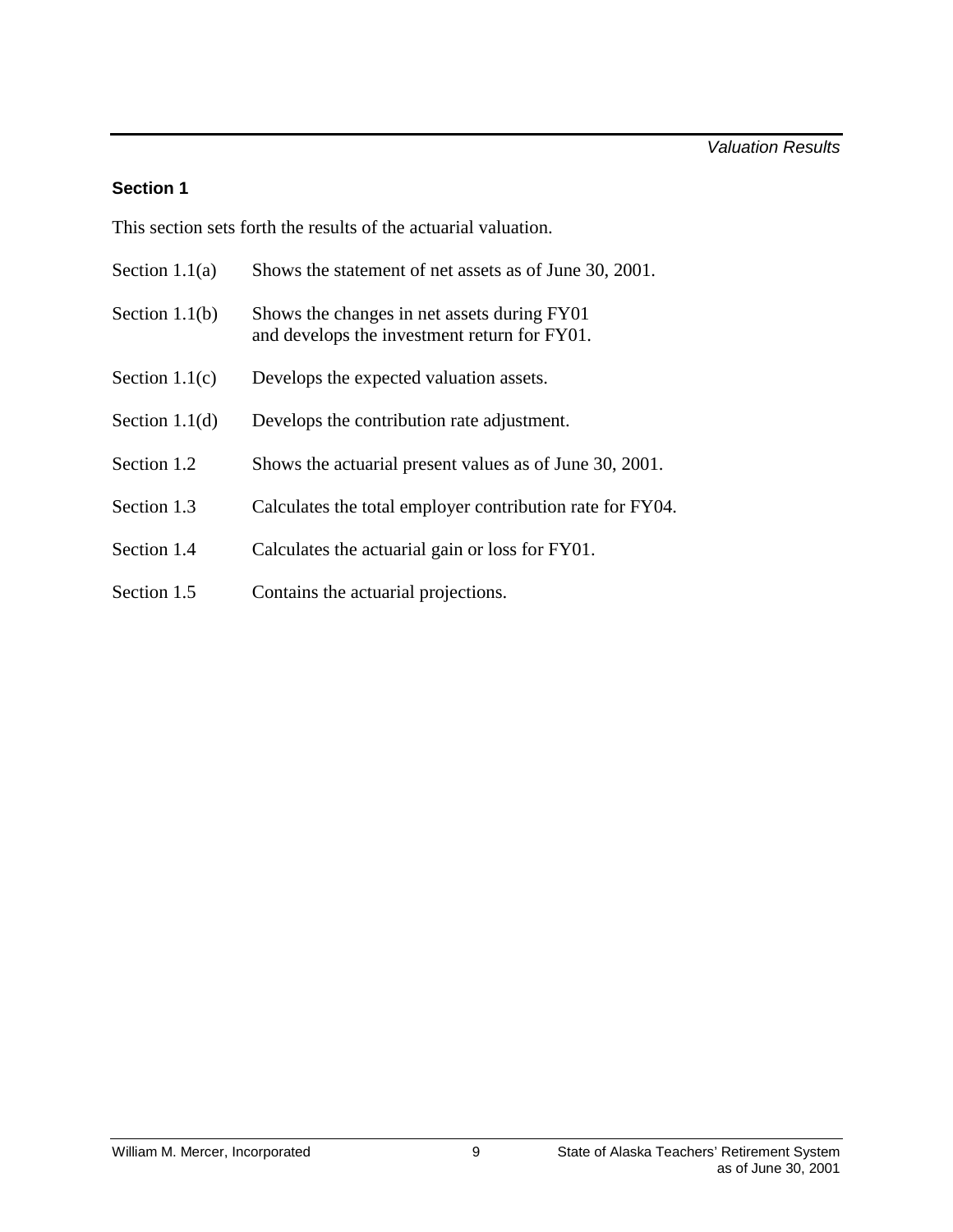# <span id="page-14-0"></span>**1.1(a) Statement of Net Assets**

| As of June 30, 2001 (in thousands)    | <b>Pension</b> |           | Postemployment<br><b>Healthcare</b> |         | <b>Total</b><br><b>Market Value</b> |           |
|---------------------------------------|----------------|-----------|-------------------------------------|---------|-------------------------------------|-----------|
| Cash and Cash Equivalents             | \$             | 453       | \$                                  | 102     | \$                                  | 555       |
| Domestic Equity Pool                  |                | 1,336,430 |                                     | 343,674 |                                     | 1,680,104 |
| Retirement Fixed Income Pool          |                | 856,062   |                                     | 191,842 |                                     | 1,047,904 |
| <b>International Equity Pool</b>      |                | 543,586   |                                     | 121,816 |                                     | 665,402   |
| <b>Real Estate Pool</b>               |                | 241,255   |                                     | 54,065  |                                     | 295,320   |
| International Fixed Income Pool       |                | 158,335   |                                     | 35,482  |                                     | 193,817   |
| Private Equity Pool                   |                | 85,191    |                                     | 19,091  |                                     | 104,282   |
| <b>Emerging Markets Equity Pool</b>   |                | 31,920    |                                     | 7,153   |                                     | 39,073    |
| External Domestic Fixed Income Pool   |                | 40,188    |                                     | 9,006   |                                     | 49,194    |
| Loans and Mortgages (Net of Reserves) |                | 362       |                                     | 81      |                                     | 443       |
| Net Accrued Receivables               |                | 8,785     |                                     | 1,969   |                                     | 10,754    |
| <b>Total Assets</b>                   | \$.            | 3,302,567 | \$                                  | 784,281 | \$                                  | 4,086,848 |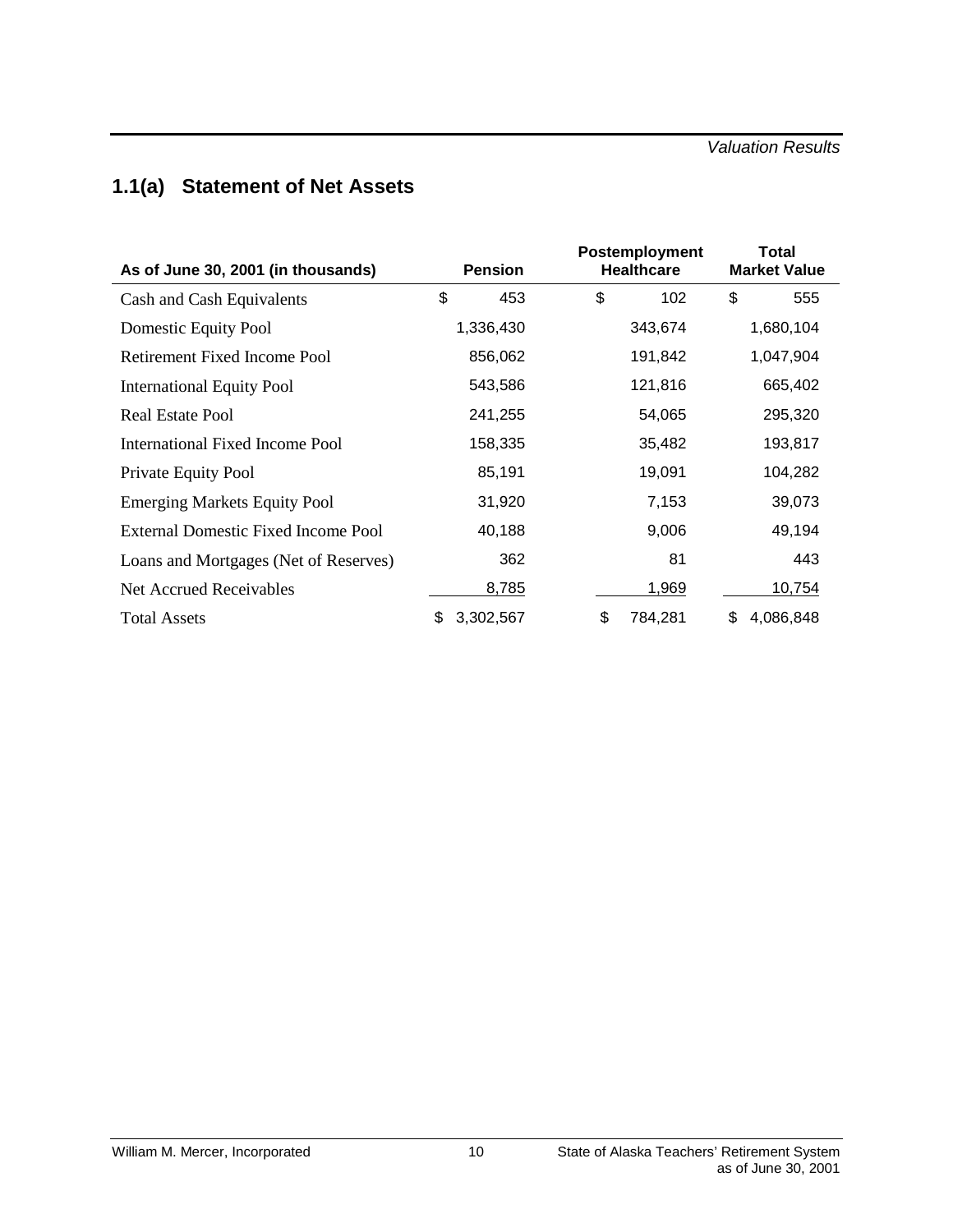# <span id="page-15-0"></span>**1.1(b) Statement of Changes in Net Assets**

| Fiscal Year 2001 (in thousands)                                                 | <b>Pension</b>  | Postemployment<br><b>Healthcare</b> | <b>Total</b><br><b>Market Value</b> |
|---------------------------------------------------------------------------------|-----------------|-------------------------------------|-------------------------------------|
| (1) Net Assets, June 30, 2000,<br>(market value)                                | \$3,626,396     | \$<br>858,506                       | \$<br>4,484,902                     |
| (2) Additions:                                                                  |                 |                                     |                                     |
| (a) Employee Contributions                                                      | 39,805          | 8,920                               | 48,725                              |
| (b) Employer Contributions                                                      | 52,399          | 11,742                              | 64,141                              |
| (c) Interest and Dividend Income                                                | 135,117         | 30,280                              | 165,397                             |
| (d) Net Appreciation (Depreciation)<br>in Fair Value of Investments             | (327, 201)      | (73, 325)                           | (400, 526)                          |
| (e) Net Recognized<br>Mortgage Loan Recovery                                    | 6               | 1                                   | 7                                   |
| <b>Total Additions</b><br>(f)                                                   | \$<br>(99, 874) | \$<br>(22, 382)                     | (122, 256)<br>\$                    |
| (3) Deductions:                                                                 |                 |                                     |                                     |
| (a) Medical Benefits                                                            | 0               | 48,928                              | 48,928                              |
| (b) Retirement Benefits                                                         | 210,945         | $\mathbf 0$                         | 210,945                             |
| (c) Refunds of Contributions                                                    | 3,058           | 684                                 | 3,742                               |
| (d) Investment Expenses                                                         | 8,369           | 1,876                               | 10,245                              |
| (e) Administrative Expenses                                                     | 1,583           | 355                                 | 1,938                               |
| <b>Total Deductions</b><br>(f)                                                  | \$<br>223,955   | \$<br>51,843                        | \$<br>275,798                       |
| (4) Net Assets, June 30, 2001,<br>(market value)                                | \$3,302,567     | \$<br>784,281                       | 4,086,848<br>\$                     |
| Approximate Market Value Investment Return Rate During FY01,<br>Net of Expenses |                 |                                     | (5.61%)                             |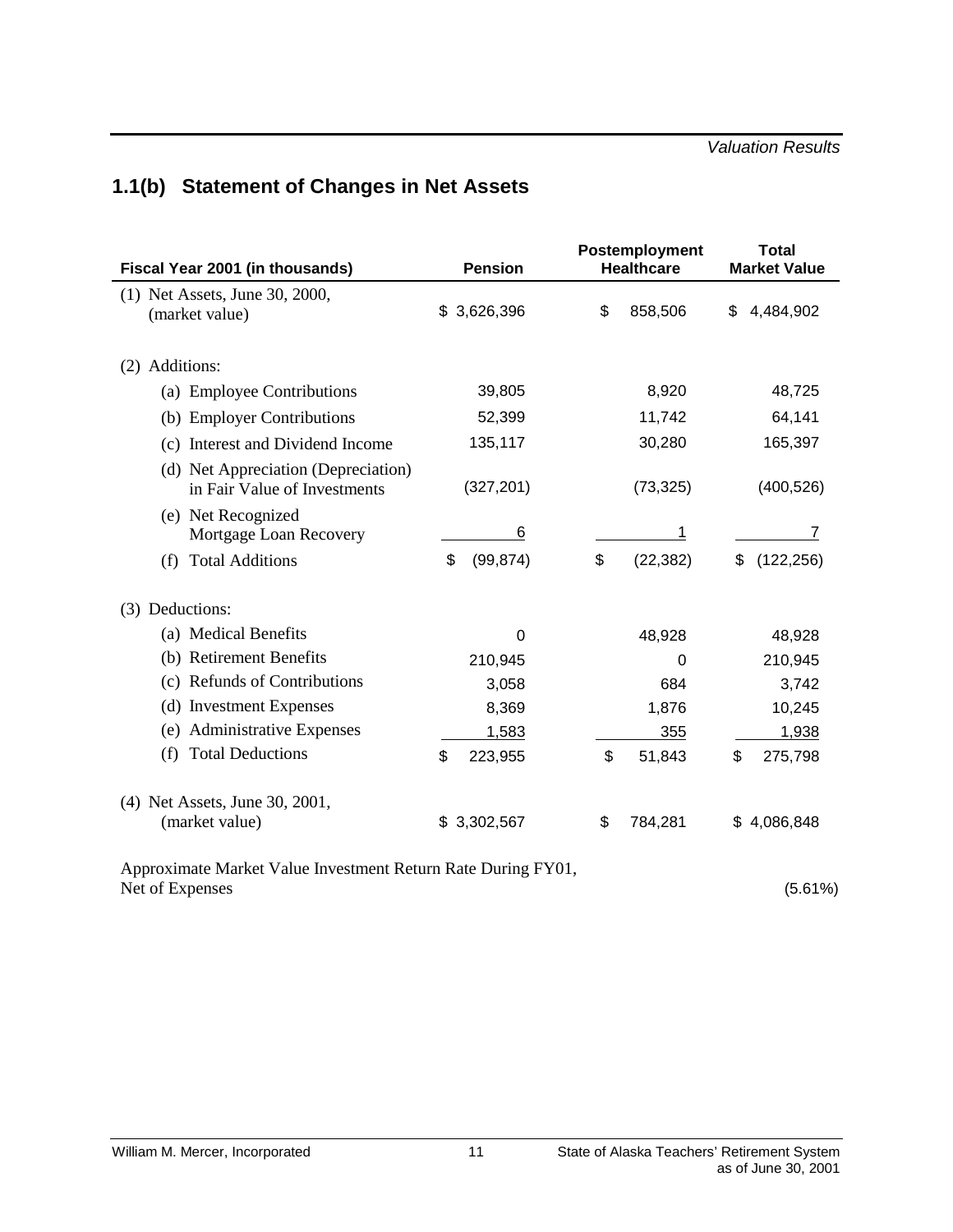# <span id="page-16-0"></span>**1.1(c) Development of Expected Valuation Assets**

|                                                                                                                                        | In Thousands   |  |
|----------------------------------------------------------------------------------------------------------------------------------------|----------------|--|
| $(1)$ June 30, 2000 Valuation Assets                                                                                                   | S<br>4,184,015 |  |
| (2) Total Contributions for FY 2001<br>$(Item (2a) + (2b) from 1.1(b))$                                                                | 112,866        |  |
| (3) Total Benefit Payments for FY 2001<br>$(Item (3a) + (3b) + (3c) from 1.1 (b))$                                                     | 263,615        |  |
| (4) Expected Investment Return, Net of Expenses, for the period<br>July 1, 2000 through June 30, 2001 ((1) + .5 x [(2) – (3)]) x 8.25% | 338,963        |  |
| (5) June 30, 2001 Valuation Assets, $(1) + (2) - (3) + (4)$                                                                            | S<br>4.372.229 |  |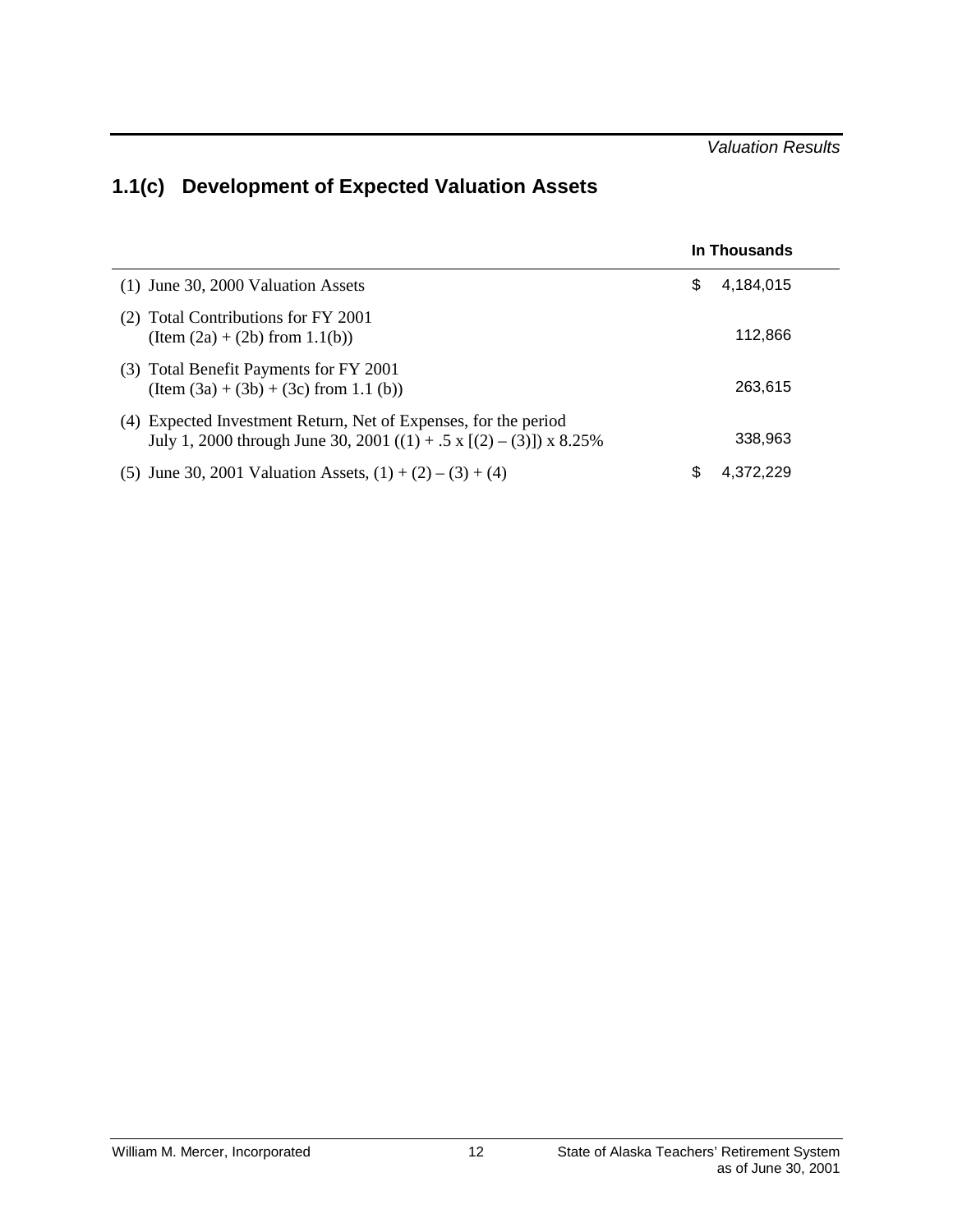#### <span id="page-17-0"></span>**1.1(d) Determination of Contribution Rate Adjustment due to Investment Returns Outside of 5% Corridor**

|                                                                                                                | In Thousands    |
|----------------------------------------------------------------------------------------------------------------|-----------------|
| (1) Market Value of Assets at June 30, 2001                                                                    | \$<br>4,086,848 |
| (2) 5% Corridor Around Market Value of Assets                                                                  |                 |
| (a) Upper End $(105\%)$                                                                                        | 4,291,190       |
| (b) Lower End $(95%)$                                                                                          | 3,882,506       |
| (3) Valuation Assets at June 30, 2001                                                                          | 4,372,229       |
| (4) Current Amount Outside of Corridor                                                                         | 81,039          |
| (5) Outstanding Balance of Previously Deferred Amounts Outside Corridor                                        | (82, 965)       |
| (6) Net Amount to Amortize                                                                                     | (1,926)         |
| (7) Present Value of Total Projected System Payroll Over 20-Year Period<br>(1% population projection scenario) | 5,916,331       |
| (8) Contribution Rate Adjustment, $(6) \div (7)$                                                               | (0.03%)         |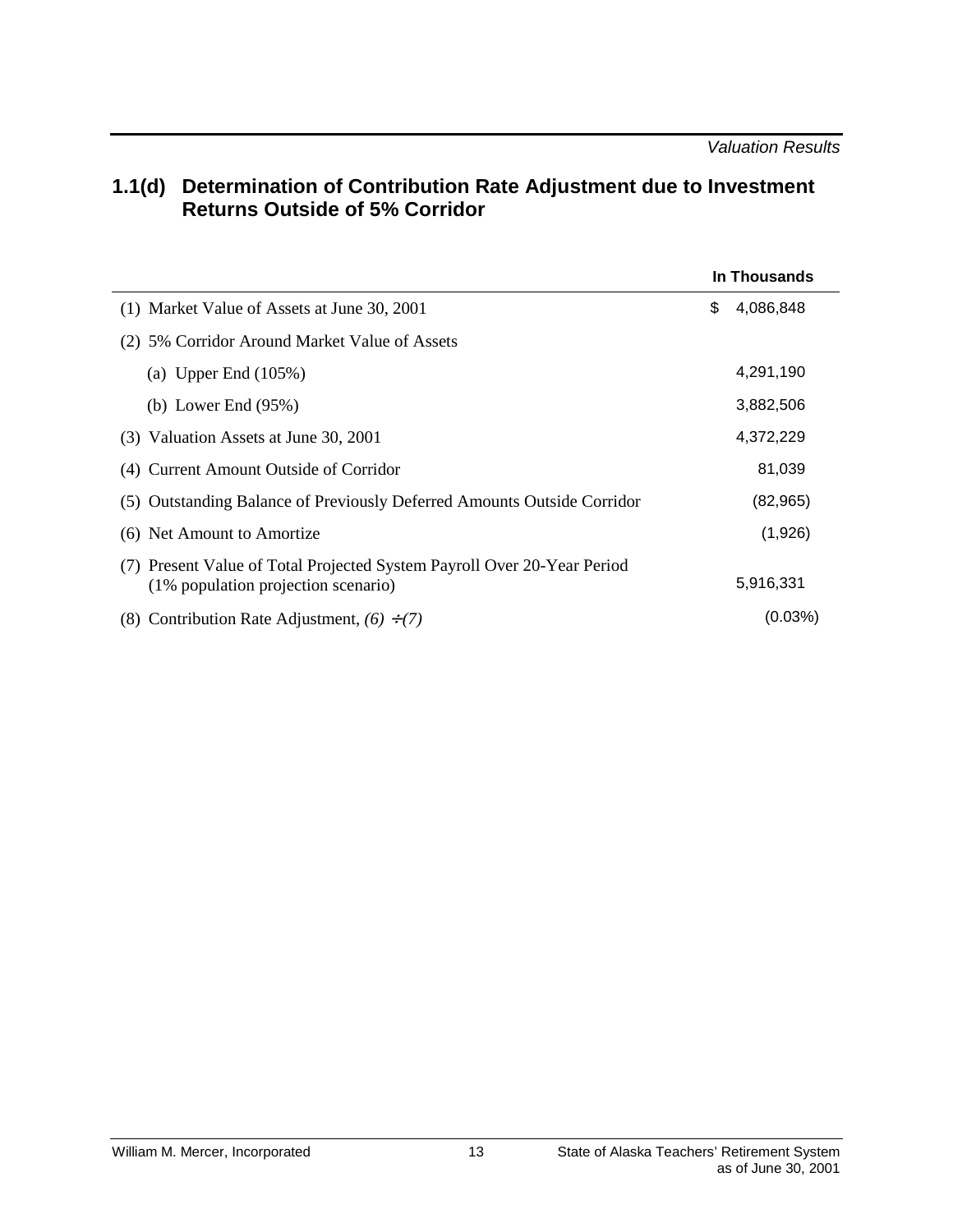## <span id="page-18-0"></span>**1.2 Actuarial Present Values**

| As of June 30, 2001 (in thousands)      |                       |    | <b>Normal</b><br><b>Cost</b> | <b>Accrued</b><br><b>Liabilities</b> |
|-----------------------------------------|-----------------------|----|------------------------------|--------------------------------------|
| <b>Active Members</b>                   |                       |    |                              |                                      |
| <b>Retirement Benefits</b>              |                       | \$ | 60,521                       | \$<br>993,572                        |
| <b>Termination Benefits</b>             |                       |    | 4,457                        | 50,301                               |
| <b>Disability Benefits</b>              |                       |    | 651                          | 17,331                               |
| <b>Death Benefits</b>                   |                       |    | 705                          | 11,891                               |
| <b>Return of Contributions</b>          |                       |    | 2,815                        | 13,896                               |
| <b>Medical Benefits</b>                 |                       |    | 25,502                       | 341,576                              |
| Indebtedness                            |                       |    | $\mathbf 0$                  | (38, 851)                            |
| Retirement Incentive Program Receivable |                       |    | $\mathbf 0$                  | 0                                    |
| Subtotal                                |                       |    | 94,651                       | 1,389,716                            |
| <b>Inactive Members</b>                 |                       |    |                              |                                      |
| Not Vested                              |                       | \$ | $\boldsymbol{0}$             | \$<br>22,384                         |
| <b>Vested Terminations</b>              | - Retirement Benefits |    | $\mathbf 0$                  | 96,341                               |
|                                         | - Medical Benefits    |    | 0                            | 64,353                               |
|                                         | - Indebtedness        |    | $\boldsymbol{0}$             | (5, 473)                             |
| Retirees & Beneficiaries                | - Retirement Benefits |    | $\mathbf 0$                  | 2,490,096                            |
|                                         | - Medical Benefits    |    | $\boldsymbol{0}$             | 545,730                              |
| Subtotal                                |                       |    | $\mathbf 0$                  | 3,213,431                            |
| <b>Totals</b>                           |                       | \$ | 94,651                       | \$<br>4,603,147                      |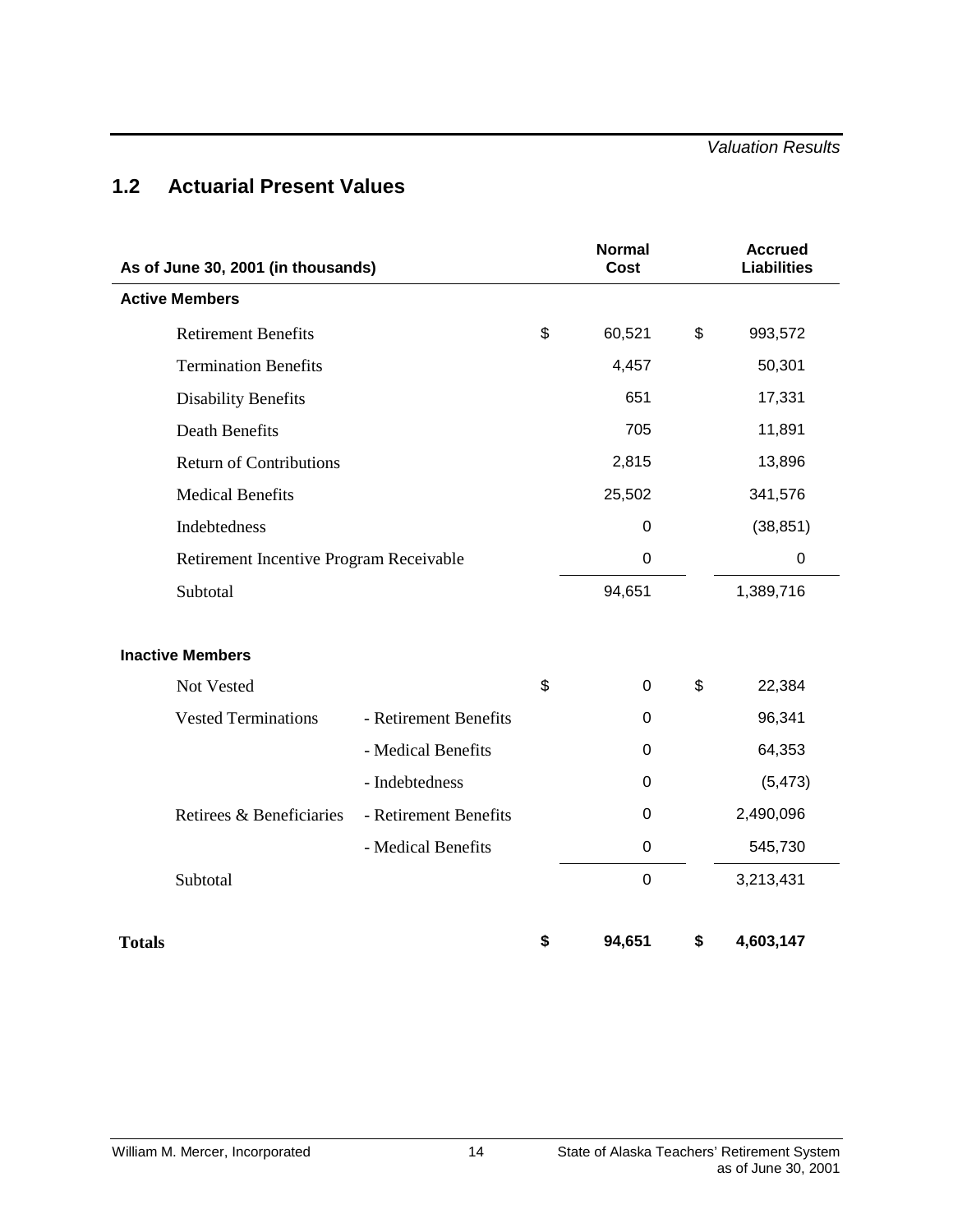# <span id="page-19-0"></span>**1.3 Development of Total Employer Contribution Rate – FY04**

| <b>Normal Cost Rate</b>                                                                    | In Thousands |
|--------------------------------------------------------------------------------------------|--------------|
| (1) Total Normal Cost                                                                      | \$<br>94.651 |
| (2) Total Salaries                                                                         | 496,188      |
| (3) Normal Cost Rate, $(1) \div (2)$                                                       | 19.08%       |
| (4) Average Member Contribution Rate                                                       | 8.72%        |
| (5) Preliminary Employer Normal Cost Rate, $(3) - (4)$                                     | 10.36%       |
| (6) Net Adjustment Due to Investment Returns Outside of 5% Corridor<br>(Section $1.1(d)$ ) | $(0.03\%)$   |
| Employer Normal Cost Rate $(5) + (6)$                                                      | 10.33%       |

#### **Past Service Rate**

| (1) Accrued Liability                     | \$<br>4,603,147 |
|-------------------------------------------|-----------------|
| (2) Valuation Assets                      | 4,372,229       |
| (3) Total Unfunded Liability, $(1) - (2)$ | 230,918         |
| (4) Amortization Factor (25 year)         | 11.312888       |
| (5) Past Service Cost, $(3) \div (4)$     | 20,412          |
| (6) Total Salaries                        | 496,188         |
| (7) Past Service Rate, $(5) \div (6)$     | 4.11%           |
|                                           |                 |

#### **Total Employer Contribution Rate 14.44%**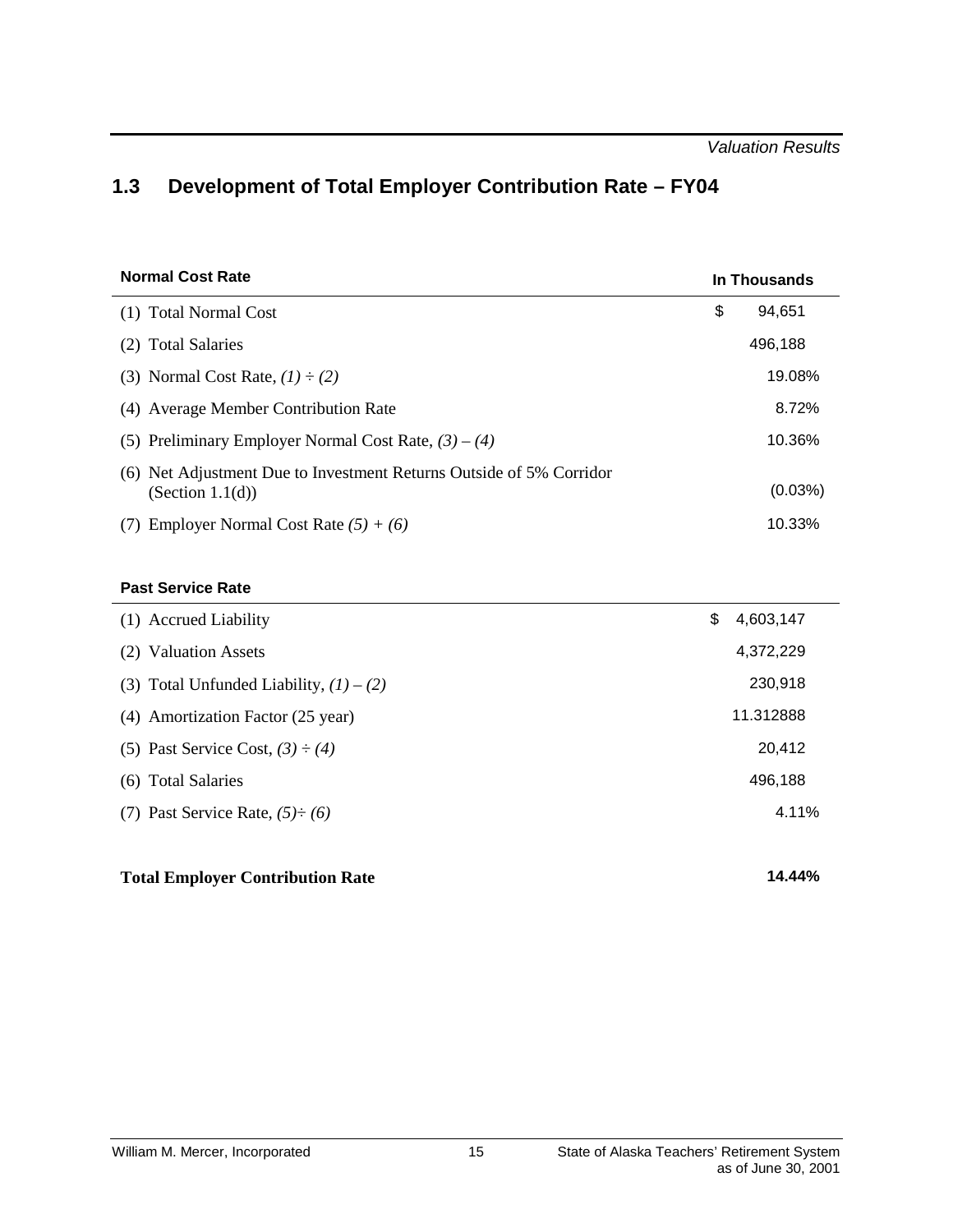# <span id="page-20-0"></span>**1.4 Development of Actuarial Gain/(Loss) for FY01**

|      |                                                                                          |    | In Thousands |
|------|------------------------------------------------------------------------------------------|----|--------------|
| (1)  | Unfunded Liability, June 30, 2000                                                        | \$ | 14,853       |
| (2)  | Normal Cost for FY01                                                                     |    | 87,383       |
| (3)  | Interest on $(1)$ and $(2)$ at 8.25%                                                     |    | 8,434        |
| (4)  | <b>Employee Contributions for FY01</b>                                                   |    | 48,725       |
| (5)  | <b>Employer Contributions for FY01</b>                                                   |    | 64,141       |
| (6)  | Interest on $(4)$ and $(5)$ at 8.25% for one-half year                                   |    | 4,656        |
| (7)  | Net Increase in Unfunded Liability Due to System Benefit Changes                         |    | 9,555        |
| (8)  | Expected Unfunded Liability, June 30, 2001,<br>$(1) + (2) + (3) - (4) - (5) - (6) + (7)$ |    | 2,703        |
| (9)  | Actual Unfunded Liability, June 30, 2001                                                 |    | 230,918      |
| (10) | Actuarial Gain/(Loss) for the Year, $(8) - (9)$                                          | S  | (228, 215)   |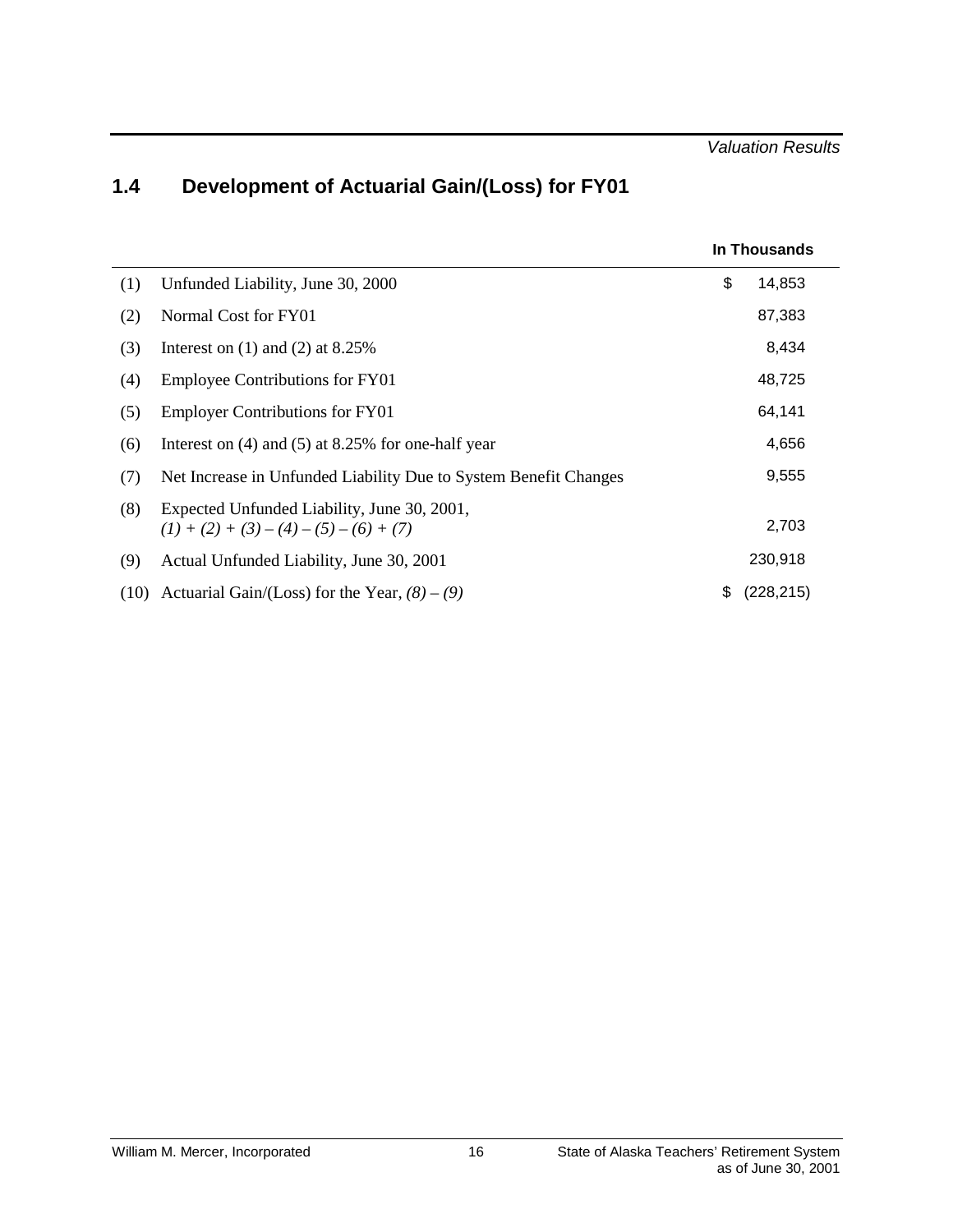### <span id="page-21-0"></span>**1.5 Actuarial Projections**

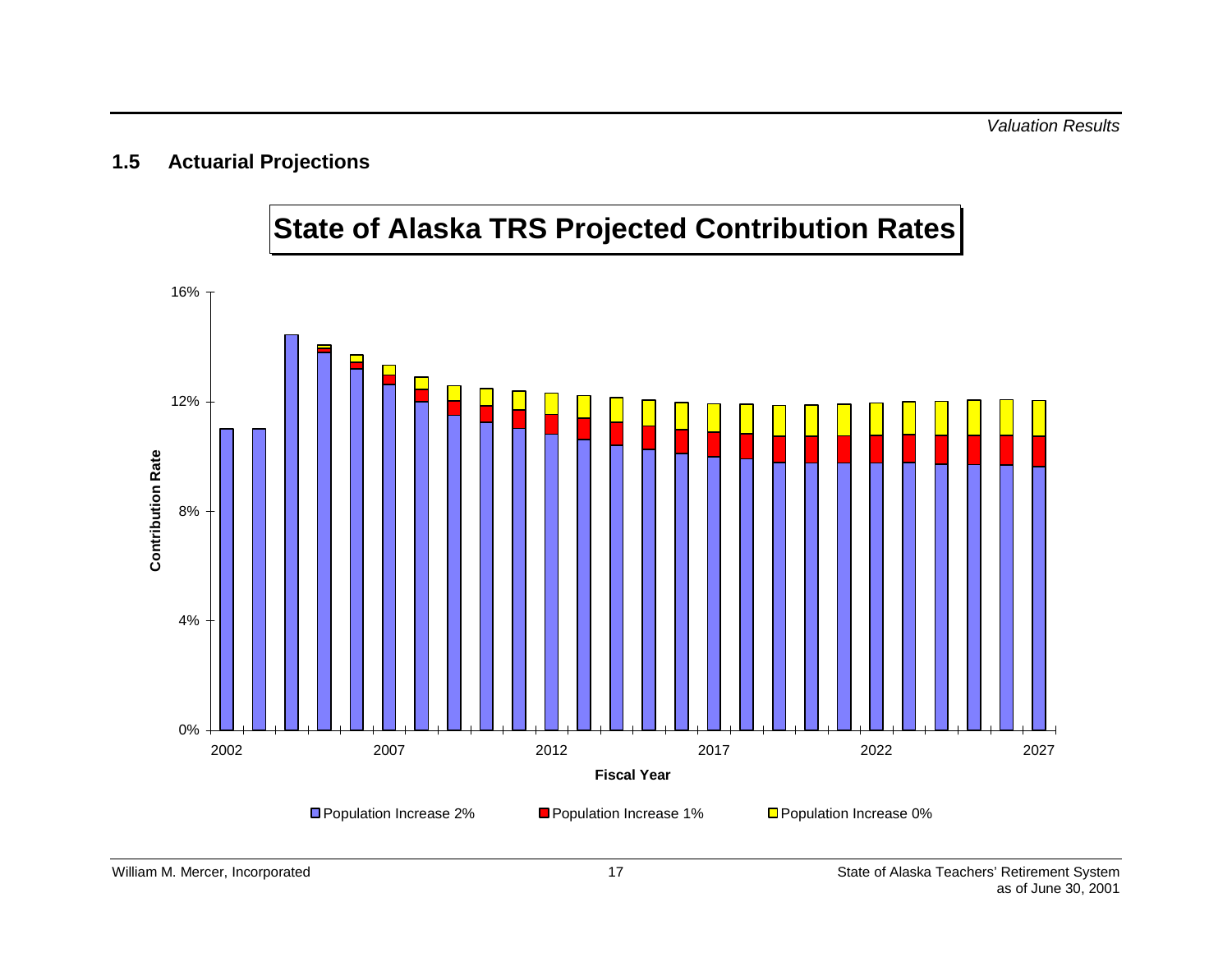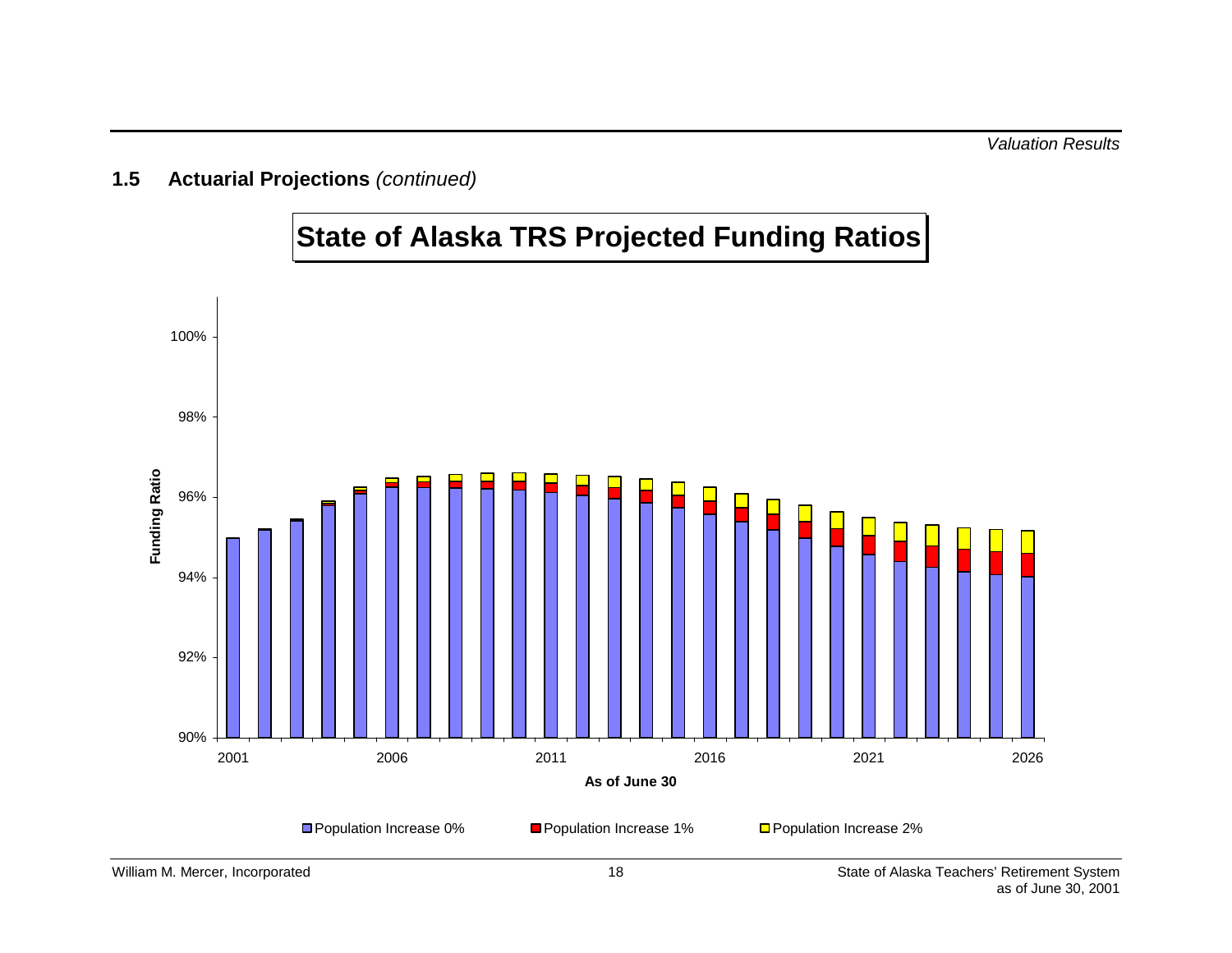### **1.5 Actuarial Projections** *(continued)*

#### **Table 1**

#### **Financial Projections ('000 omitted) State of Alaska TRS**

|                  | <b>Investment Return</b>      |                                             | 8.25%                   |                       |                                 |                                    |                             |                                                                                  |                                 |                            | <b>Annual Population Increase</b> |                               | $0.00\%$           |                       |
|------------------|-------------------------------|---------------------------------------------|-------------------------|-----------------------|---------------------------------|------------------------------------|-----------------------------|----------------------------------------------------------------------------------|---------------------------------|----------------------------|-----------------------------------|-------------------------------|--------------------|-----------------------|
|                  |                               | --------Valuation Amounts on July 1-------- |                         |                       |                                 |                                    |                             | ------------Flow Amounts During Following 12 Months----------------------------- |                                 |                            |                                   |                               |                    | <b>Ending</b>         |
| As of<br>June 30 | <b>Total</b><br><b>Assets</b> | Accrued<br>Liability                        | <b>Funding</b><br>Ratio | Surplus*<br>(Deficit) | <b>Total</b><br><b>Salaries</b> | <b>Employer</b><br><b>Ctb Rate</b> | <b>Employer</b><br>Contribs | <b>Employee</b><br><b>Contribs</b>                                               | <b>Total</b><br><b>Contribs</b> | Benefit<br><b>Payments</b> | <b>Net</b><br>Contribs            | Investment<br><b>Earnings</b> | Recognized<br>Gain | Asset<br><b>Value</b> |
| -------          | ---------                     | ---------                                   | --------                | ---------             | --------                        | --------                           | --------                    | --------                                                                         | --------                        | --------                   | --------                          | -------                       | ---------          | ---------             |
| 2001             | 4,372,229                     | 4,603,147                                   | 95.0%                   | (230,918)             | 496,188                         | 11.00%                             | 54,886                      | 43,509                                                                           | 98,395                          | 296,218                    | (197, 823)                        | 352,549                       | $\mathbf{0}$       | 4,526,955             |
| 2002             | 4,526,955                     | 4,755,773                                   | 95.2%                   | (228, 819)            | 501,733                         | 11.00%                             | 55,499                      | 43,945                                                                           | 99,444                          | 318,662                    | (219, 218)                        | 364,431                       | 7,139              | 4,679,307             |
| 2003             | 4,679,307                     | 4,905,155                                   | 95.4%                   | (225, 848)            | 507,340                         | 14.44%                             | 74,053                      | 44,616                                                                           | 118,669                         | 334,246                    | (215, 577)                        | 377,150                       | 181                | 4,841,069             |
| 2004             | 4,841,069                     | 5,053,866                                   | 95.8%                   | (212,798)             | 518,322                         | 14.07%                             | 73,716                      | 45,527                                                                           | 119,242                         | 350,937                    | (231, 695)                        | 389,831                       | 195                | 4,999,408             |
| 2005             | 4,999,408                     | 5,203,238                                   | 96.1%                   | (203, 830)            | 529,471                         | 13.70%                             | 73,297                      | 46,455                                                                           | 119,752                         | 368,436                    | (248, 684)                        | 402,193                       | (483)              | 5,152,414             |
| 2006             | 5,152,414                     | 5,353,011                                   | 96.3%                   | (200, 598)            | 540,916                         | 13.32%                             | 73,047                      | 47,538                                                                           | 120,586                         | 386,149                    | (265, 563)                        | 414,120                       | (537)              | 5,300,411             |
| 2007             | 5,300,411                     | 5,507,399                                   | 96.2%                   | (206,988)             | 555,703                         | 12.89%                             | 72,579                      | 48,764                                                                           | 121,343                         | 403,523                    | (282, 180)                        | 425,644                       | (596)              | 5,443,254             |
| 2008             | 5,443,254                     | 5,656,457                                   | 96.2%                   | (213, 204)            | 570,490                         | 12.58%                             | 72,677                      | 49,987                                                                           | 122,663                         | 421,316                    | (298, 653)                        | 436,749                       | (593)              | 5,580,733             |
| 2009             | 5,580,733                     | 5,800,648                                   | 96.2%                   | (219, 915)            | 585,276                         | 12.48%                             | 73,984                      | 51,266                                                                           | 125,250                         | 439,450                    | (314,200)                         | 447,450                       | (589)              | 5,713,370             |
| 2010             | 5,713,370                     | 5,940,456                                   | 96.2%                   | (227,086)             | 600,063                         | 12.39%                             | 75,275                      | 52,545                                                                           | 127,820                         | 458,059                    | (330, 239)                        | 457,731                       | (580)              | 5,840,258             |
| 2011             | 5,840,258                     | 6,076,387                                   | 96.1%                   | (236, 129)            | 614,849                         | 12.30%                             | 76,877                      | 54,054                                                                           | 130,931                         | 475,247                    | (344, 316)                        | 467,618                       | (570)              | 5,962,967             |
| 2012             | 5,962,967                     | 6,208,968                                   | 96.0%                   | (246,001)             | 634,959                         | 12.22%                             | 78,844                      | 55,794                                                                           | 134,638                         | 491,235                    | (356, 597)                        | 477,235                       | (559)              | 6,083,022             |
| 2013             | 6,083,022                     | 6,338,750                                   | 96.0%                   | (255, 727)            | 655,068                         | 12.14%                             | 80,734                      | 57,533                                                                           | 138,267                         | 508,389                    | (370, 122)                        | 486,582                       | (546)              | 6,198,914             |
| 2014             | 6,198,914                     | 6,466,303                                   | 95.9%                   | (267, 389)            | 675,178                         | 12.05%                             | 82,583                      | 59,273                                                                           | 141,856                         | 524,681                    | (382, 825)                        | 495,619                       | (538)              | 6,311,147             |
| 2015             | 6,311,147                     | 6,592,221                                   | 95.7%                   | (281,074)             | 695,287                         | 11.97%                             | 84,421                      | 61,012                                                                           | 145,433                         | 540,634                    | (395, 201)                        | 504,368                       | (531)              | 6,419,760             |
| 2016             | 6,419,760                     | 6,717,118                                   | 95.6%                   | (297, 358)            | 715,396                         | 11.92%                             | 86,914                      | 63,092                                                                           | 150,007                         | 556,156                    | (406, 149)                        | 512,877                       | (524)              | 6,525,942             |
| 2017             | 6,525,942                     | 6,841,631                                   | 95.4%                   | (315,689)             | 743,388                         | 11.89%                             | 90,068                      | 65,514                                                                           | 155,582                         | 570,948                    | (415, 366)                        | 521,256                       | (516)              | 6,631,295             |
| 2018             | 6,631,295                     | 6,966,419                                   | 95.2%                   | (335, 124)            | 771,380                         | 11.85%                             | 93,097                      | 67,935                                                                           | 161,032                         | 584,934                    | (423,902)                         | 529,596                       | (508)              | 6,736,460             |
| 2019             | 6,736,460                     | 7,092,162                                   | 95.0%                   | (355,701)             | 799,372                         | 11.87%                             | 96,586                      | 70,356                                                                           | 166,942                         | 598,452                    | (431,510)                         | 537,958                       | (501)              | 6,842,387             |
| 2020             | 6,842,387                     | 7,219,560                                   | 94.8%                   | (377, 174)            | 827,364                         | 11.91%                             | 100,179                     | 72,778                                                                           | 172,957                         | 610,983                    | (438, 026)                        | 546,428                       | (498)              | 6,950,270             |
| 2021             | 6,950,270                     | 7,349,339                                   | 94.6%                   | (399,069)             | 855,356                         | 11.95%                             | 104,390                     | 75,568                                                                           | 179,958                         | 622,299                    | (442, 341)                        | 555,151                       | (492)              | 7,062,568             |
| 2022             | 7,062,568                     | 7,482,244                                   | 94.4%                   | (419,676)             | 891,877                         | 12.00%                             | 109,200                     | 78,727                                                                           | 187,927                         | 633,192                    | (445, 264)                        | 564,295                       | (486)              | 7,181,092             |
| 2023             | 7,181,092                     | 7,619,041                                   | 94.3%                   | (437,949)             | 928,398                         | 12.01%                             | 113,649                     | 81,886                                                                           | 195,535                         | 644,085                    | (448, 549)                        | 573,937                       | (479)              | 7,305,981             |
| 2024             | 7,305,981                     | 7,760,520                                   | 94.1%                   | (454, 538)            | 964,920                         | 12.05%                             | 118,479                     | 85,045                                                                           | 203,524                         | 654,977                    | (451, 454)                        | 584,121                       | (472)              | 7,438,157             |
| 2025             | 7,438,157                     | 7,907,491                                   | 94.1%                   | (469, 333)            | 1,001,441                       | 12.07%                             | 123,078                     | 88,204                                                                           | 211,282                         | 665,870                    | (454, 588)                        | 594,896                       | (467)              | 7,577,979             |
| 2026             | 7,577,979                     | 8,060,787                                   | 94.0%                   | (482, 808)            | 1,037,962                       | 12.04%                             | 127,248                     | 91,421                                                                           | 218,669                         | 676,763                    | (458,094)                         | 606,287                       | (461)              | 7,725,691             |

\* Surpluses reduce employer contributions over 25 years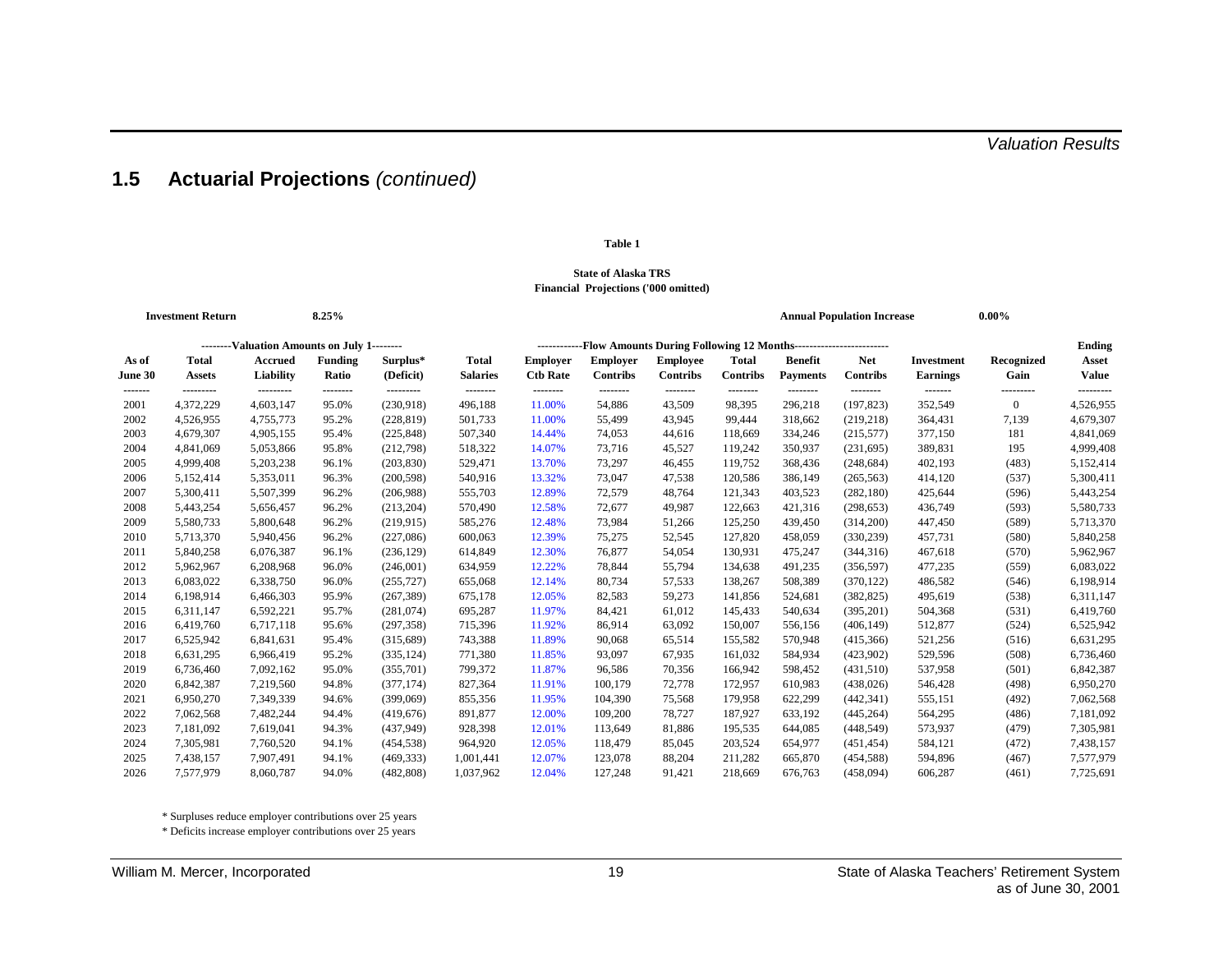### **1.5 Actuarial Projections** *(continued)*

#### **Table 2**

#### **Financial Projections ('000 omitted) State of Alaska TRS**

|         | <b>Investment Return</b> |                                             | 8.25%          |            |                 |                 |                                                                              |                 |                 |                 | <b>Annual Population Increase</b> |                   | 1.00%        |              |
|---------|--------------------------|---------------------------------------------|----------------|------------|-----------------|-----------------|------------------------------------------------------------------------------|-----------------|-----------------|-----------------|-----------------------------------|-------------------|--------------|--------------|
|         |                          | --------Valuation Amounts on July 1-------- |                |            |                 |                 | ------------Flow Amounts During Following 12 Months------------------------- |                 |                 |                 |                                   |                   |              | Ending       |
| As of   | Total                    | Accrued                                     | <b>Funding</b> | Surplus*   | <b>Total</b>    | <b>Employer</b> | <b>Employer</b>                                                              | <b>Employee</b> | Total           | <b>Benefit</b>  | <b>Net</b>                        | <b>Investment</b> | Recognized   | Asset        |
| June 30 | <b>Assets</b>            | Liability                                   | Ratio          | (Deficit)  | <b>Salaries</b> | <b>Ctb Rate</b> | Contribs                                                                     | <b>Contribs</b> | <b>Contribs</b> | <b>Payments</b> | Contribs                          | <b>Earnings</b>   | Gain         | <b>Value</b> |
| ------- | ---------                | ---------                                   | --------       | ---------  | --------        | --------        | --------                                                                     | --------        | --------        | --------        | --------                          | -------           | ---------    | ---------    |
| 2001    | 4,372,229                | 4,603,147                                   | 95.0%          | (230,918)  | 496,188         | 11.00%          | 55,113                                                                       | 43,689          | 98,802          | 296,218         | (197, 416)                        | 352,565           | $\mathbf{0}$ | 4,527,378    |
| 2002    | 4,527,378                | 4,755,830                                   | 95.2%          | (228, 452) | 505,858         | 11.00%          | 56,187                                                                       | 44,490          | 100,676         | 318,662         | (217,986)                         | 364,517           | 7,139        | 4,681,048    |
| 2003    | 4,681,048                | 4,905,732                                   | 95.4%          | (224, 684) | 515,716         | 14.44%          | 75,600                                                                       | 45,549          | 121,149         | 334,278         | (213, 129)                        | 377,395           | 181          | 4,845,502    |
| 2004    | 4,845,502                | 5,055,485                                   | 95.8%          | (209, 983) | 531,378         | 13.93%          | 75,149                                                                       | 46,884          | 122,033         | 351,028         | (228, 995)                        | 390,308           | 195          | 5,007,018    |
| 2005    | 5,007,018                | 5,206,523                                   | 96.2%          | (199, 505) | 547,660         | 13.44%          | 74,769                                                                       | 48,277          | 123,046         | 368,618         | (245, 572)                        | 402,949           | (483)        | 5,163,893    |
| 2006    | 5,163,893                | 5,358,684                                   | 96.4%          | (194, 792) | 564,723         | 12.96%          | 74,632                                                                       | 49,916          | 124,547         | 386,445         | (261, 898)                        | 415,218           | (537)        | 5,316,654    |
| 2007    | 5,316,654                | 5,516,344                                   | 96.4%          | (199, 690) | 586,737         | 12.44%          | 74,335                                                                       | 51,765          | 126,099         | 403,954         | (277, 855)                        | 427,162           | (596)        | 5,465,341    |
| 2008    | 5,465,341                | 5,669,656                                   | 96.4%          | (204, 315) | 608,752         | 12.03%          | 74,543                                                                       | 53,609          | 128,152         | 421,901         | (293,749)                         | 438,773           | (593)        | 5,609,748    |
| 2009    | 5,609,748                | 5,819,280                                   | 96.4%          | (209, 532) | 630,767         | 11.85%          | 76,067                                                                       | 55,513          | 131,581         | 440,205         | (308, 624)                        | 450,073           | (589)        | 5,750,584    |
| 2010    | 5,750,584                | 5,965,915                                   | 96.4%          | (215, 332) | 652,781         | 11.69%          | 77,571                                                                       | 57,418          | 134,989         | 458,939         | (323,950)                         | 461,060           | (580)        | 5,887,090    |
| 2011    | 5,887,090                | 6,110,304                                   | 96.3%          | (223, 214) | 674,796         | 11.53%          | 79,564                                                                       | 59,695          | 139,259         | 476,279         | (337,020)                         | 471,783           | (570)        | 6,021,259    |
| 2012    | 6,021,259                | 6,253,226                                   | 96.3%          | (231,967)  | 705,431         | 11.39%          | 82,096                                                                       | 62,345          | 144,441         | 492,444         | (348,003)                         | 482,399           | (559)        | 6,155,073    |
| 2013    | 6,155,073                | 6,395,503                                   | 96.2%          | (240, 430) | 736,066         | 11.23%          | 84,400                                                                       | 64,995          | 149,395         | 509,806         | (360, 411)                        | 492,927           | (546)        | 6,287,019    |
| 2014    | 6,287,019                | 6,537,998                                   | 96.2%          | (250, 979) | 766,701         | 11.10%          | 86,820                                                                       | 67,645          | 154,465         | 526,353         | (371, 888)                        | 503,339           | (538)        | 6,417,909    |
| 2015    | 6,417,909                | 6,681,613                                   | 96.1%          | (263,703)  | 797,336         | 10.98%          | 89,220                                                                       | 70,294          | 159,514         | 542,620         | (383, 106)                        | 513,674           | (531)        | 6,547,925    |
| 2016    | 6,547,925                | 6,827,291                                   | 95.9%          | (279, 366) | 827,971         | 10.89%          | 92,501                                                                       | 73,478          | 165,979         | 558,524         | (392, 545)                        | 524,011           | (524)        | 6,678,846    |
| 2017    | 6,678,846                | 6,976,016                                   | 95.7%          | (297, 170) | 870,949         | 10.83%          | 96,659                                                                       | 77,196          | 173,855         | 573,755         | (399,900)                         | 534,509           | (516)        | 6,812,917    |
| 2018    | 6,812,917                | 7,128,812                                   | 95.6%          | (315, 895) | 913,927         | 10.74%          | 100,497                                                                      | 80,913          | 181,410         | 588,251         | (406, 841)                        | 545,283           | (508)        | 6,950,831    |
| 2019    | 6,950,831                | 7,286,743                                   | 95.4%          | (335, 912) | 956,905         | 10.74%          | 105,092                                                                      | 84,631          | 189,723         | 602,389         | (412,666)                         | 556,421           | (501)        | 7,094,064    |
| 2020    | 7,094,064                | 7,450,915                                   | 95.2%          | (356, 851) | 999,883         | 10.75%          | 109,777                                                                      | 88,349          | 198,125         | 615,704         | (417,579)                         | 568,035           | (498)        | 7,244,002    |
| 2021    | 7,244,002                | 7,622,472                                   | 95.0%          | (378, 471) | 1,042,861       | 10.77%          | 115,371                                                                      | 92,696          | 208,066         | 627,953         | (419, 887)                        | 580,310           | (492)        | 7,403,913    |
| 2022    | 7,403,913                | 7,802,602                                   | 94.9%          | (398, 689) | 1,100,395       | 10.79%          | 121,841                                                                      | 97,672          | 219,514         | 640,844         | (421, 330)                        | 593,443           | (486)        | 7,575,519    |
| 2023    | 7,575,519                | 7,992,530                                   | 94.8%          | (417,011)  | 1,157,929       | 10.76%          | 127,668                                                                      | 102,649         | 230,317         | 653,735         | (423, 418)                        | 607,514           | (479)        | 7,759,117    |
| 2024    | 7,759,117                | 8,193,524                                   | 94.7%          | (434, 407) | 1,215,462       | 10.77%          | 133,949                                                                      | 107,626         | 241,574         | 666,626         | (425, 052)                        | 622,594           | (472)        | 7,956,167    |
| 2025    | 7,956,167                | 8,406,891                                   | 94.6%          | (450, 723) | 1,272,996       | 10.76%          | 140,039                                                                      | 112,602         | 252,641         | 679,517         | (426, 876)                        | 638,775           | (467)        | 8,167,581    |
| 2026    | 8,167,581                | 8,633,978                                   | 94.6%          | (466, 398) | 1,330,529       | 10.74%          | 146,178                                                                      | 117.692         | 263,869         | 692,408         | (428, 539)                        | 656,148           | (461)        | 8,394,710    |

\* Surpluses reduce employer contributions over 25 years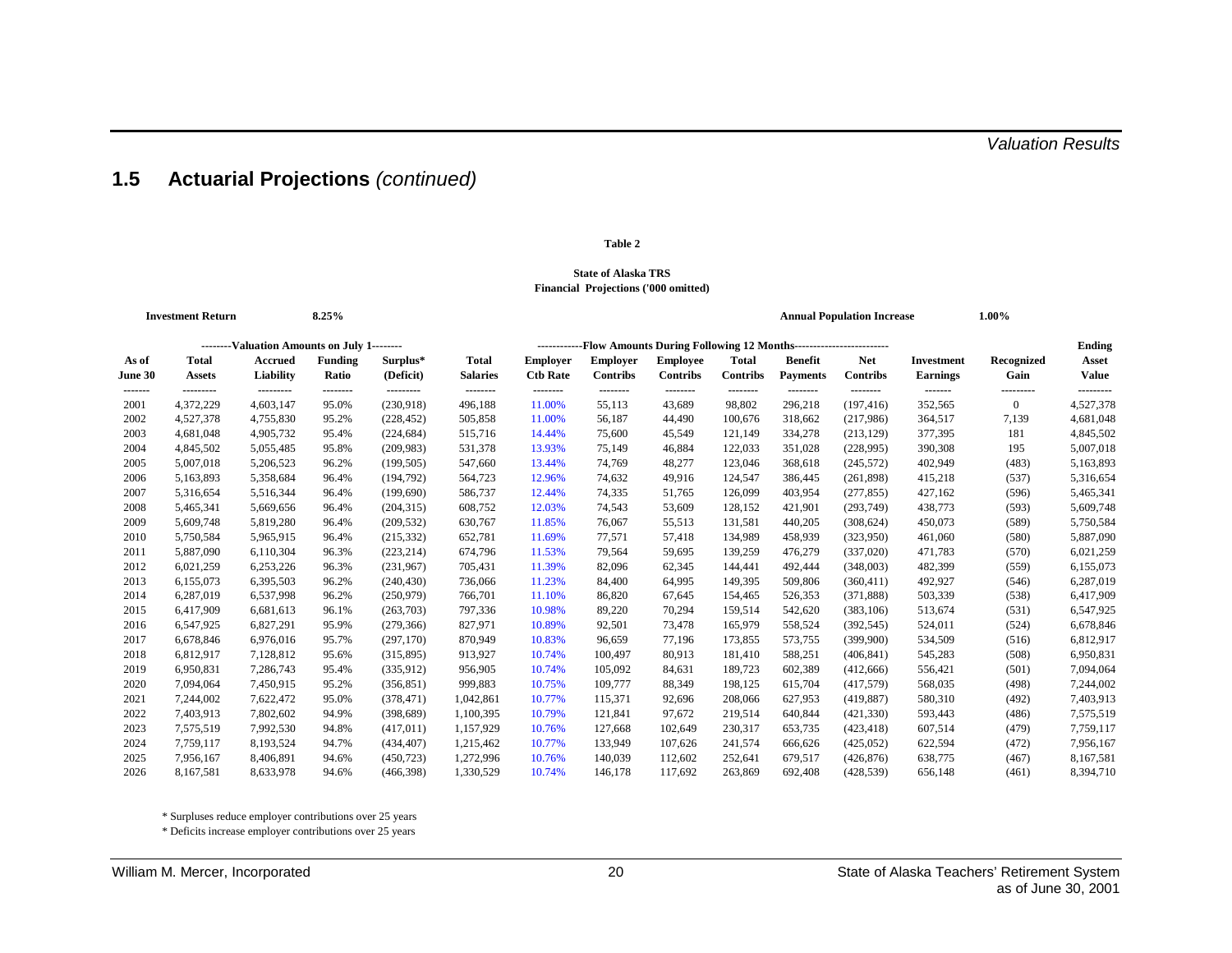#### **Table 3**

#### **Financial Projections ('000 omitted) State of Alaska TRS**

 **Investment Return 8.25% Annual Population Increase 2.00%**

|                  | --------Valuation Amounts on July 1-------- |                      |                         |                       |                                 |                                    | ------------Flow Amounts During Following 12 Months---------------------------- |                             |                                 |                                   |                               |                                      |                    | Ending                |
|------------------|---------------------------------------------|----------------------|-------------------------|-----------------------|---------------------------------|------------------------------------|---------------------------------------------------------------------------------|-----------------------------|---------------------------------|-----------------------------------|-------------------------------|--------------------------------------|--------------------|-----------------------|
| As of<br>June 30 | <b>Total</b><br><b>Assets</b>               | Accrued<br>Liability | <b>Funding</b><br>Ratio | Surplus*<br>(Deficit) | <b>Total</b><br><b>Salaries</b> | <b>Employer</b><br><b>Ctb Rate</b> | <b>Employer</b><br>Contribs                                                     | <b>Employee</b><br>Contribs | <b>Total</b><br><b>Contribs</b> | <b>Benefit</b><br><b>Payments</b> | <b>Net</b><br><b>Contribs</b> | <b>Investment</b><br><b>Earnings</b> | Recognized<br>Gain | Asset<br><b>Value</b> |
| -------          | ---------                                   | ---------            | --------                | ---------             | --------                        | --------                           | --------                                                                        | --------                    | --------                        | --------                          | --------                      | -------                              | ---------          | ---------             |
| 2001             | 4,372,229                                   | 4,603,147            | 95.0%                   | (230,918)             | 496,188                         | 11.00%                             | 55,340                                                                          | 43,870                      | 99,210                          | 296,218                           | (197,008)                     | 352,582                              | $\overline{0}$     | 4,527,803             |
| 2002             | 4,527,803                                   | 4,755,888            | 95.2%                   | (228,085)             | 509,998                         | 11.00%                             | 56,880                                                                          | 45,039                      | 101,919                         | 318,662                           | (216,743)                     | 364,603                              | 7,139              | 4,682,803             |
| 2003             | 4,682,803                                   | 4,906,308            | 95.4%                   | (223, 505)            | 524,192                         | 14.44%                             | 77,175                                                                          | 46,497                      | 123,672                         | 334,310                           | (210, 638)                    | 377,642                              | 181                | 4,849,996             |
| 2004             | 4,849,996                                   | 5,057,119            | 95.9%                   | (207, 123)            | 544,712                         | 13.79%                             | 76,605                                                                          | 48,278                      | 124,883                         | 351,120                           | (226, 237)                    | 390,792                              | 195                | 5,014,755             |
| 2005             | 5,014,755                                   | 5,209,854            | 96.3%                   | (195,099)             | 566,414                         | 13.19%                             | 76,256                                                                          | 50,167                      | 126,423                         | 368,803                           | (242, 380)                    | 403,719                              | (483)              | 5,175,591             |
| 2006             | 5,175,591                                   | 5,364,477            | 96.5%                   | (188, 887)            | 589,505                         | 12.61%                             | 76,251                                                                          | 52,418                      | 128,669                         | 386,748                           | (258,079)                     | 416,340                              | (537)              | 5,333,293             |
| 2007             | 5,333,293                                   | 5,525,443            | 96.5%                   | (192, 150)            | 619,668                         | 12.00%                             | 76,150                                                                          | 54,969                      | 131,119                         | 404,399                           | (273, 280)                    | 428,724                              | (596)              | 5,488,116             |
| 2008             | 5,488,116                                   | 5,683,191            | 96.6%                   | (195,075)             | 649,830                         | 11.50%                             | 76,463                                                                          | 57,515                      | 133,977                         | 422,509                           | (288, 532)                    | 440,868                              | (593)              | 5,639,835             |
| 2009             | 5,639,835                                   | 5,838,572            | 96.6%                   | (198, 737)            | 679,992                         | 11.25%                             | 78,195                                                                          | 60,124                      | 138,319                         | 440,995                           | (302,676)                     | 452,801                              | (589)              | 5,789,347             |
| 2010             | 5,789,347                                   | 5,992,509            | 96.6%                   | (203, 162)            | 710,154                         | 11.02%                             | 79,912                                                                          | 62,733                      | 142,645                         | 459,873                           | (317, 228)                    | 464,535                              | (580)              | 5,936,050             |
| 2011             | 5,936,050                                   | 6,145,997            | 96.6%                   | (209, 947)            | 740,316                         | 10.81%                             | 82,352                                                                          | 65,914                      | 148,266                         | 477,387                           | (329, 121)                    | 476,148                              | (570)              | 6,082,483             |
| 2012             | 6,082,483                                   | 6,300,103            | 96.5%                   | (217,620)             | 783,697                         | 10.62%                             | 85,557                                                                          | 69,666                      | 155,223                         | 493,756                           | (338, 533)                    | 487,840                              | (559)              | 6,231,209             |
| 2013             | 6,231,209                                   | 6,455,970            | 96.5%                   | (224,761)             | 827,079                         | 10.40%                             | 88,311                                                                          | 73,419                      | 161,729                         | 511,356                           | (349,627)                     | 499,653                              | (546)              | 6,380,666             |
| 2014             | 6,380,666                                   | 6,614,809            | 96.5%                   | (234, 143)            | 870,460                         | 10.24%                             | 91,395                                                                          | 77,171                      | 168,566                         | 528,195                           | (359, 629)                    | 511,570                              | (538)              | 6,532,047             |
| 2015             | 6,532,047                                   | 6,777,905            | 96.4%                   | (245, 858)            | 913,841                         | 10.10%                             | 94,442                                                                          | 80,924                      | 175,366                         | 544,822                           | (369, 456)                    | 523,654                              | (531)              | 6,685,692             |
| 2016             | 6,685,692                                   | 6,946,618            | 96.2%                   | (260, 926)            | 957,223                         | 9.98%                              | 98,675                                                                          | 85,497                      | 184,172                         | 561,162                           | (376,990)                     | 536,019                              | (524)              | 6,844,175             |
| 2017             | 6,844,175                                   | 7,122,377            | 96.1%                   | (278, 202)            | 1,019,592                       | 9.90%                              | 104,074                                                                         | 90,892                      | 194,966                         | 576,898                           | (381, 932)                    | 548,890                              | (516)              | 7,010,595             |
| 2018             | 7,010,595                                   | 7,306,685            | 95.9%                   | (296,090)             | 1,081,961                       | 9.78%                              | 108,843                                                                         | 96,287                      | 205,130                         | 591,982                           | (386, 852)                    | 562,416                              | (508)              | 7,185,630             |
| 2019             | 7,185,630                                   | 7,501,119            | 95.8%                   | (315, 488)            | 1,144,330                       | 9.77%                              | 114,789                                                                         | 101,682                     | 216,471                         | 606,836                           | (390, 365)                    | 576,712                              | (501)              | 7,371,456             |
| 2020             | 7,371,456                                   | 7,707,325            | 95.6%                   | (335, 869)            | 1,206,699                       | 9.76%                              | 120,798                                                                         | 107,077                     | 227,875                         | 621,048                           | (393, 173)                    | 591,927                              | (498)              | 7,569,691             |
| 2021             | 7,569,691                                   | 7,927,024            | 95.5%                   | (357, 333)            | 1,269,068                       | 9.76%                              | 128,135                                                                         | 113,514                     | 241,649                         | 634,363                           | (392,714)                     | 608,300                              | (492)              | 7,784,765             |
| 2022             | 7,784,765                                   | 8,162,010            | 95.4%                   | (377, 245)            | 1,355,540                       | 9.78%                              | 136,748                                                                         | 120,994                     | 257,742                         | 649,507                           | (391,765)                     | 626,083                              | (486)              | 8,018,577             |
| 2023             | 8,018,577                                   | 8,414,148            | 95.3%                   | (395, 571)            | 1,442,012                       | 9.71%                              | 144,255                                                                         | 128,474                     | 272,729                         | 664,650                           | (391, 922)                    | 645,366                              | (479)              | 8,271,522             |
| 2024             | 8,271,522                                   | 8,685,375            | 95.2%                   | (413, 853)            | 1,528,485                       | 9.70%                              | 152,470                                                                         | 135,954                     | 288,424                         | 679,794                           | (391, 370)                    | 666,257                              | (472)              | 8,545,917             |
| 2025             | 8,545,917                                   | 8,977,703            | 95.2%                   | (431,786)             | 1,614,957                       | 9.68%                              | 160,525                                                                         | 143,434                     | 303,959                         | 694,937                           | (390, 979)                    | 688,910                              | (467)              | 8,843,363             |
| 2026             | 8,843,363                                   | 9,293,214            | 95.2%                   | (449, 851)            | 1,701,430                       | 9.63%                              | 168,232                                                                         | 151,114                     | 319,346                         | 710,081                           | (390, 735)                    | 713,460                              | (461)              | 9,165,608             |

\* Surpluses reduce employer contributions over 25 years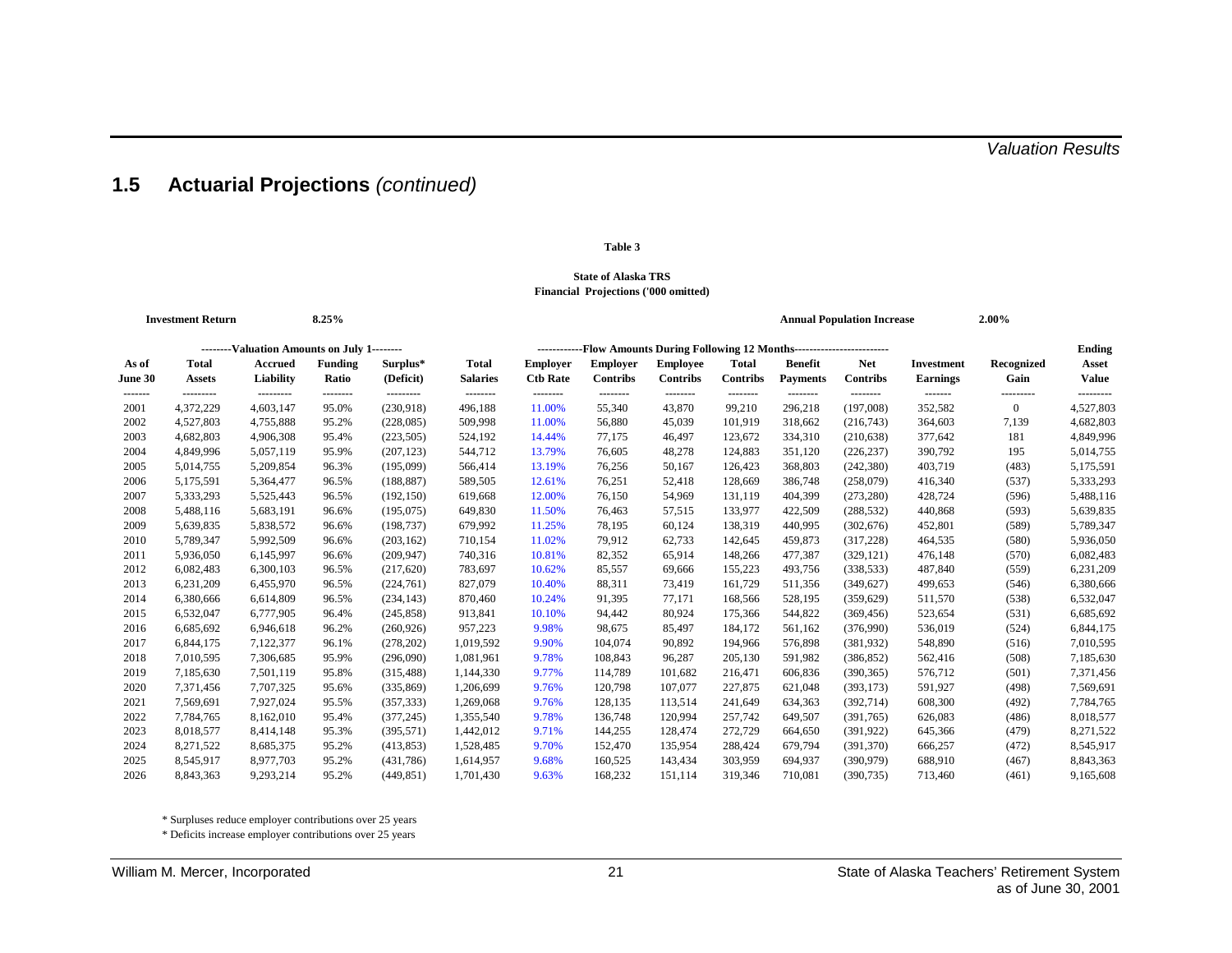

**State of Alaska TRS Projected Contribution Rates**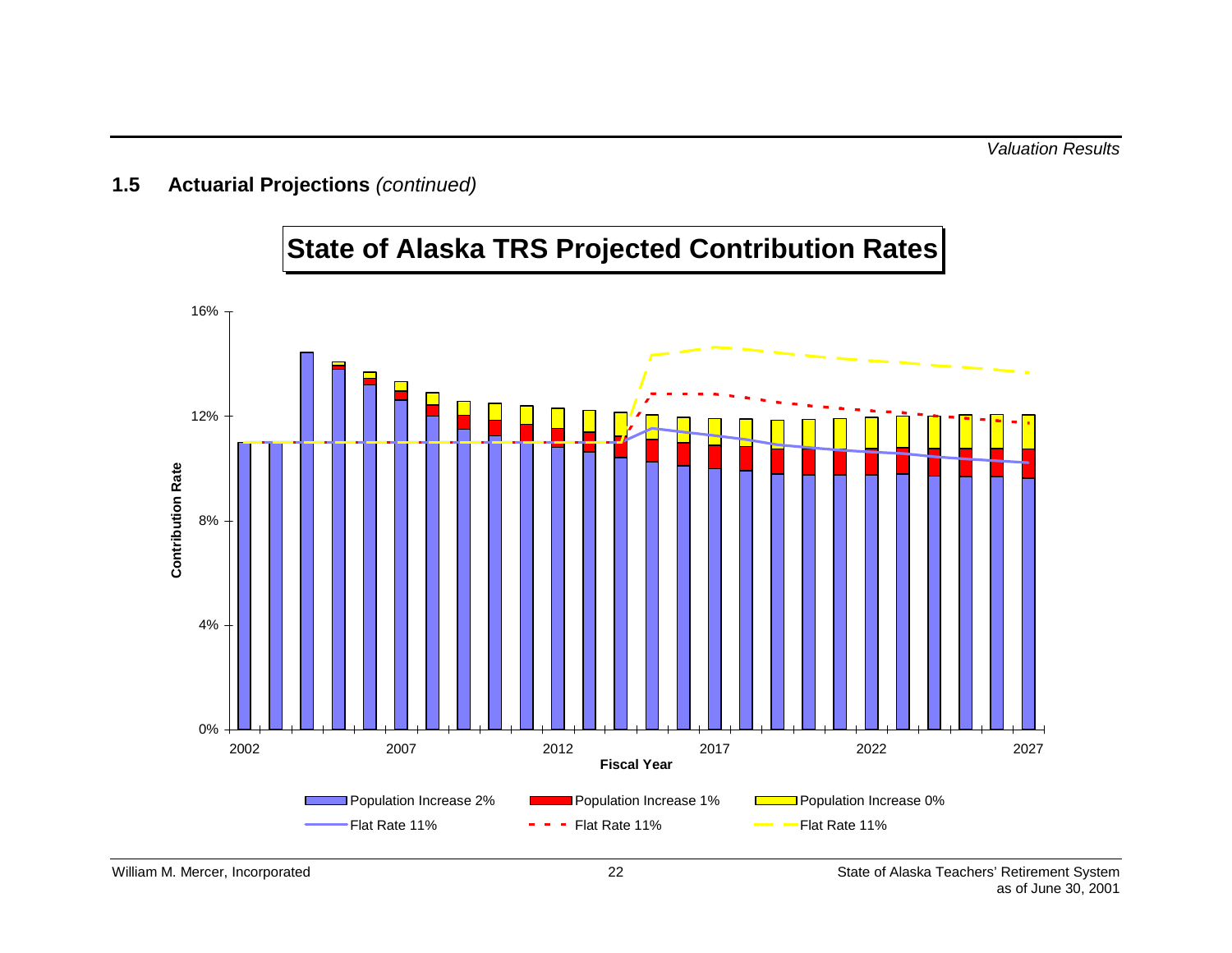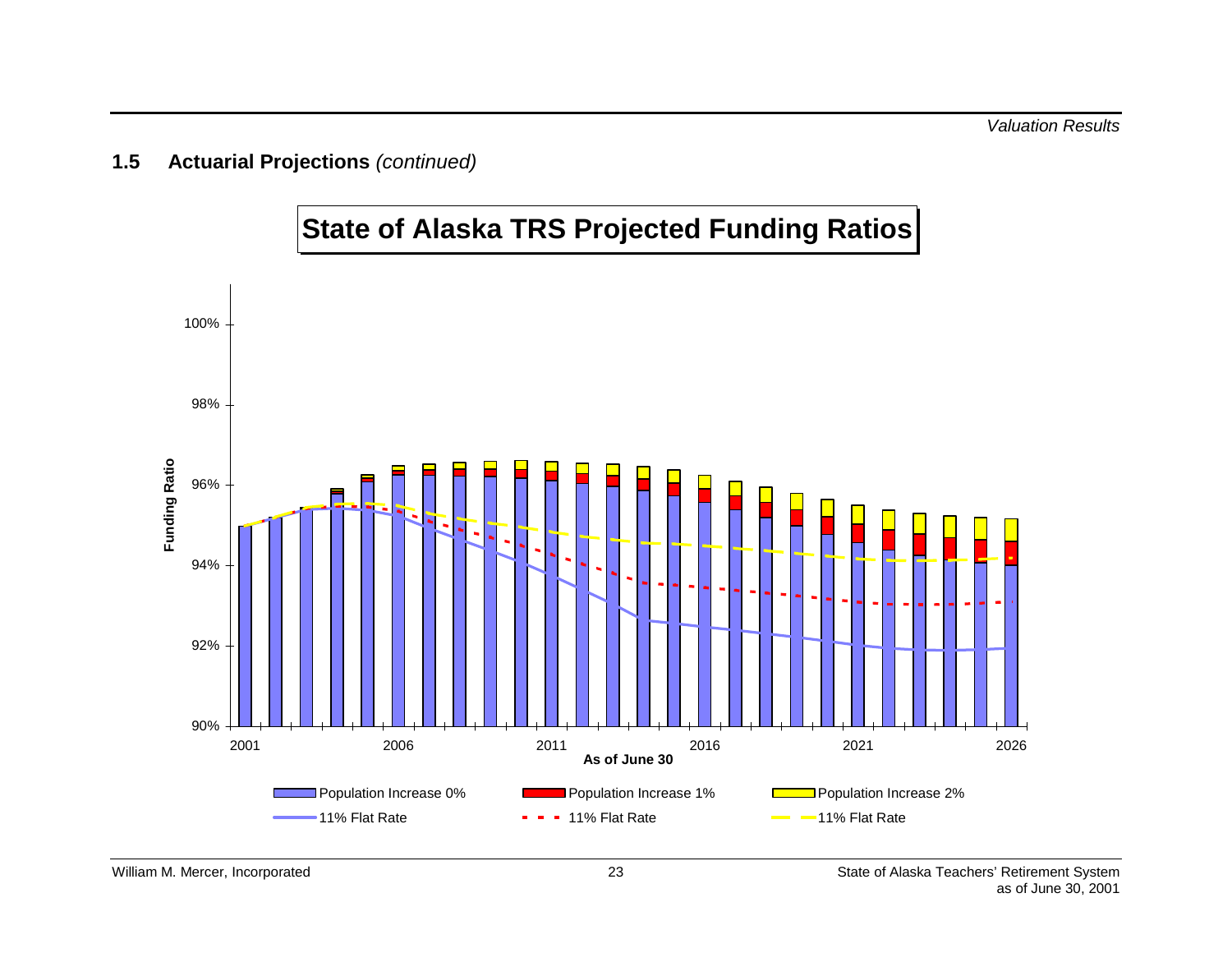### **1.5 Actuarial Projections** *(continued)*

#### **Table 4**

#### **Financial Projections ('000 omitted) State of Alaska TRS**

|                  | <b>Investment Return</b> |                                            | $8.25\%$                |                       |                                 |                                    |                             |                                                                              |                                 |                                   | <b>Annual Population Increase</b> |                               | $0.00\%$           |                       |
|------------------|--------------------------|--------------------------------------------|-------------------------|-----------------------|---------------------------------|------------------------------------|-----------------------------|------------------------------------------------------------------------------|---------------------------------|-----------------------------------|-----------------------------------|-------------------------------|--------------------|-----------------------|
|                  |                          | -------Valuation Amounts on July 1-------- |                         |                       |                                 |                                    |                             | ------------Flow Amounts During Following 12 Months------------------------- |                                 |                                   |                                   |                               |                    | <b>Ending</b>         |
| As of<br>June 30 | Total<br><b>Assets</b>   | <b>Accrued</b><br>Liability                | <b>Funding</b><br>Ratio | Surplus*<br>(Deficit) | <b>Total</b><br><b>Salaries</b> | <b>Employer</b><br><b>Ctb Rate</b> | <b>Employer</b><br>Contribs | <b>Employee</b><br><b>Contribs</b>                                           | <b>Total</b><br><b>Contribs</b> | <b>Benefit</b><br><b>Payments</b> | <b>Net</b><br><b>Contribs</b>     | Investment<br><b>Earnings</b> | Recognized<br>Gain | Asset<br><b>Value</b> |
| -------          | ---------                | ---------                                  | --------                | ---------             | --------                        | --------                           | --------                    | --------                                                                     | --------                        | --------                          | --------                          | -------                       | ---------          | ---------             |
| 2001             | 4,372,229                | 4,603,147                                  | 95.0%                   | (230,918)             | 496,188                         | 11.00%                             | 54,886                      | 43,509                                                                       | 98,395                          | 296,218                           | (197, 823)                        | 352,549                       | $\mathbf{0}$       | 4,526,955             |
| 2002             | 4,526,955                | 4,755,773                                  | 95.2%                   | (228, 819)            | 501,733                         | 11.00%                             | 55,499                      | 43,945                                                                       | 99,444                          | 318,662                           | (219, 218)                        | 364,431                       | 7,139              | 4,679,307             |
| 2003             | 4,679,307                | 4,905,155                                  | 95.4%                   | (225, 848)            | 507,340                         | 11.00%                             | 56,411                      | 44,616                                                                       | 101,028                         | 334,246                           | (233, 218)                        | 376,423                       | 181                | 4,822,700             |
| 2004             | 4,822,700                | 5,053,866                                  | 95.4%                   | (231, 167)            | 518,322                         | 11.00%                             | 57,629                      | 45,527                                                                       | 103,155                         | 350,937                           | (247, 782)                        | 387,652                       | 195                | 4,962,773             |
| 2005             | 4,962,773                | 5,203,238                                  | 95.4%                   | (240, 465)            | 529,471                         | 11.00%                             | 58,871                      | 46,455                                                                       | 105,326                         | 368,436                           | (263, 110)                        | 398,575                       | (483)              | 5,097,735             |
| 2006             | 5,097,735                | 5,353,011                                  | 95.2%                   | (255, 276)            | 540,916                         | 11.00%                             | 60,314                      | 47,538                                                                       | 107,853                         | 386,149                           | (278, 296)                        | 409,083                       | (537)              | 5,227,963             |
| 2007             | 5,227,963                | 5,507,399                                  | 94.9%                   | (279, 436)            | 555,703                         | 11.00%                             | 61,941                      | 48,764                                                                       | 110,705                         | 403,523                           | (292, 818)                        | 419,228                       | (596)              | 5,353,752             |
| 2008             | 5,353,752                | 5,656,457                                  | 94.6%                   | (302,705)             | 570,490                         | 11.00%                             | 63,567                      | 49,987                                                                       | 113,554                         | 421,316                           | (307,762)                         | 428,989                       | (593)              | 5,474,362             |
| 2009             | 5,474,362                | 5,800,648                                  | 94.4%                   | (326, 286)            | 585,276                         | 11.00%                             | 65,194                      | 51,266                                                                       | 116,460                         | 439,450                           | (322,990)                         | 438,312                       | (589)              | 5,589,070             |
| 2010             | 5,589,070                | 5,940,456                                  | 94.1%                   | (351, 386)            | 600,063                         | 11.00%                             | 66,820                      | 52,545                                                                       | 119,365                         | 458,059                           | (338, 694)                        | 447,127                       | (580)              | 5,696,899             |
| 2011             | 5,696,899                | 6,076,387                                  | 93.8%                   | (379, 487)            | 614,849                         | 11.00%                             | 68,739                      | 54,054                                                                       | 122,794                         | 475,247                           | (352, 453)                        | 455,455                       | (570)              | 5,799,308             |
| 2012             | 5,799,308                | 6,208,968                                  | 93.4%                   | (409,660)             | 634,959                         | 11.00%                             | 70,951                      | 55,794                                                                       | 126,745                         | 491,235                           | (364, 490)                        | 463,408                       | (559)              | 5,897,644             |
| 2013             | 5,897,644                | 6,338,750                                  | 93.0%                   | (441, 106)            | 655,068                         | 11.00%                             | 73,164                      | 57,533                                                                       | 130,697                         | 508,389                           | (377, 692)                        | 470,976                       | (546)              | 5,990,359             |
| 2014             | 5,990,359                | 6,466,303                                  | 92.6%                   | (475, 944)            | 675,178                         | 14.33%                             | 98,195                      | 59,273                                                                       | 157,468                         | 524,681                           | (367, 213)                        | 479,057                       | (538)              | 6,101,642             |
| 2015             | 6,101,642                | 6,592,221                                  | 92.6%                   | (490, 579)            | 695,287                         | 14.47%                             | 102,065                     | 61,012                                                                       | 163,077                         | 540,634                           | (377, 557)                        | 487,811                       | (531)              | 6,211,343             |
| 2016             | 6,211,343                | 6,717,118                                  | 92.5%                   | (505, 775)            | 715,396                         | 14.65%                             | 106,830                     | 63,092                                                                       | 169,922                         | 556,156                           | (386, 234)                        | 496,504                       | (524)              | 6,321,068             |
| 2017             | 6,321,068                | 6,841,631                                  | 92.4%                   | (520, 564)            | 743,388                         | 14.56%                             | 110,241                     | 65,514                                                                       | 175,755                         | 570,948                           | (395, 193)                        | 505,186                       | (516)              | 6,430,524             |
| 2018             | 6,430,524                | 6,966,419                                  | 92.3%                   | (535, 896)            | 771,380                         | 14.43%                             | 113,322                     | 67,935                                                                       | 181,257                         | 584,934                           | (403, 677)                        | 513,867                       | (508)              | 6,540,185             |
| 2019             | 6,540,185                | 7,092,162                                  | 92.2%                   | (551, 977)            | 799,372                         | 14.31%                             | 116,400                     | 70,356                                                                       | 186,757                         | 598,452                           | (411,695)                         | 522,583                       | (501)              | 6,650,550             |
| 2020             | 6,650,550                | 7,219,560                                  | 92.1%                   | (569, 010)            | 827,364                         | 14.21%                             | 119,536                     | 72,778                                                                       | 192,314                         | 610,983                           | (418,669)                         | 531,400                       | (498)              | 6,762,763             |
| 2021             | 6,762,763                | 7,349,339                                  | 92.0%                   | (586, 576)            | 855,356                         | 14.12%                             | 123,351                     | 75,568                                                                       | 198,919                         | 622,299                           | (423, 380)                        | 540,464                       | (492)              | 6,879,334             |
| 2022             | 6,879,334                | 7,482,244                                  | 91.9%                   | (602,909)             | 891,877                         | 14.05%                             | 127,854                     | 78,727                                                                       | 206,581                         | 633,192                           | (426,611)                         | 549,947                       | (486)              | 7,002,165             |
| 2023             | 7,002,165                | 7,619,041                                  | 91.9%                   | (616, 876)            | 928,398                         | 13.94%                             | 131,993                     | 81,886                                                                       | 213,879                         | 644,085                           | (430,205)                         | 559,933                       | (479)              | 7,131,394             |
| 2024             | 7,131,394                | 7,760,520                                  | 91.9%                   | (629, 126)            | 964,920                         | 13.87%                             | 136,334                     | 85,045                                                                       | 221,379                         | 654,977                           | (433,599)                         | 570,454                       | (472)              | 7,267,758             |
| 2025             | 7,267,758                | 7,907,491                                  | 91.9%                   | (639, 733)            | 1,001,441                       | 13.77%                             | 140,449                     | 88,204                                                                       | 228,653                         | 665,870                           | (437, 217)                        | 581,555                       | (467)              | 7,411,610             |
| 2026             | 7,411,610                | 8,060,787                                  | 91.9%                   | (649, 177)            | 1,037,962                       | 13.67%                             | 144,496                     | 91,421                                                                       | 235,917                         | 676,763                           | (440, 846)                        | 593,273                       | (461)              | 7,563,557             |

\* Surpluses reduce employer contributions over 25 years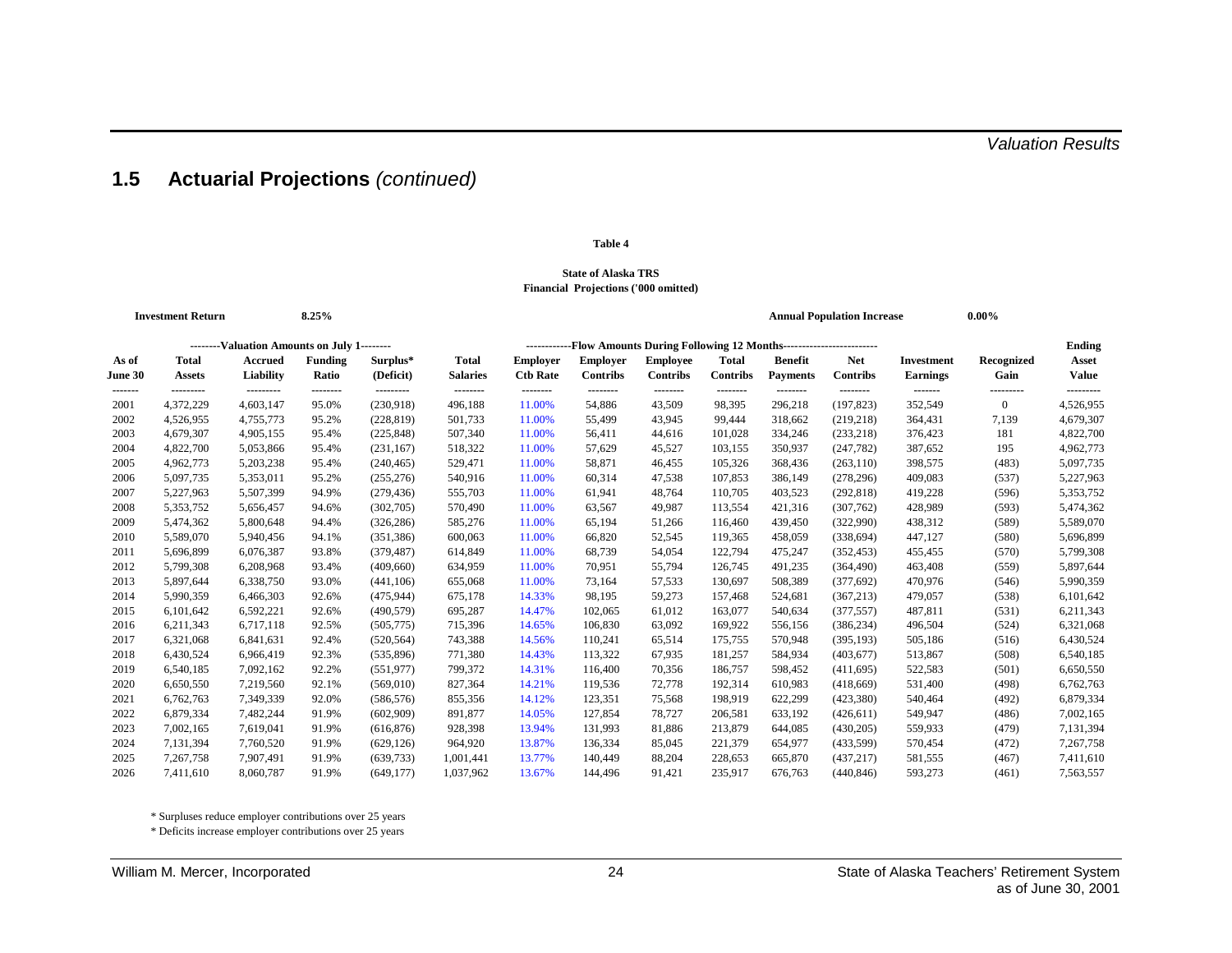### **1.5 Actuarial Projections** *(continued)*

#### **Table 5**

#### **Financial Projections ('000 omitted) State of Alaska TRS**

|                  | <b>Investment Return</b>      |                                             | 8.25%                   |                       |                                 |                                    |                                                                              |                                    |                                 |                                   | <b>Annual Population Increase</b> |                                      | 1.00%              |                       |
|------------------|-------------------------------|---------------------------------------------|-------------------------|-----------------------|---------------------------------|------------------------------------|------------------------------------------------------------------------------|------------------------------------|---------------------------------|-----------------------------------|-----------------------------------|--------------------------------------|--------------------|-----------------------|
|                  |                               | --------Valuation Amounts on July 1-------- |                         |                       |                                 |                                    | ------------Flow Amounts During Following 12 Months------------------------- |                                    |                                 |                                   |                                   |                                      |                    | Ending                |
| As of<br>June 30 | <b>Total</b><br><b>Assets</b> | Accrued<br>Liability                        | <b>Funding</b><br>Ratio | Surplus*<br>(Deficit) | <b>Total</b><br><b>Salaries</b> | <b>Employer</b><br><b>Ctb Rate</b> | <b>Employer</b><br>Contribs                                                  | <b>Employee</b><br><b>Contribs</b> | <b>Total</b><br><b>Contribs</b> | <b>Benefit</b><br><b>Payments</b> | <b>Net</b><br>Contribs            | <b>Investment</b><br><b>Earnings</b> | Recognized<br>Gain | Asset<br><b>Value</b> |
| -------          | ---------                     | ---------                                   | --------                | ---------             | --------                        | --------                           | --------                                                                     | --------                           | --------                        | --------                          | --------                          | -------                              | ---------          | ---------             |
| 2001             | 4,372,229                     | 4,603,147                                   | 95.0%                   | (230,918)             | 496,188                         | 11.00%                             | 55,113                                                                       | 43,689                             | 98,802                          | 296,218                           | (197, 416)                        | 352,565                              | $\mathbf{0}$       | 4,527,378             |
| 2002             | 4,527,378                     | 4,755,830                                   | 95.2%                   | (228, 452)            | 505,858                         | 11.00%                             | 56,187                                                                       | 44,490                             | 100,676                         | 318,662                           | (217,986)                         | 364,517                              | 7,139              | 4,681,048             |
| 2003             | 4,681,048                     | 4,905,732                                   | 95.4%                   | (224, 684)            | 515,716                         | 11.00%                             | 57,590                                                                       | 45,549                             | 103,139                         | 334,278                           | (231, 139)                        | 376,652                              | 181                | 4,826,749             |
| 2004             | 4,826,749                     | 5,055,485                                   | 95.5%                   | (228, 736)            | 531,378                         | 11.00%                             | 59,347                                                                       | 46,884                             | 106,231                         | 351,028                           | (244, 797)                        | 388,109                              | 195                | 4,970,265             |
| 2005             | 4,970,265                     | 5,206,523                                   | 95.5%                   | (236, 258)            | 547,660                         | 11.00%                             | 61,181                                                                       | 48,277                             | 109,458                         | 368,618                           | (259, 160)                        | 399,357                              | (483)              | 5,109,959             |
| 2006             | 5,109,959                     | 5,358,684                                   | 95.4%                   | (248, 726)            | 564,723                         | 11.00%                             | 63,330                                                                       | 49,916                             | 113,246                         | 386,445                           | (273, 199)                        | 410,302                              | (537)              | 5,246,503             |
| 2007             | 5,246,503                     | 5,516,344                                   | 95.1%                   | (269, 841)            | 586,737                         | 11.00%                             | 65,752                                                                       | 51,765                             | 117,517                         | 403,954                           | (286, 437)                        | 421,021                              | (596)              | 5,380,466             |
| 2008             | 5,380,466                     | 5,669,656                                   | 94.9%                   | (289, 190)            | 608,752                         | 11.00%                             | 68,174                                                                       | 53,609                             | 121,783                         | 421,901                           | (300, 118)                        | 431,509                              | (593)              | 5,511,239             |
| 2009             | 5,511,239                     | 5,819,280                                   | 94.7%                   | (308, 041)            | 630,767                         | 11.00%                             | 70,595                                                                       | 55,513                             | 126,109                         | 440,205                           | (314,096)                         | 441,721                              | (589)              | 5,638,249             |
| 2010             | 5,638,249                     | 5,965,915                                   | 94.5%                   | (327,666)             | 652,781                         | 11.00%                             | 73,017                                                                       | 57,418                             | 130,434                         | 458,939                           | (328, 505)                        | 451,605                              | (580)              | 5,760,746             |
| 2011             | 5,760,746                     | 6,110,304                                   | 94.3%                   | (349, 558)            | 674,796                         | 11.00%                             | 75,912                                                                       | 59,695                             | 135,607                         | 476,279                           | (340,672)                         | 461,209                              | (570)              | 5,880,689             |
| 2012             | 5,880,689                     | 6,253,226                                   | 94.0%                   | (372, 536)            | 705,431                         | 11.00%                             | 79,282                                                                       | 62,345                             | 141,627                         | 492,444                           | (350, 817)                        | 470,686                              | (559)              | 5,999,976             |
| 2013             | 5,999,976                     | 6,395,503                                   | 93.8%                   | (395, 527)            | 736,066                         | 11.00%                             | 82,652                                                                       | 64,995                             | 147,647                         | 509,806                           | (362, 159)                        | 480,059                              | (546)              | 6,117,307             |
| 2014             | 6,117,307                     | 6,537,998                                   | 93.6%                   | (420, 691)            | 766,701                         | 12.86%                             | 100,595                                                                      | 67,645                             | 168,239                         | 526,353                           | (358, 114)                        | 489,906                              | (538)              | 6,248,539             |
| 2015             | 6,248,539                     | 6,681,613                                   | 93.5%                   | (433,074)             | 797,336                         | 12.84%                             | 104,356                                                                      | 70,294                             | 174,650                         | 542,620                           | (367,970)                         | 500,326                              | (531)              | 6,380,342             |
| 2016             | 6,380,342                     | 6,827,291                                   | 93.5%                   | (446, 949)            | 827,971                         | 12.85%                             | 109,122                                                                      | 73,478                             | 182,600                         | 558,524                           | (375, 924)                        | 510,871                              | (524)              | 6,514,744             |
| 2017             | 6,514,744                     | 6,976,016                                   | 93.4%                   | (461,272)             | 870,949                         | 12.71%                             | 113,416                                                                      | 77,196                             | 190,612                         | 573,755                           | (383, 143)                        | 521,662                              | (516)              | 6,652,725             |
| 2018             | 6,652,725                     | 7,128,812                                   | 93.3%                   | (476,086)             | 913,927                         | 12.53%                             | 117,232                                                                      | 80,913                             | 198,146                         | 588,251                           | (390, 105)                        | 532,758                              | (508)              | 6,794,849             |
| 2019             | 6,794,849                     | 7,286,743                                   | 93.2%                   | (491, 894)            | 956,905                         | 12.41%                             | 121,387                                                                      | 84,631                             | 206,018                         | 602,389                           | (396, 371)                        | 544,225                              | (501)              | 6,942,181             |
| 2020             | 6,942,181                     | 7,450,915                                   | 93.2%                   | (508, 733)            | 999,883                         | 12.30%                             | 125,601                                                                      | 88,349                             | 213,950                         | 615,704                           | (401, 754)                        | 556,158                              | (498)              | 7,096,067             |
| 2021             | 7,096,067                     | 7,622,472                                   | 93.1%                   | (526, 406)            | 1,042,861                       | 12.21%                             | 130,812                                                                      | 92,696                             | 223,507                         | 627,953                           | (404, 446)                        | 568,742                              | (492)              | 7,259,851             |
| 2022             | 7,259,851                     | 7,802,602                                   | 93.0%                   | (542, 751)            | 1,100,395                       | 12.13%                             | 137,003                                                                      | 97,672                             | 234,675                         | 640,844                           | (406, 169)                        | 582,183                              | (486)              | 7,435,359             |
| 2023             | 7,435,359                     | 7,992,530                                   | 93.0%                   | (557, 171)            | 1,157,929                       | 12.01%                             | 142,548                                                                      | 102,649                            | 245,197                         | 653,735                           | (408, 538)                        | 596,565                              | (479)              | 7,622,887             |
| 2024             | 7,622,887                     | 8,193,524                                   | 93.0%                   | (570, 637)            | 1,215,462                       | 11.92%                             | 148,347                                                                      | 107,626                            | 255,973                         | 666,626                           | (410, 653)                        | 611,949                              | (472)              | 7,823,692             |
| 2025             | 7,823,692                     | 8,406,891                                   | 93.1%                   | (583, 199)            | 1,272,996                       | 11.83%                             | 153,967                                                                      | 112,602                            | 266,570                         | 679,517                           | (412, 947)                        | 628,421                              | (467)              | 8,038,679             |
| 2026             | 8,038,679                     | 8,633,978                                   | 93.1%                   | (595, 299)            | 1,330,529                       | 11.73%                             | 159,657                                                                      | 117,692                            | 277,349                         | 692,408                           | (415,059)                         | 646,070                              | (461)              | 8,269,210             |

\* Surpluses reduce employer contributions over 25 years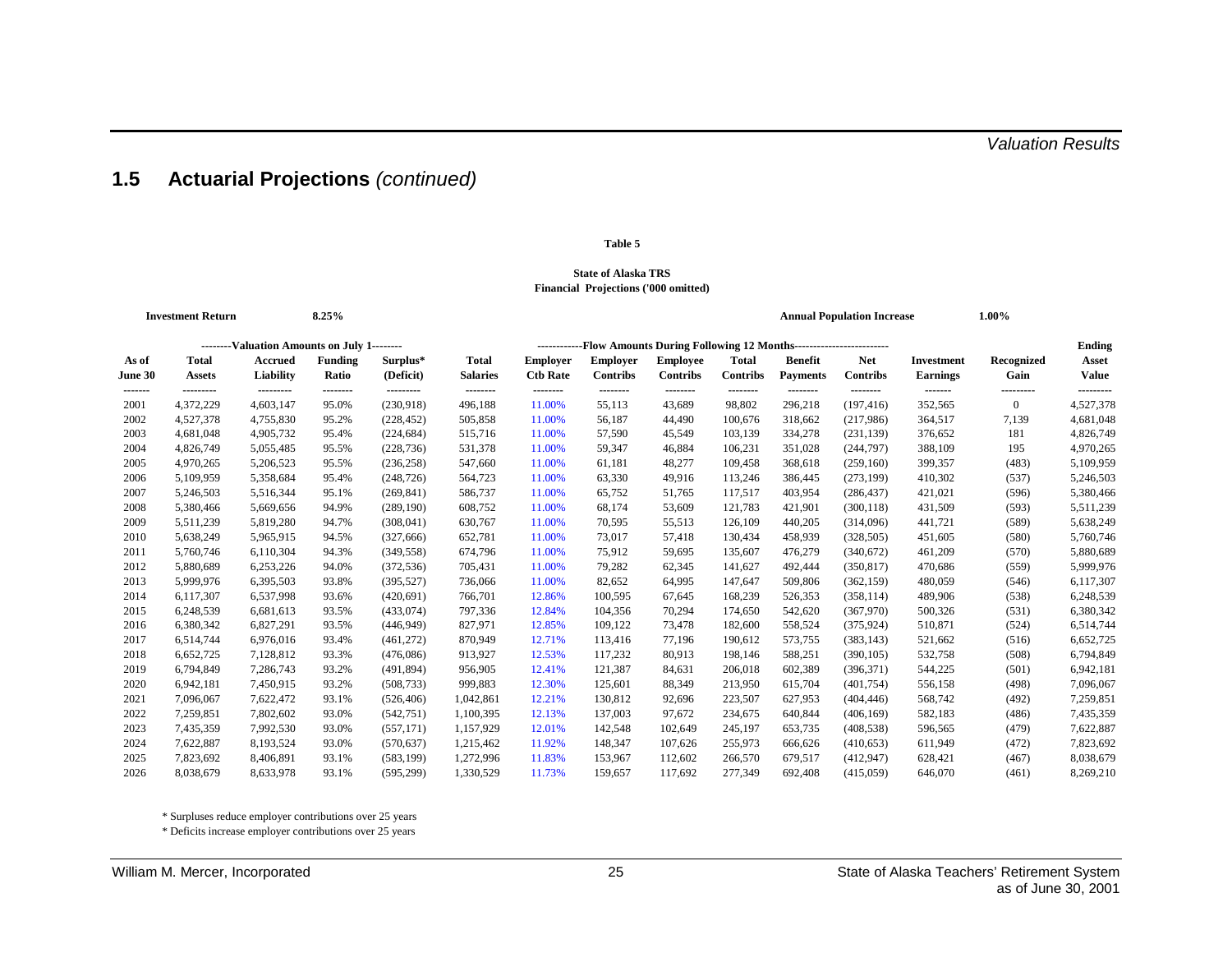### **1.5 Actuarial Projections** *(continued)*

#### **Table 6**

#### **Financial Projections ('000 omitted) State of Alaska TRS**

|              | <b>Investment Return</b> |                                             | 8.25%          |                          |                    |                  |                  |                                                                              |                    |                    | <b>Annual Population Increase</b> |                    | 2.00%          |                        |
|--------------|--------------------------|---------------------------------------------|----------------|--------------------------|--------------------|------------------|------------------|------------------------------------------------------------------------------|--------------------|--------------------|-----------------------------------|--------------------|----------------|------------------------|
|              |                          | --------Valuation Amounts on July 1-------- |                |                          |                    |                  |                  | ------------Flow Amounts During Following 12 Months------------------------- |                    |                    |                                   |                    |                | Ending                 |
| As of        | Total                    | Accrued                                     | Funding        | Surplus*                 | <b>Total</b>       | <b>Employer</b>  | <b>Employer</b>  | <b>Employee</b>                                                              | Total              | <b>Benefit</b>     | <b>Net</b>                        | <b>Investment</b>  | Recognized     | Asset                  |
| June 30      | <b>Assets</b>            | Liability                                   | Ratio          | (Deficit)                | <b>Salaries</b>    | <b>Ctb Rate</b>  | Contribs         | <b>Contribs</b>                                                              | Contribs           | <b>Payments</b>    | Contribs                          | <b>Earnings</b>    | Gain           | <b>Value</b>           |
| -------      | ---------                | ---------                                   | --------       | ---------                | --------           | --------         | --------         | --------                                                                     | --------           |                    | --------                          | -------            | ---------      | ---------              |
| 2001         | 4,372,229                | 4,603,147                                   | 95.0%          | (230,918)                | 496,188            | 11.00%           | 55,340           | 43,870                                                                       | 99,210             | 296,218            | (197,008)                         | 352,582            | $\overline{0}$ | 4,527,803              |
| 2002         | 4,527,803                | 4,755,888                                   | 95.2%          | (228,085)                | 509,998            | 11.00%           | 56,880           | 45,039                                                                       | 101,919            | 318,662            | (216,743)                         | 364,603            | 7,139          | 4,682,803              |
| 2003         | 4,682,803                | 4,906,308                                   | 95.4%          | (223, 505)               | 524,192            | 11.00%           | 58,790           | 46,497                                                                       | 105,287            | 334,310            | (229, 023)                        | 376,884            | 181            | 4,830,852              |
| 2004         | 4,830,852                | 5,057,119                                   | 95.5%          | (226, 267)               | 544,712            | 11.00%           | 61,112           | 48,278                                                                       | 109,390            | 351,120            | (241,730)                         | 388,574            | 195            | 4,977,900              |
| 2005         | 4,977,900                | 5,209,854                                   | 95.5%          | (231, 954)               | 566,414            | 11.00%           | 63,576           | 50,167                                                                       | 113,743            | 368,803            | (255,060)                         | 400,155            | (483)          | 5,122,492              |
| 2006         | 5,122,492                | 5,364,477                                   | 95.5%          | (241, 985)               | 589,505            | 11.00%           | 66,505           | 52,418                                                                       | 118,922            | 386,748            | (267, 826)                        | 411,558            | (537)          | 5,265,665              |
| 2007         | 5,265,665                | 5,525,443                                   | 95.3%          | (259,779)                | 619,668            | 11.00%           | 69,822           | 54,969                                                                       | 124,792            | 404,399            | (279,607)                         | 422,884            | (596)          | 5,408,320              |
| 2008         | 5,408,320                | 5,683,191                                   | 95.2%          | (274, 871)               | 649,830            | 11.00%           | 73,140           | 57,515                                                                       | 130,655            | 422,509            | (291, 854)                        | 434,147            | (593)          | 5,549,996              |
| 2009         | 5,549,996                | 5,838,572                                   | 95.1%          | (288, 576)               | 679,992            | 11.00%<br>11.00% | 76,458           | 60,124                                                                       | 136,582            | 440,995            | (304, 413)                        | 445,318            | (589)          | 5,690,287              |
| 2010<br>2011 | 5,690,287<br>5,828,676   | 5,992,509<br>6,145,997                      | 95.0%<br>94.8% | (302, 222)<br>(317, 320) | 710,154<br>740,316 | 11.00%           | 79,776<br>83,821 | 62,733<br>65,914                                                             | 142,509<br>149,734 | 459,873            | (317, 364)<br>(327, 653)          | 456,357            | (580)          | 5,828,676              |
| 2012         | 5,967,780                |                                             | 94.7%          |                          | 783,697            | 11.00%           | 88,593           |                                                                              | 158,259            | 477,387<br>493,756 |                                   | 467,350<br>478,503 | (570)          | 5,967,780              |
| 2013         | 6,110,203                | 6,300,103<br>6,455,970                      | 94.6%          | (332, 323)               | 827,079            | 11.00%           | 93,365           | 69,666<br>73,419                                                             | 166,783            | 511,356            | (335, 497)<br>(344, 573)          | 489,878            | (559)<br>(546) | 6,110,203<br>6,254,940 |
| 2014         | 6,254,940                | 6,614,809                                   | 94.6%          | (345,766)<br>(359, 868)  | 870,460            | 11.54%           | 102,937          | 77,171                                                                       | 180,108            | 528,195            | (348,087)                         | 501,674            | (538)          | 6,407,967              |
| 2015         | 6,407,967                | 6,777,905                                   | 94.5%          | (369, 938)               | 913,841            | 11.39%           | 106,541          | 80,924                                                                       | 187,465            | 544,822            | (357, 357)                        | 513,916            | (531)          | 6,563,973              |
| 2016         | 6,563,973                | 6,946,618                                   | 94.5%          | (382, 645)               | 957,223            | 11.26%           | 111,294          | 85,497                                                                       | 196,791            | 561,162            | (364, 371)                        |                    |                |                        |
| 2017         | 6,725,555                | 7,122,377                                   | 94.4%          | (396, 822)               | 1,019,592          | 11.10%           | 116,685          | 90,892                                                                       | 207,578            | 576,898            | (369, 320)                        | 526,498<br>539,624 | (524)<br>(516) | 6,725,555<br>6,895,321 |
| 2018         | 6,895,321                | 7,306,685                                   | 94.4%          | (411, 365)               | 1,081,961          | 10.90%           | 121,354          | 96,287                                                                       | 217,641            | 591,982            | (374, 341)                        | 553,422            | (508)          | 7,073,874              |
| 2019         | 7,073,874                | 7,501,119                                   | 94.3%          | (427, 245)               | 1,144,330          | 10.79%           | 126,878          | 101,682                                                                      | 228,560            | 606,836            | (378, 276)                        | 567,991            | (501)          | 7,263,067              |
| 2020         | 7,263,067                | 7,707,325                                   | 94.2%          | (444, 258)               | 1,206,699          | 10.70%           | 132,456          | 107,077                                                                      | 239,533            | 621,048            | (381, 515)                        | 583,466            | (498)          | 7,464,499              |
| 2021         | 7,464,499                | 7,927,024                                   | 94.2%          | (462, 525)               | 1,269,068          | 10.63%           | 139,463          | 113,514                                                                      | 252,978            | 634,363            | (381, 385)                        | 600,089            | (492)          | 7,682,690              |
| 2022         | 7,682,690                | 8,162,010                                   | 94.1%          | (479, 320)               | 1,355,540          | 10.57%           | 147,854          | 120,994                                                                      | 268,848            | 649,507            | (380, 659)                        | 618,120            | (486)          | 7,919,645              |
| 2023         | 7,919,645                | 8,414,148                                   | 94.1%          | (494, 502)               | 1,442,012          | 10.45%           | 155,137          | 128,474                                                                      | 283,611            | 664,650            | (381,039)                         | 637,653            | (479)          | 8,175,760              |
| 2024         | 8,175,760                | 8,685,375                                   | 94.1%          | (509, 615)               | 1,528,485          | 10.37%           | 162,932          | 135,954                                                                      | 298,886            | 679,794            | (380,908)                         | 658,788            | (472)          | 8,453,148              |
| 2025         | 8,453,148                | 8,977,703                                   | 94.2%          | (524, 555)               | 1,614,957          | 10.29%           | 170,581          | 143,434                                                                      | 314,015            | 694,937            | (380, 922)                        | 681,672            | (467)          | 8,753,411              |
| 2026         | 8,753,411                | 9,293,214                                   | 94.2%          | (539, 803)               | 1,701,430          | 10.22%           | 178,477          | 151.114                                                                      | 329,591            | 710,081            | (380, 490)                        | 706,461            | (461)          | 9,078,903              |
|              |                          |                                             |                |                          |                    |                  |                  |                                                                              |                    |                    |                                   |                    |                |                        |

\* Surpluses reduce employer contributions over 25 years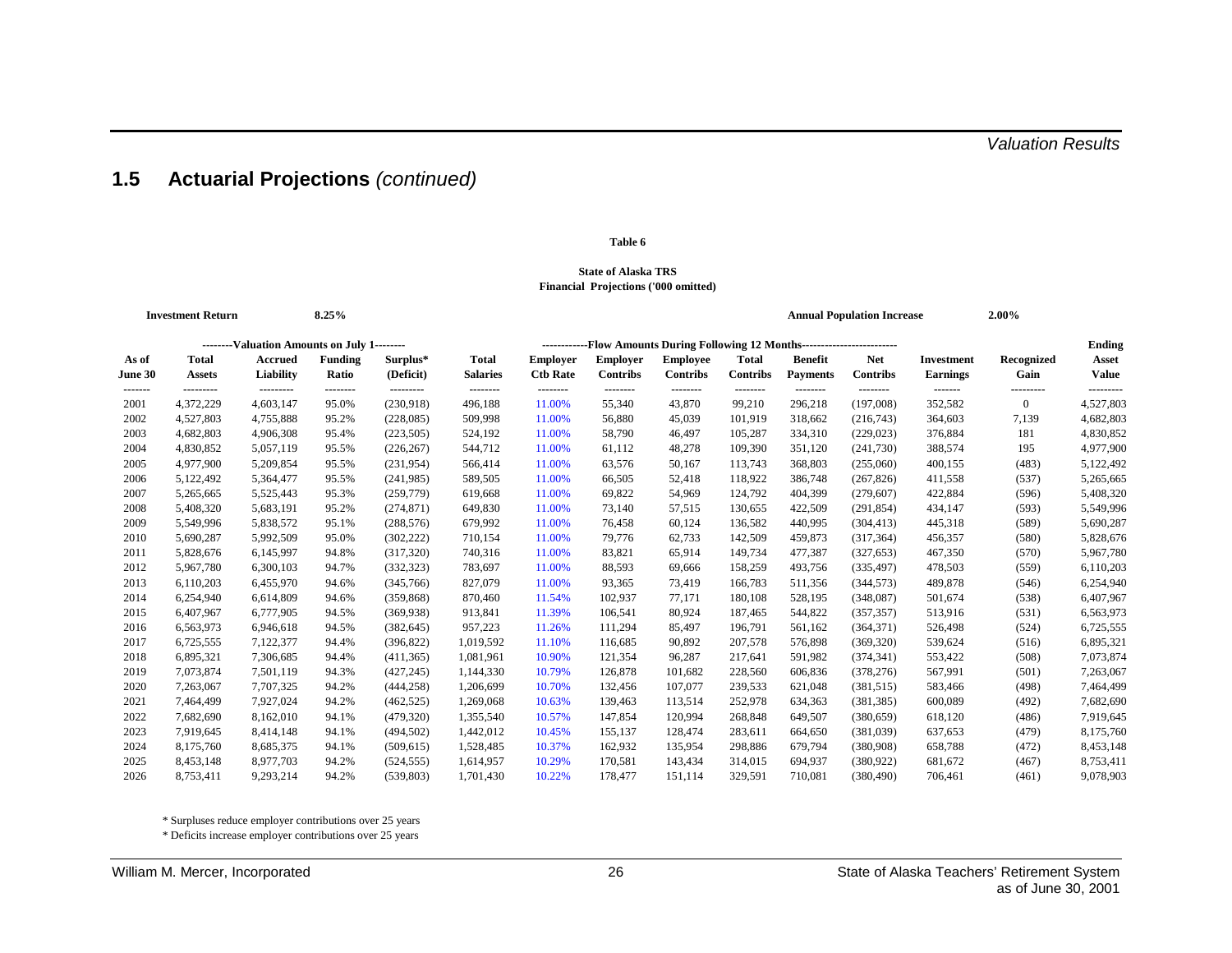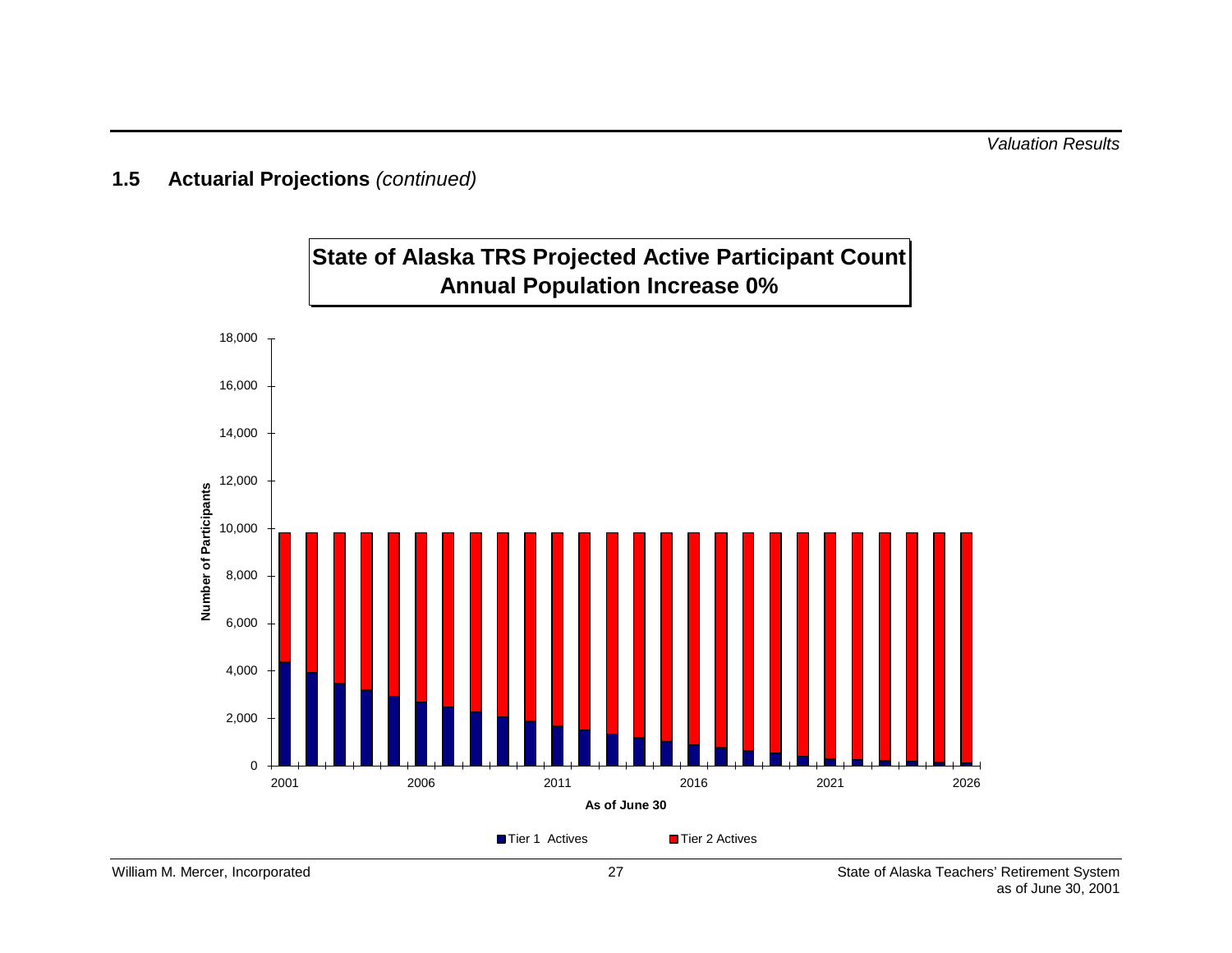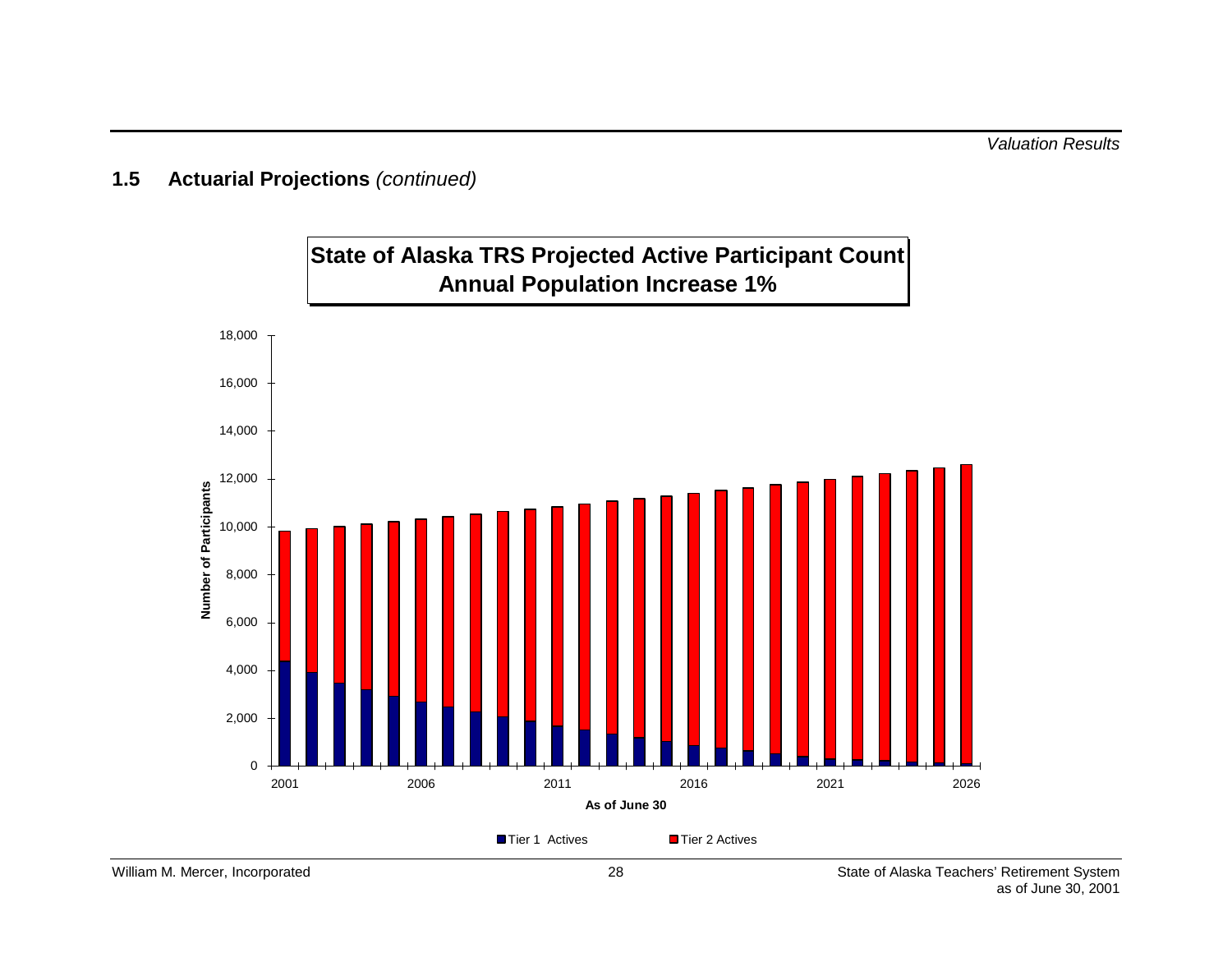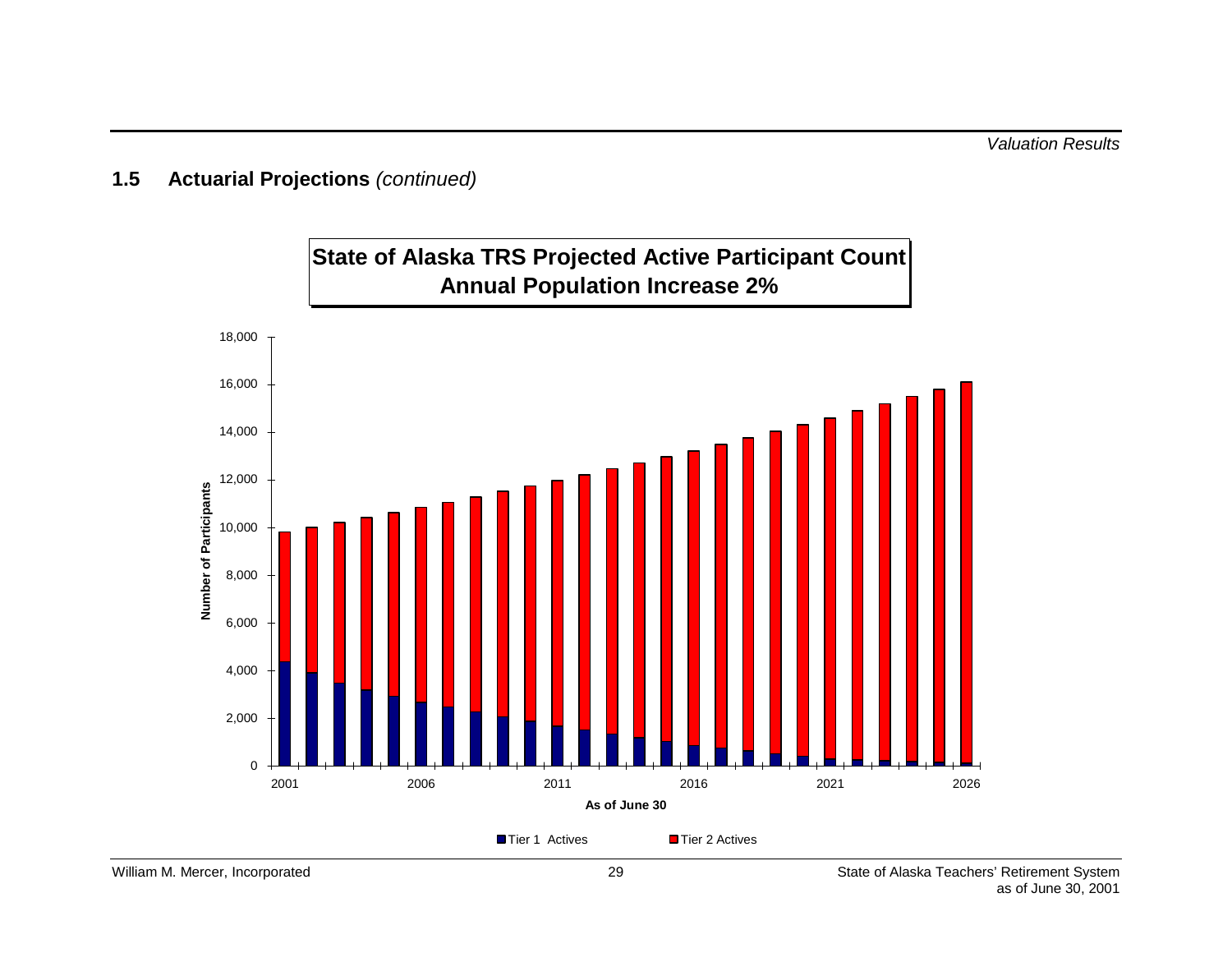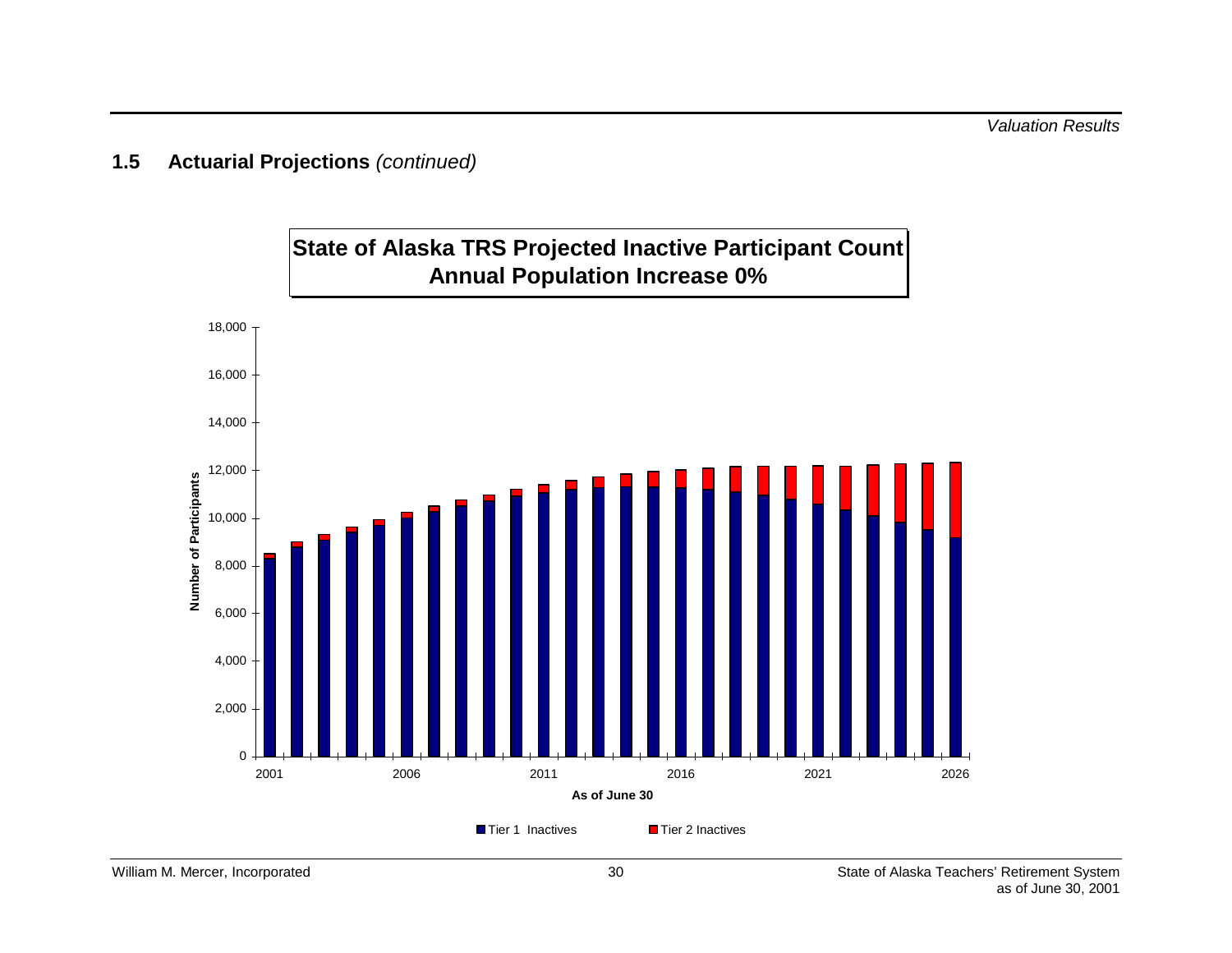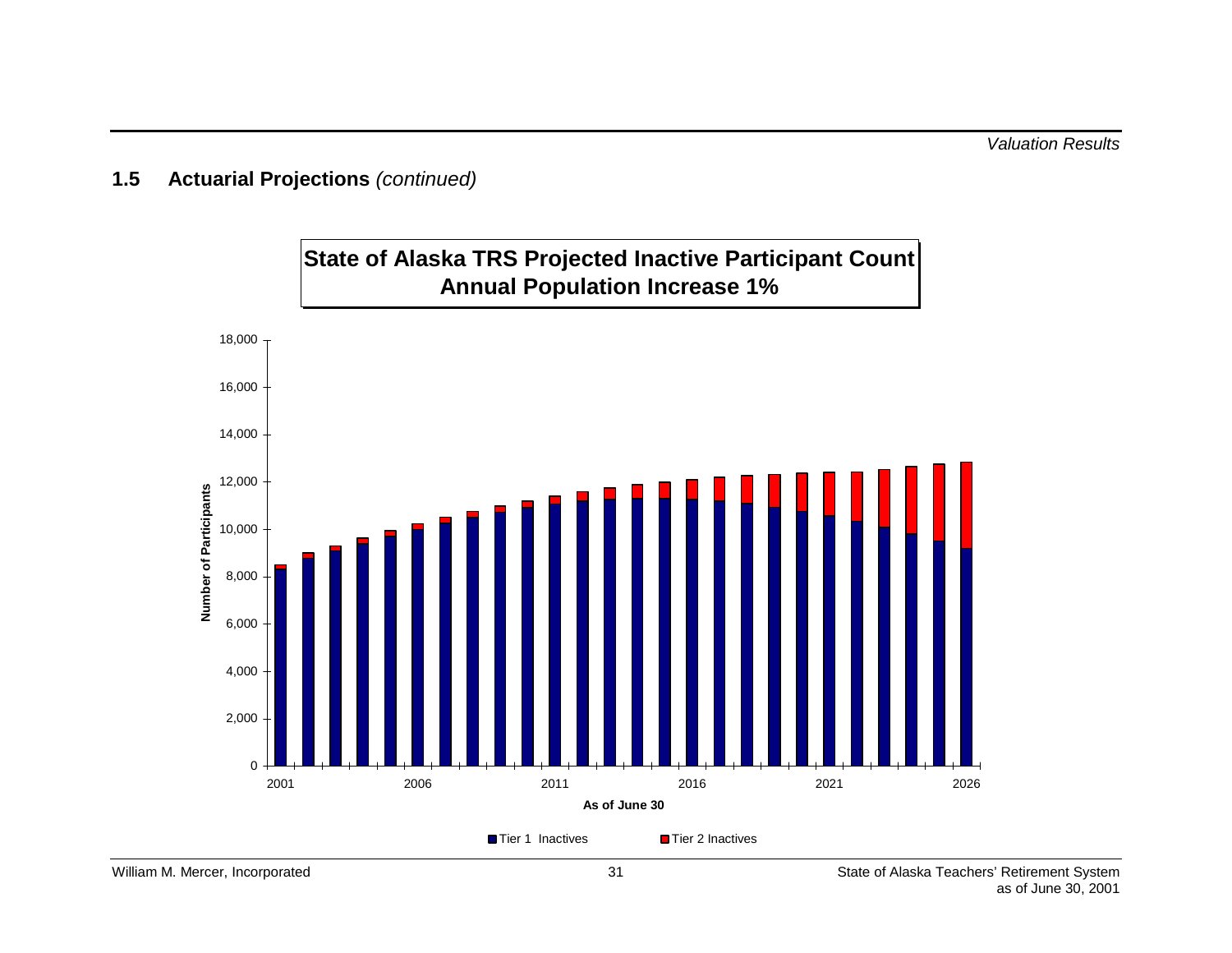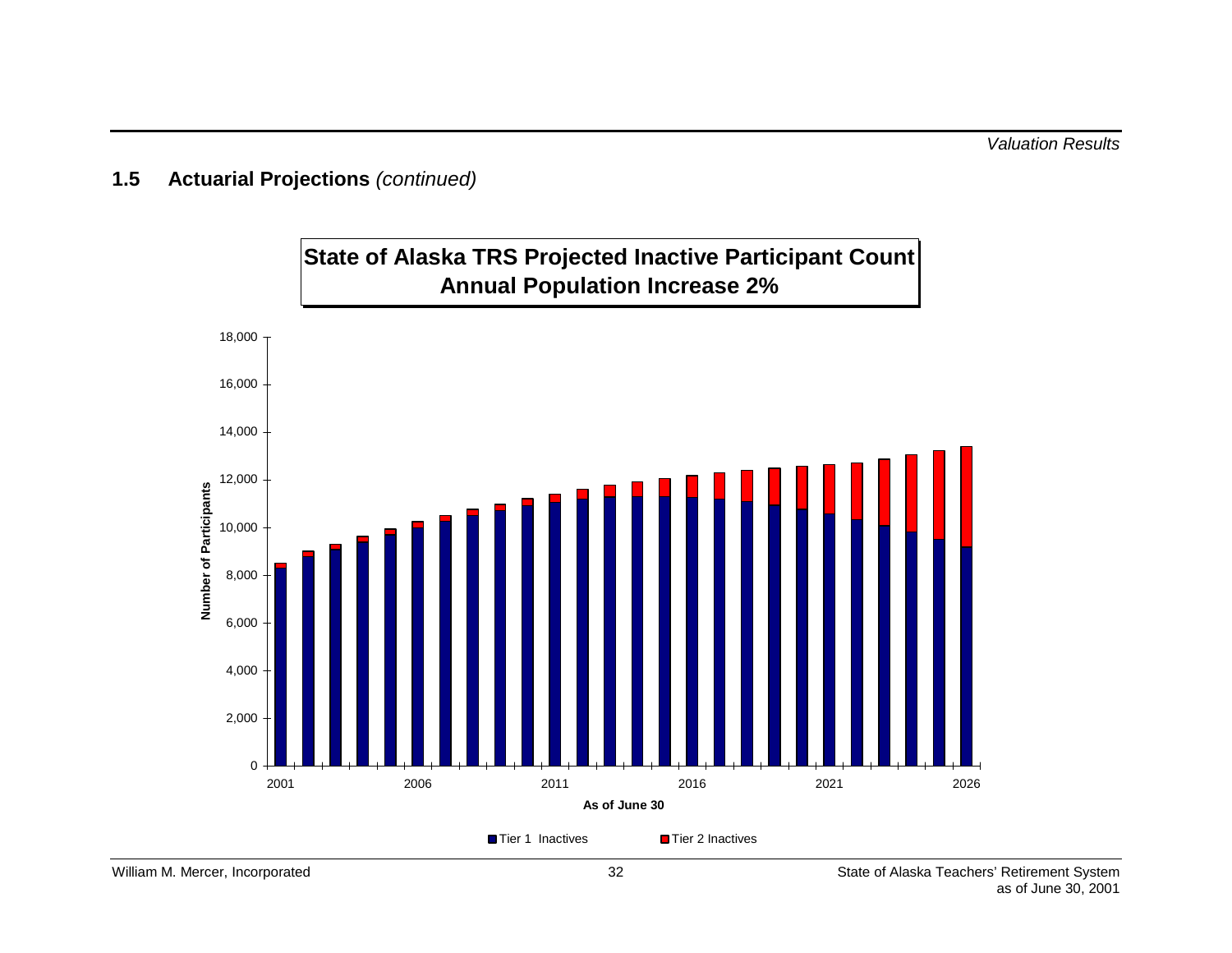#### <span id="page-37-0"></span>**Section 2**

In this section, the basis of the valuation is presented and described. This information – the provisions of the plan and the census of participants– is the foundation of the valuation, since these are the present facts upon which benefit payments will depend.

A summary of plan provisions is provided in Section 2.1 and participant census information is shown in Section 2.2.

The valuation is based upon the premise that the plan will continue in existence, so that future events must also be considered. These future events are assumed to occur in accordance with the actuarial assumptions and concern such events as the earnings of the fund, the number of participants who will retire, die, terminate their services, their ages at such termination and their expected benefits.

The actuarial assumptions and the actuarial cost method, or funding method, which have been adopted to guide the sponsor in funding the plan in a reasonable and acceptable manner, are described in Section 2.3.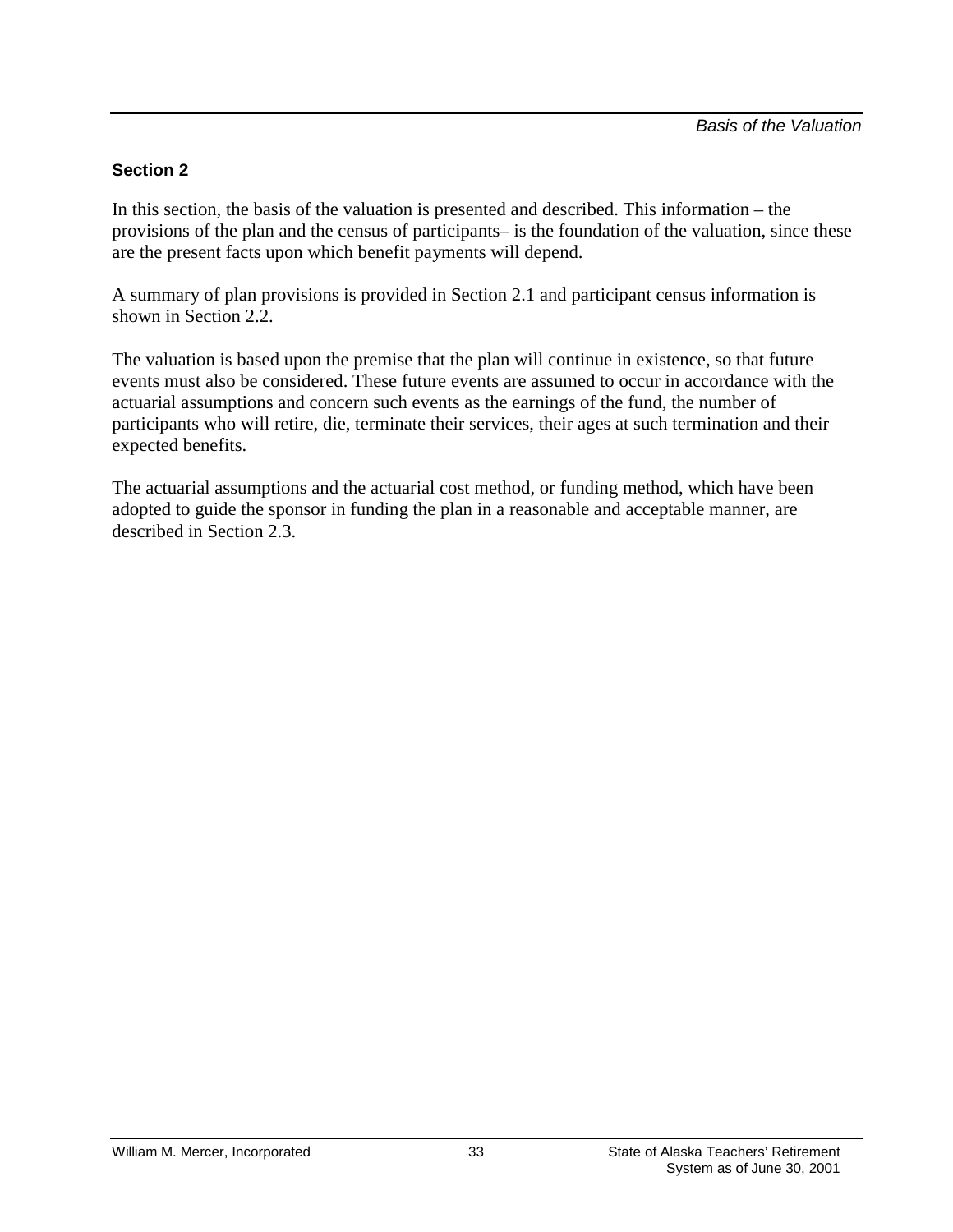### <span id="page-38-0"></span>**2.1 Summary of the Alaska Teachers' Retirement System**

#### **(1) Effective Date**

July 1, 1955, with amendments through July 1, 2001. Chapter 97, 1990 Session Laws of Alaska, created a two-tier retirement system. Members who were first hired under the TRS before July 1, 1990, are eligible for different benefits than members hired after June 30, 1990.

#### **(2) Administration of Plan**

The Commissioner of Administration is responsible for administering the system. The Teachers' Retirement Board prescribes policies and regulations and performs other activities necessary to carry out the provisions of the system. The Alaska State Pension Investment Board, Department of Revenue, Treasury Division is responsible for investing TRS funds. The Attorney General represents the system in legal proceedings.

#### **(3) Membership**

Membership in the Alaska TRS is mandatory for the following employees:

- certificated full-time and part-time elementary and secondary teachers, certificated school nurses, and certificated employees in positions requiring teaching certificates;
- positions requiring a teaching certificate as a condition of employment in the Department of Education and Early Development;
- University of Alaska full-time and part-time teachers, and full-time administrative employees in positions requiring academic standing if approved by the TRS administrator;
- certain full-time or part-time teachers of Alaska Native language or culture who have elected to be covered under the TRS;
- members on approved sabbatical leave under AS 14.20.310;
- **Exercise 1** certain State legislators who have elected to be covered under the TRS; and
- a teacher who has filed for worker's compensation benefits due to an on the job assault and who, as a result of the physical injury, is placed on leave without pay.

Employees participating in the University of Alaska's Optional Retirement Plan or other retirement plans funded by the State are not covered by the TRS.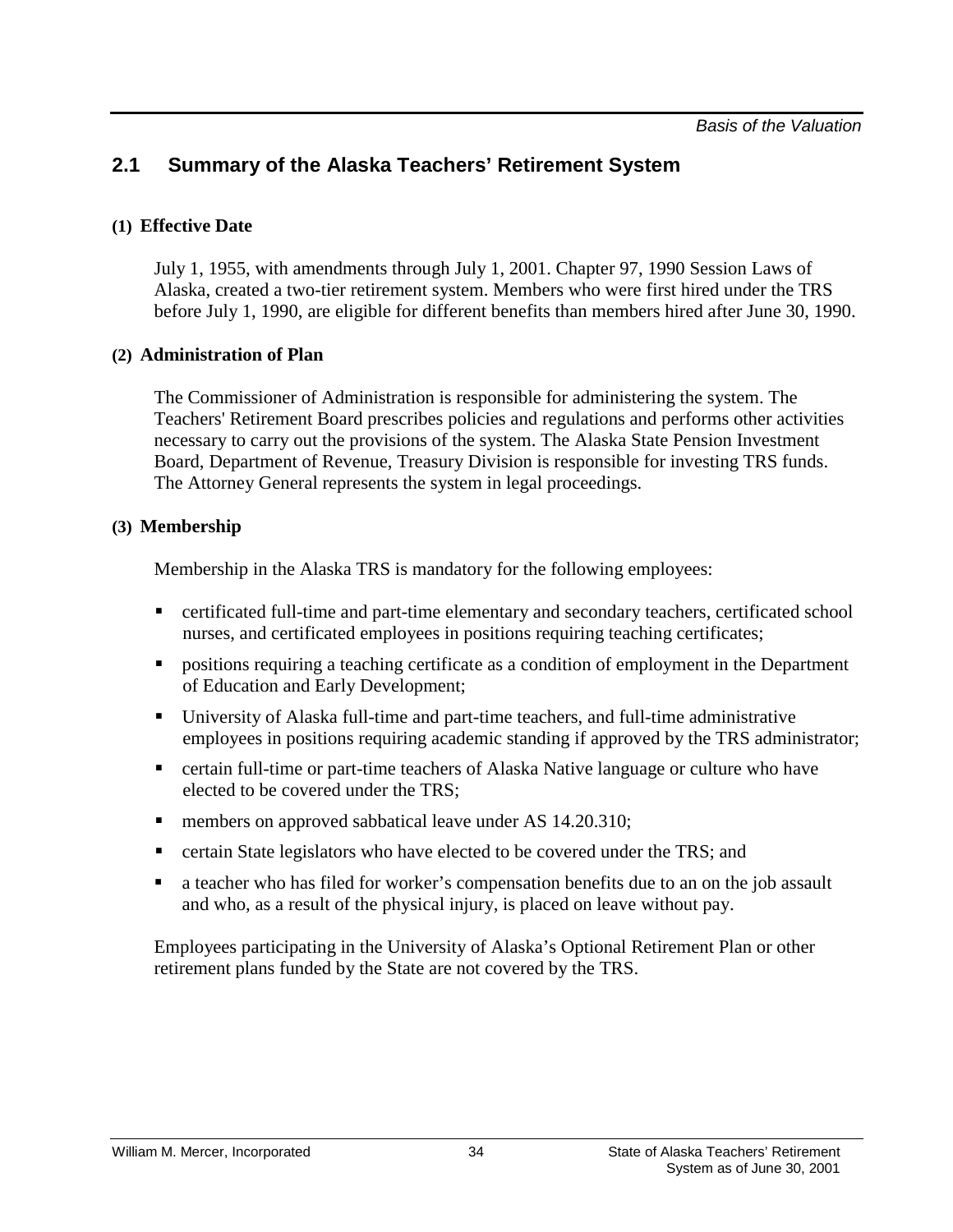Employees who work half-time in the TRS and Public Employees' Retirement System (PERS) simultaneously are eligible for half-time TRS and PERS credit.

#### **(4) Credited Service**

TRS members receive a year of membership credit if they work a minimum of 172 days during the school year (July 1 through June 30 of the following year). Fractional credit is determined based on the number of days worked. Part-time members receive membership credit for each day in proportion to full-time service. Credit is granted for all Alaskan public school service.

Members may claim other types of service, including:

- Outside teaching service in out-of-state schools or Alaska private schools (not more than ten years may be claimed);
- **Military service (not more than five years of military service or ten years of combined** outside and military service may be claimed);
- Alaska Bureau of Indian Affairs (BIA) service:
- Retroactive Alaskan service that was not creditable at the time it occurred, but later became creditable because of legislative change;
- Unused sick leave credit after members retire; and
- Leave of absence without pay.

Except for retroactive Alaska service that occurred before July 1, 1955, and unused sick leave, contributions are required for all claimed service.

Members receiving TRS disability benefits continue to earn TRS credit while disabled.

#### **(5) Employer Contributions**

TRS employers contribute the amounts required, in addition to employees' contributions, to fund the benefits of the system.

#### **(6) Member Contributions**

Mandatory Contributions: Members are required to contribute 8.65% of their base salaries. Members' contributions are deducted from gross salaries before federal income taxes are withheld.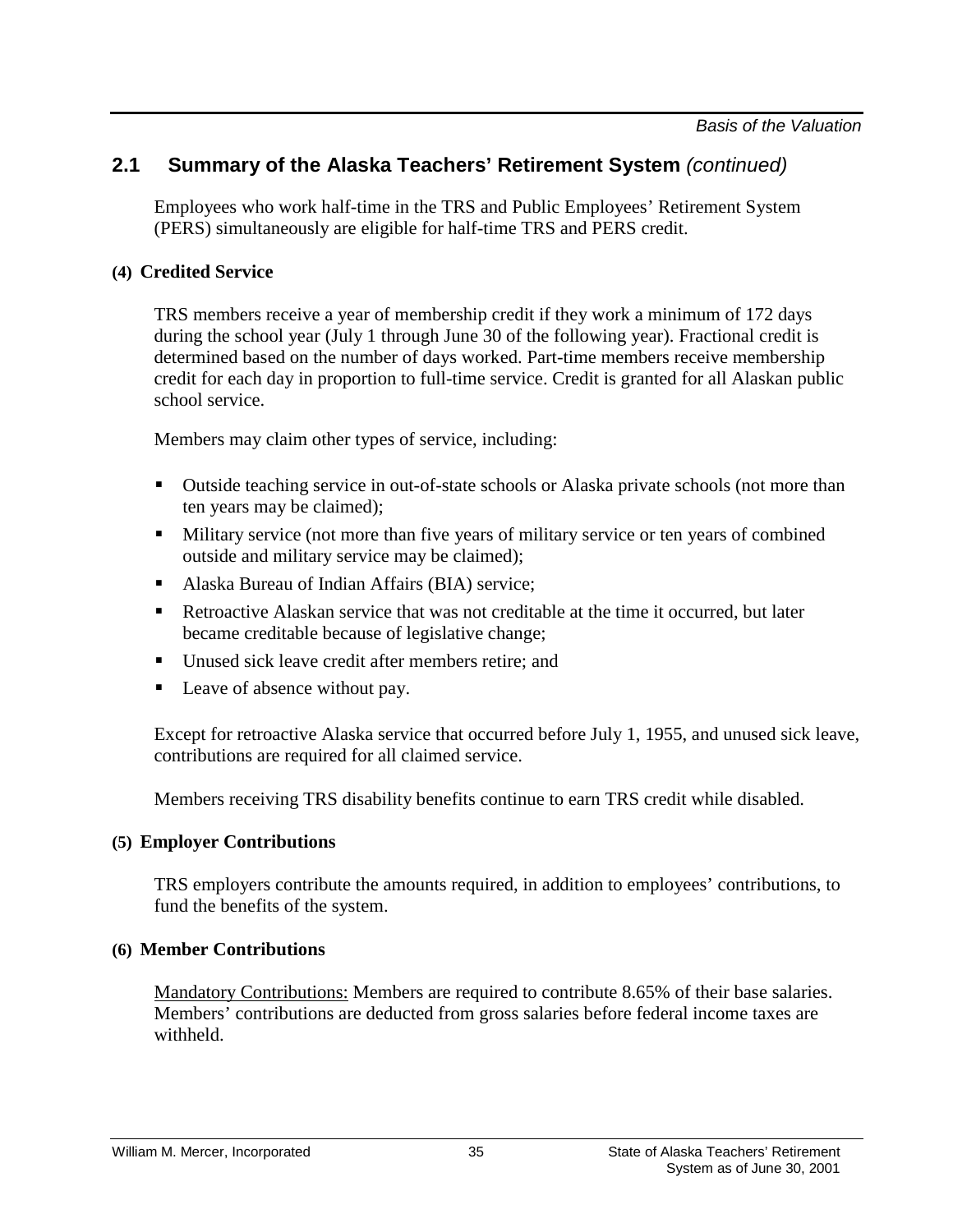*Basis of the Valuation*

#### **2.1 Summary of the Alaska Teachers' Retirement System** *(continued)*

Contributions for Claimed Service: Member contributions are also required for most of the claimed service described in (4) above.

1% Supplemental Contributions: Members who joined the system before July 1, 1982, and elected to participate in the supplemental contributions provision, are required to contribute an additional 1% of their salaries. Supplemental contributions are deducted from gross salaries before federal income taxes are withheld. Under the supplemental provision, an eligible spouse or dependent child will receive a survivor's allowance or spouse's pension if the member dies (see (11) below).

Interest: Member's contributions earn 4.5% interest, compounded annually on June 30.

Refund Contributions: Terminated members may receive refunds of their member contribution accounts, which includes their mandatory contributions, indebtedness payments, and interest earned. Terminated members' accounts may be attached to satisfy claims under Alaska Statute 09.38.065, federal income tax levies, and valid Qualified Domestic Relations Orders.

Reinstatement of Contributions: Refunded accounts and the corresponding TRS service may be reinstated upon reemployment in the TRS. Accounts attached to satisfy claims under Alaska Statute 09.38.065 or a federal tax levy may be reinstated at any time. Interest accrues on refunds until paid in full or members retire.

#### **(7) Retirement Benefits**

#### Eligibility:

- (a) Members, including deferred vested members, are eligible for normal retirement at age  $60<sup>1</sup>$ , or early retirement at age 55, if they have at least:
	- (i) eight years of paid-up membership service;
	- (ii) 15 years of paid-up creditable service, the last five years of which are membership service, and they were first hired under the TRS before July 1, 1975;
	- (iii) five years of paid-up membership service and three years of paid-up Alaska Bureau of Indian Affairs service;
	- (iv) 12 years of combined part-time and full-time paid-up membership service; or

 $\overline{\phantom{a}}$ *1 Members participating before July 1, 1990, are eligible for normal retirement at age 55 or early retirement at age 50.*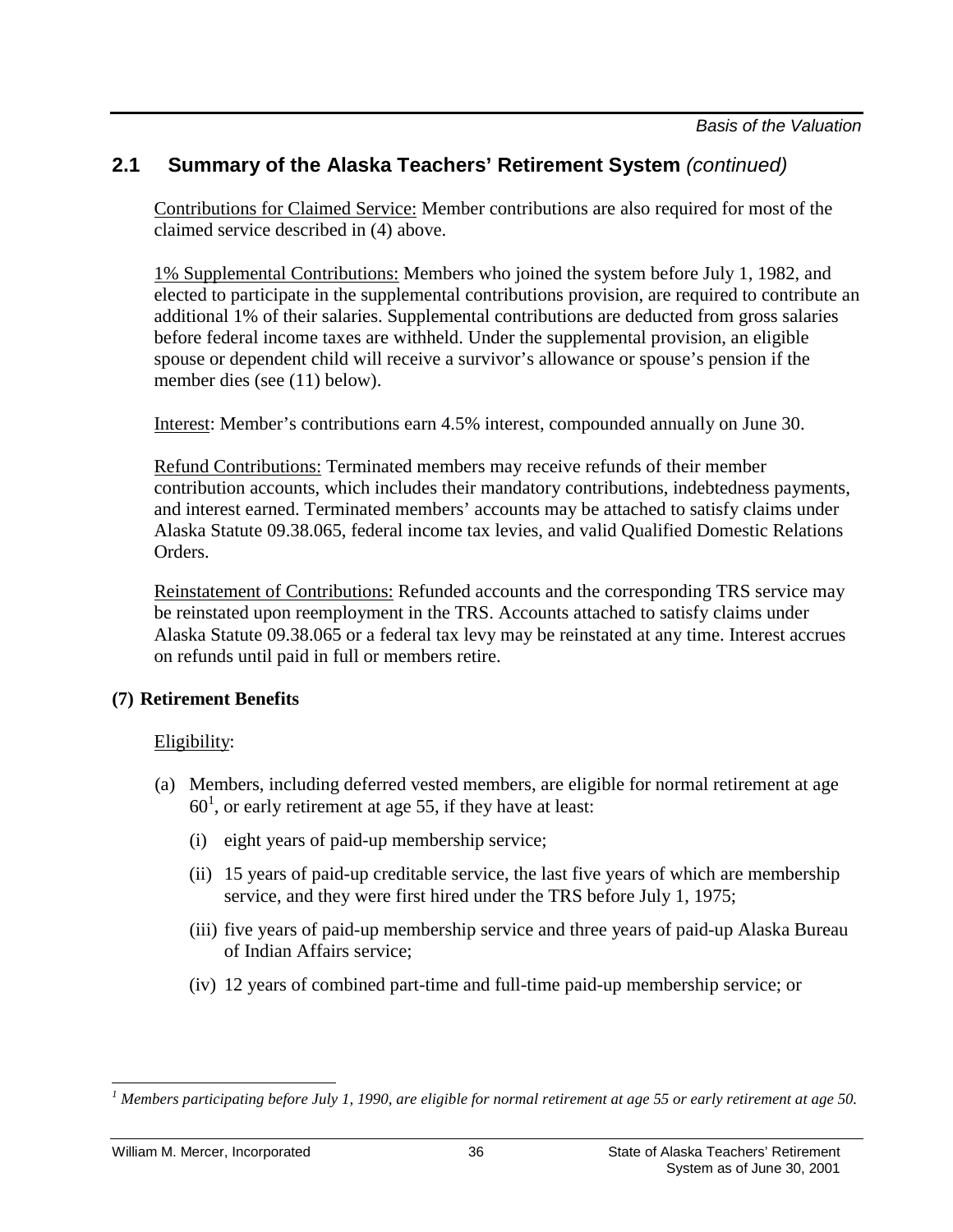- (v) two years of paid-up membership service if they are vested in the Public Employees' Retirement System (PERS).
- (b) Members may retire at any age when they have:
	- (i) 25 years of paid-up creditable service, the last five years of which are membership service;
	- (ii) 20 years of paid-up membership service;
	- (iii) 20 years of combined paid-up membership and Alaska Bureau of Indian Affairs service, the last five years of which are membership service; or
	- (iv) 20 years of combined paid-up part-time and full-time membership service.

Benefit Type: Lifetime benefits are paid to members. Eligible members may receive normal, unreduced benefits when they (1) reach normal retirement age and complete the service required; or (2) satisfy the minimum service requirements to retire at any age under (b) above. Members may receive early, actuarially reduced benefits when they reach early retirement age and complete the service required.

Members may select joint and survivor options. Under those options and early retirement, benefits are actuarially adjusted so that members receive the actuarial equivalents of their normal benefit amounts.

Benefit Calculation: Retirement benefits are calculated by multiplying the average base salary (ABS) times the total TRS service times the percentage multiplier. The ABS is determined by averaging the salaries earned during the three highest school years. Members must earn at least 115 days of credit in a school year to include it in the ABS calculation. The TRS pays a minimum benefit of \$25.00 per month for each year of service when the calculated benefit is less.

The percentage multipliers are 2% for the first 20 years and 2.5% for all remaining service. Service before July 1, 1990, is calculated at 2%.

Indebtedness: Members who terminate and are refunded their TRS contributions are not eligible to retire, unless they return to TRS employment and pay back their refunds, plus interest, or accrue additional service which qualifies them for retirement. TRS refunds must be paid in full if the corresponding service is to count toward the minimum service requirements for retirement. Refunded TRS service is included in total service for the purpose of calculating retirement benefits. However, when refunds are not completely paid before retirement, benefits are actuarially reduced for life.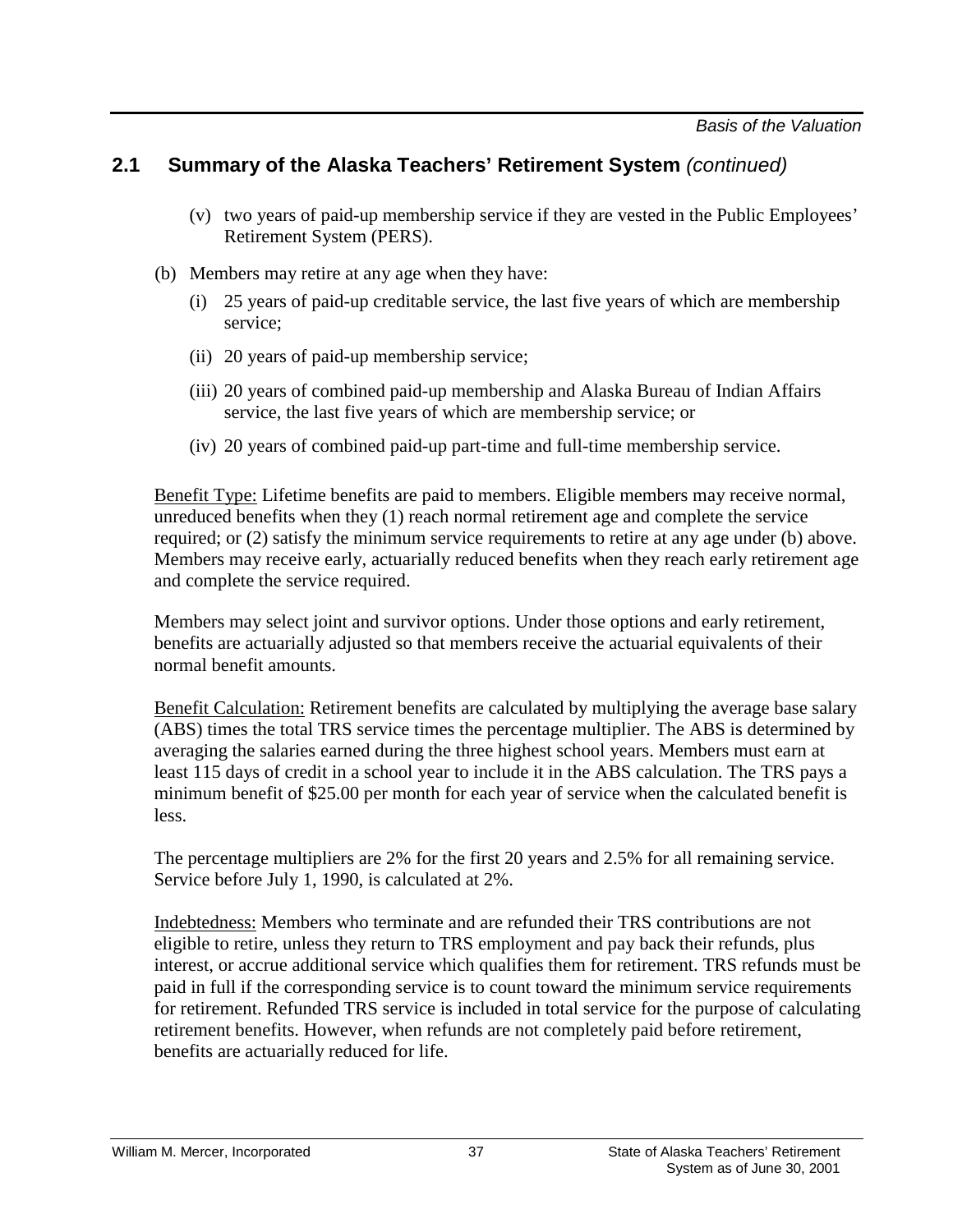#### **(8) Reemployment of Retired Members**

Retirees who return to work in a permanent full-time or part-time TRS position after a Normal Retirement have two options available, the Standard Option or the Waiver Option.

Under the Standard Option, retirement benefits are suspended while retired members are reemployed under the TRS. During reemployment, members earn additional TRS service and contributions are withheld from their wages.

If an Alaska school district has established that there is a shortage of teachers in a particular discipline or specialty and has passed a resolution to that effect, a retiree returning to work in a permanent full-time or part-time TRS position with that school district may exercise the Waiver Option. The Waiver Option allows a retiree who retired under a Normal Retirement to reemploy with a TRS employer and continue to receive a retirement benefit by signing a waiver of participation in the TRS. The Waiver Option became effective July 1, 2001 and applies to reemployment periods after that date.

The Waiver Option is not available to members who retired early or under the Retirement Incentive Program (RIP).

Members retired under the RIP who return to employment under the TRS, Public Employees' Retirement System (PERS), Judicial Retirement System (JRS) or the University of Alaska's Optional Retirement Plan will:

- (a) forfeit the three years of incentive credits that they received;
- (b) owe the TRS 110% of the benefits that they received under the RIP, which may include costs for health insurance, excluding amounts that they paid to participate; and
- (c) be charged 7% interest from the date that they are reemployed until their indebtedness is paid in full or they retire again. If the indebtedness is not completely paid, future benefits will be actuarially reduced for life.

#### **(9) Postemployment Healthcare Benefits**

When pension benefits begin, major medical benefits are provided without cost to (1) all employees first hired before July 1, 1990, and (2) members who have twenty-five years of membership service, are disabled or age sixty or older, regardless of their initial hire dates. Employees first hired after June 30, 1990, may receive major medical benefits prior to age sixty by paying premiums.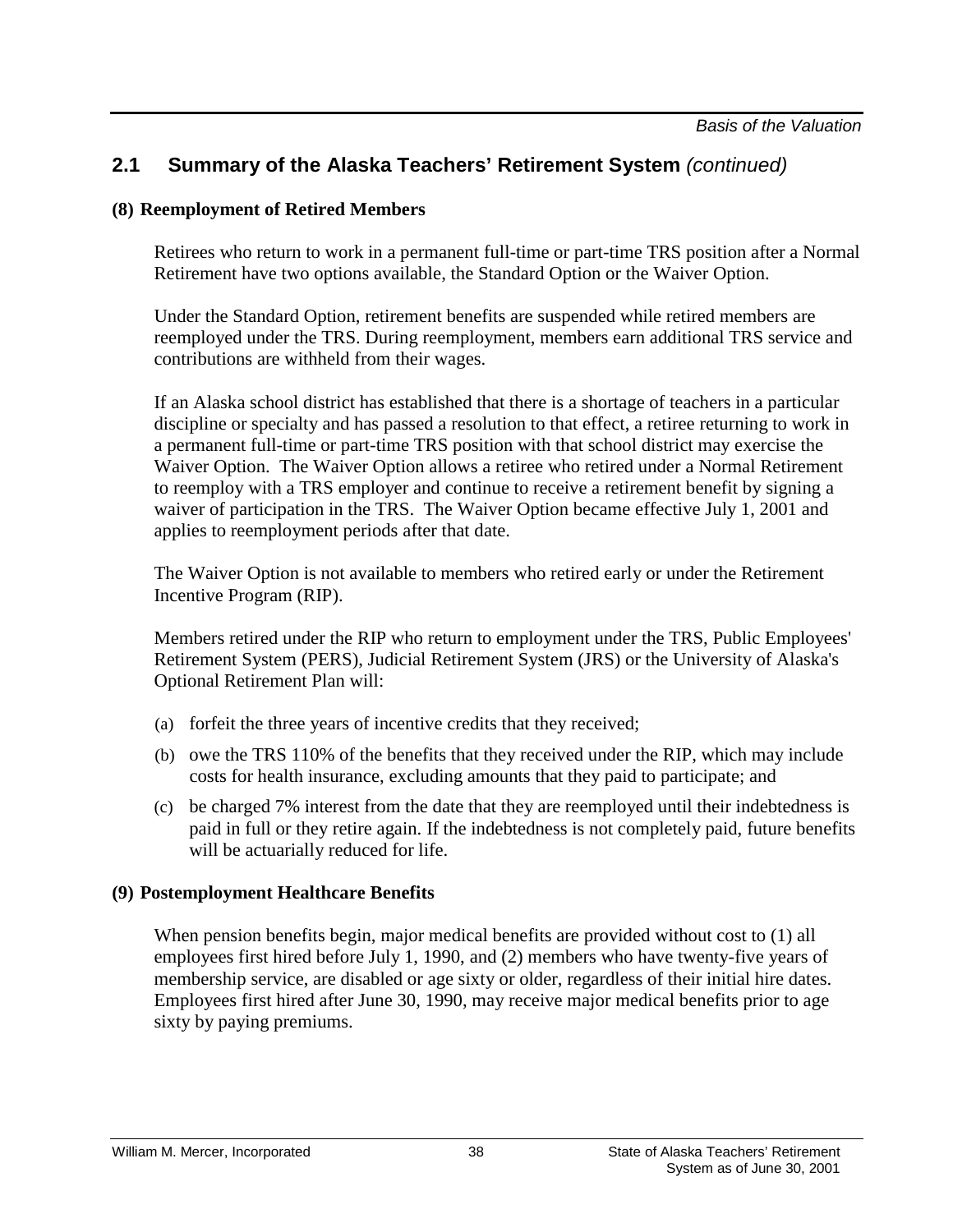#### **(10) Disability Benefits**

Monthly disability benefits are paid to permanently disabled members until they die, recover or become eligible for normal retirement. To be eligible, members must have at least five years of paid-up membership service.

Disability benefits are equal to 50% of the member's base salary at the time of disability. The benefit is increased by 10% of the base salary for each minor child, up to a maximum of 40%. Members continue to earn TRS service until eligible for normal retirement.

Members are appointed to normal retirement on the first of the month after they become eligible.

#### **(11) Disability Benefits**

Monthly death benefits may be paid to a spouse or dependent children upon the death of a member. If monthly benefits are not payable under the supplemental contributions provision or occupational and nonoccupational death provisions, the designated beneficiary receives the lump sum benefit described below.

Occupational Death: When an active member dies from occupational causes, a monthly survivor's pension may be paid to the spouse, unless benefits are payable under the supplemental contributions provision (below). The pension equals 40% of the member's base salary on the date of death or disability, if earlier. If there is no spouse, the pension may be paid to the member's dependent children. On the member's normal retirement date, the benefit converts to a normal retirement benefit. The normal benefit is based on the member's average base salary on the date of death and service, including service accumulated from the date of the member's death to the normal retirement date.

Nonoccupational Death: When a vested member dies from nonoccupational causes, the surviving spouse may elect to receive a monthly 50% joint and survivor benefit or a lump sum benefit, unless benefits are payable under the supplemental contributions provision (below). The monthly benefit is calculated on the member's average base salary and TRS service accrued at the time of death.

Lump Sum Benefit: Upon the death of an active member who has less than one year of service or an inactive member who is not vested, the designated beneficiary receives the member's contribution account, which includes mandatory contributions, indebtedness payments, and interest earned. Any supplemental contributions will also be refunded. If the member has more than one year of TRS service, the beneficiary also receives \$1,000 and \$100 for each year of TRS service, up to a maximum of \$3,000. An additional \$500 may be payable if the member is survived by dependent children.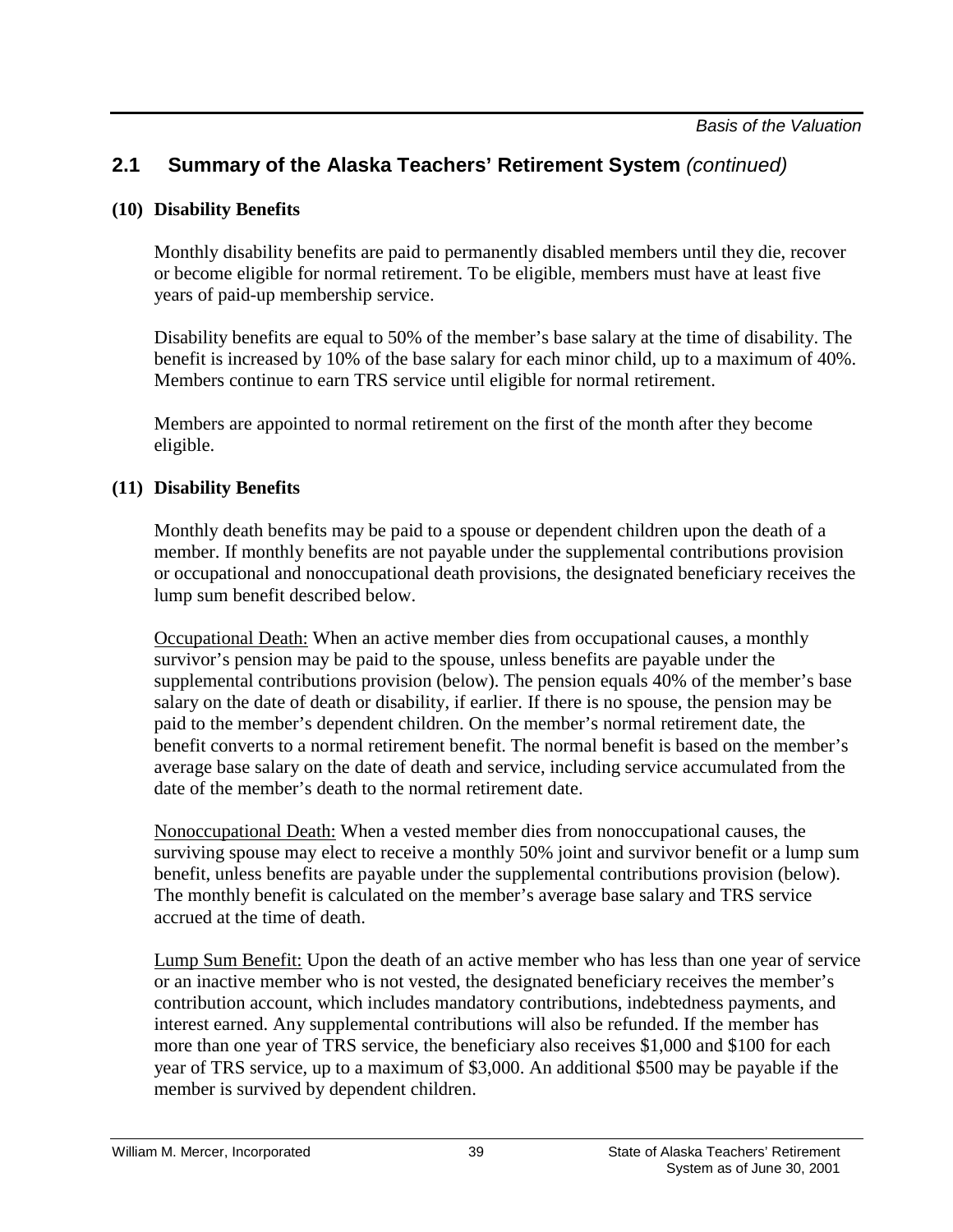*Basis of the Valuation*

#### **2.1 Summary of the Alaska Teachers' Retirement System** *(continued)*

Supplemental Contributions Provision: Members are eligible for supplemental coverage if they joined the TRS before July 1, 1982, elected to participate in the supplemental provision, and made the required contributions. A survivor's allowance or spouse's pension (below) may be payable if the member made supplemental contributions for at least one year and dies while in membership service or while disabled under the TRS. In addition, the allowance and pension may be payable if the member dies while retired or in deferred vested status if supplemental contributions were made for at least five years.

- (a) Survivor's Allowance: If the member is survived by dependent children, the surviving spouse and dependent children are entitled to a survivor's allowance. The allowance for the spouse is equal to 35% of the member's base salary at the time of death or disability, plus 10% for each dependent child up to a maximum of 40%. The allowance terminates and a spouse's pension becomes payable when there is no longer an eligible dependent child.
- (b) Spouse's Pension: The spouse's pension is equal to 50% of the retirement benefit that the deceased member was receiving or would have received if retired at the time of death. The spouse's pension begins on the first of the month after the member's death or termination of the survivor's allowance.

Death After Retirement: If a joint and survivor option was selected at retirement, the eligible spouse receives continuing, lifetime monthly benefits after the member dies. A survivor's allowance or spouse's pension may be payable if the member participated in the supplemental contributions provision. If a joint and survivor option was not selected and benefits are not payable under the supplemental contributions provision, the designated beneficiary receives the member's contribution account, less any benefits already paid.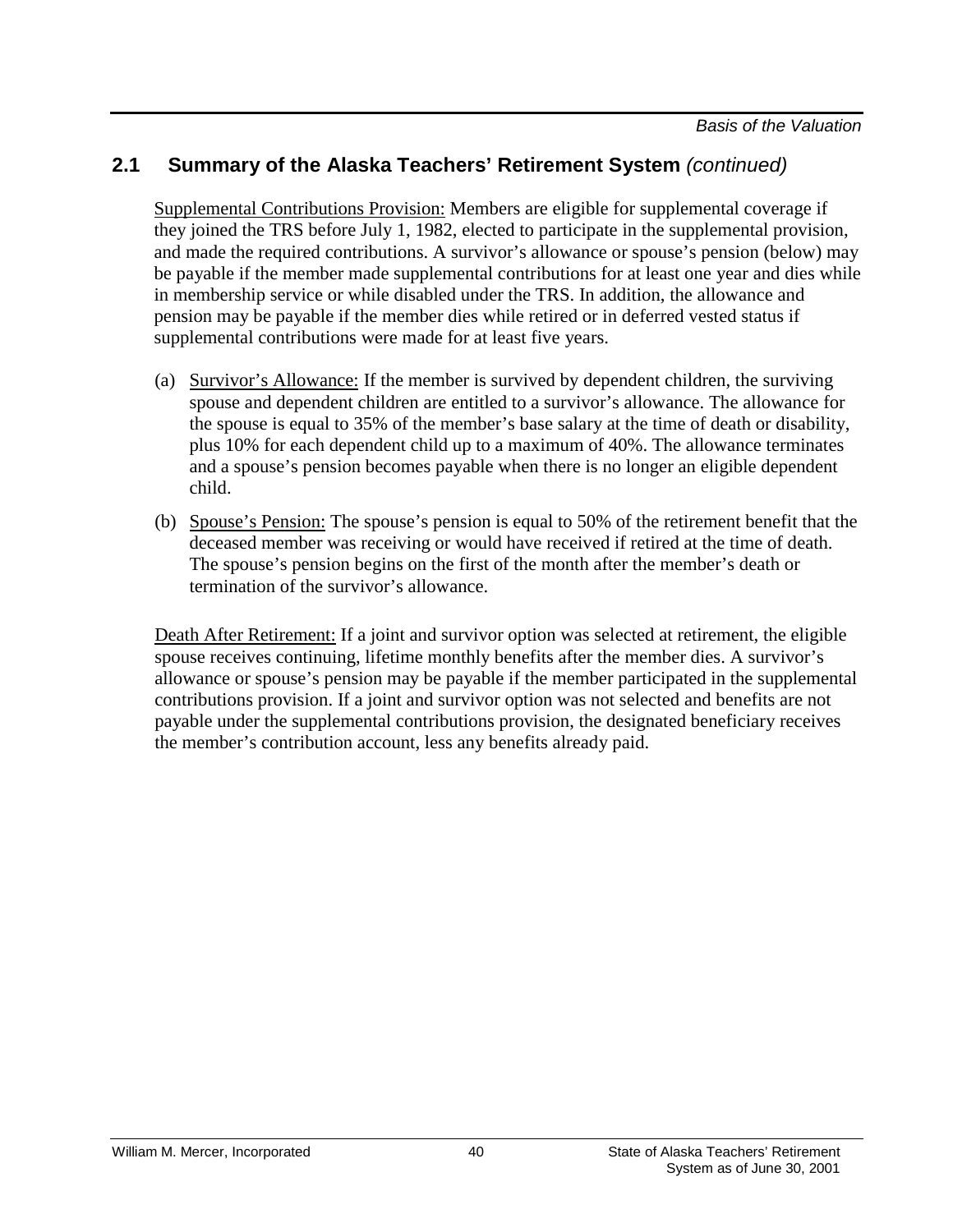#### **(12) Post Retirement Pension Adjustments**

Post retirement pension adjustments (PRPAs) are granted annually to eligible benefit recipients when the consumer price index (CPI) increases during the preceding calendar year. PRPAs are calculated by multiplying the recipient's base benefit, including past PRPAs, times:

- (a) 75% of the CPI increase in the preceding calendar year or 9%, whichever is less, if the recipient is at least age 65 or on TRS disability; or
- (b) 50% of the CPI increase in the preceding calendar year or 6%, whichever is less, if the recipient is at least age 60, or under age 60 if the recipient has been receiving benefits for at least eight years.

Ad hoc PRPAs, up to a maximum of 4%, may be granted to eligible recipients who were first hired before July 1, 1990, if the CPI increases and the financial condition of the fund will permit an increase. In a year where an Ad Hoc PRPA is granted, eligible recipients will receive the higher of either the automatic or the Ad Hoc PRPA but not both.

#### **(13) Alaska Cost of Living Allowance**

Eligible benefit recipients who reside in Alaska receive an Alaska cost of living allowance (COLA) equal to 10% of their base benefits. The following benefit recipients are eligible:

- (a) members who were first hired under the TRS before July 1, 1990, and their survivors;
- (b) members who were first hired under the TRS after June 30, 1990, and their survivors if they are at least age 65; and
- (c) all disabled members.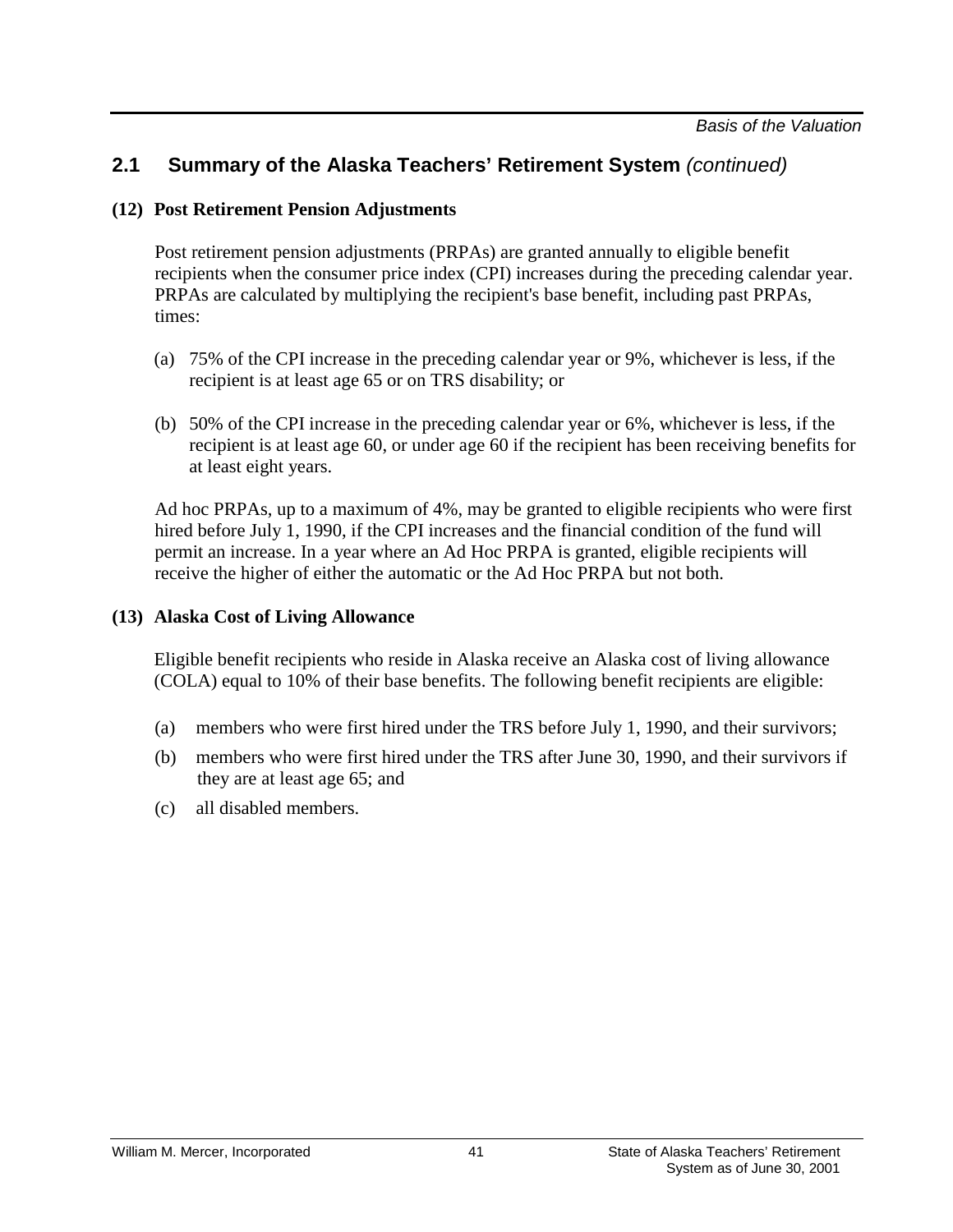*Basis of the Valuation*

# <span id="page-46-0"></span>**2.2(a) Participant Census Information**

| As of June 30                                        | 1996        | 1997        | 1998        | 1999        | 2001           |
|------------------------------------------------------|-------------|-------------|-------------|-------------|----------------|
| <b>Active Members</b>                                |             |             |             |             |                |
| $(1)$ Number                                         | 9,259       | 9,164       | 9,262       | 9,396       | 9,815          |
| (2) Average Age                                      | 43.87       | 43.93       | 43.69       | 43.56       | 44.19          |
| (3) Average Credited Service                         | 11.33       | 11.12       | 10.62       | 10.34       | 10.62          |
| (4) Average Annual Salary                            | \$50,241    | \$50,901    | \$50,684    | \$49,640    | \$50,554       |
| (5) Number Vested                                    | 5,491       | 5,366       | 5,285       | 5,256       | 5,499          |
| (6) Percent Who Are Vested                           | 59.3%       | 58.6%       | 57.1%       | 55.9%       | 56.0%          |
| <b>Members Receiving Benefits</b>                    |             |             |             |             |                |
| $(1)$ Number                                         | 4,803       | 5,343       | 5,979       | 6,486       | 7,333          |
| (2) Average Age                                      | 62.94       | 62.87       | 62.67       | 62.74       | 63.17          |
| (3) Average Monthly Benefit:                         |             |             |             |             |                |
| Base                                                 | \$<br>1,703 | \$<br>1,750 | 1,819<br>\$ | \$<br>1,859 | \$<br>1,903    |
| C.O.L.A.                                             | 105         | 110         | 115         | 118         | 119            |
| P.R.P.A.                                             | 248         | 441         | 431         | 411         | 448            |
| Adjustment                                           | -4          | $-15$       | 1           | $\mathbf 0$ | $\overline{0}$ |
| Total                                                | 2,062       | 2,286       | 2,366       | 2,388       | 2,470          |
| <b>Vested Terminations</b>                           |             |             |             |             |                |
| $(1)$ Number                                         | 1,116       | 1,279       | 1,064       | 1,150       | 767            |
| (2) Average Age                                      | 49.31       | 49.62       | 49.59       | 49.89       | 49.15          |
| (3) Average Monthly Benefit                          | 1,431<br>\$ | 1,471<br>\$ | 1,397<br>\$ | 1,447<br>\$ | 1,217<br>\$    |
| <b>Non-Vested Terminations With Account Balances</b> |             |             |             |             |                |
| $(1)$ Number                                         | 1,195       | 1,310       | 1,285       | 1,297       | 2,207          |
| (2) Average Account Balance                          | \$12,782    | \$14,387    | \$12,437    | \$13,108    | \$10,142       |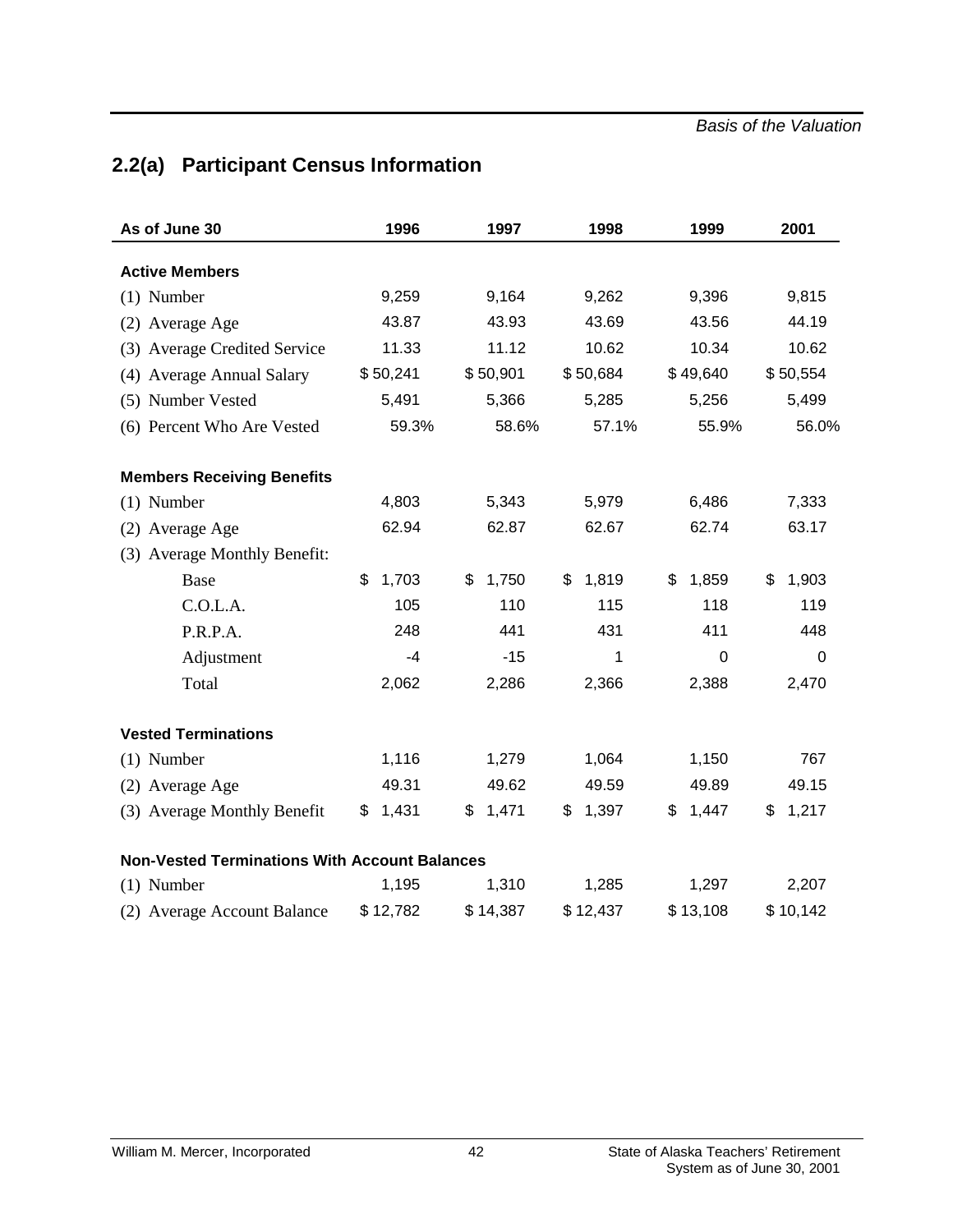### **2.2(a) Participant Census Information** *(continued***)**

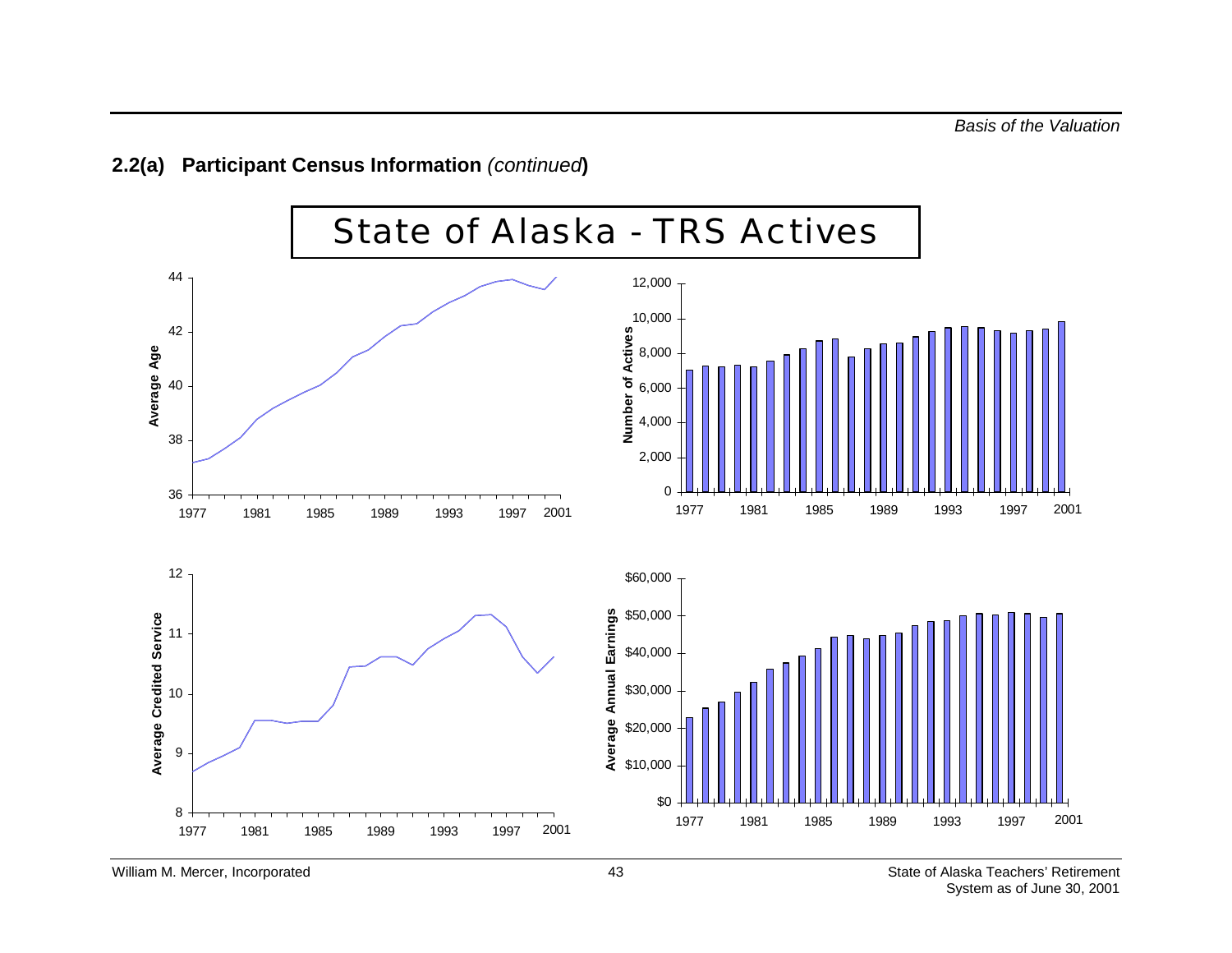*Basis of the Valuation*

## <span id="page-48-0"></span>**2.2(b) Distribution of Active Participants**

#### Annual Earnings By Age **Annual Earnings By Credited Service**

|          | Number | Total         | Average      | Years          | Number | Total         | Average      |
|----------|--------|---------------|--------------|----------------|--------|---------------|--------------|
|          | οf     | Annual        | Annual       | Of             | of     | Annual        | Annual       |
| Age      | People | Earnings      | Earnings     | Service        | People | Earnings      | Earnings     |
| $0 - 19$ | 0      | \$<br>0       | \$<br>0      | 0              | 32     | \$<br>316,769 | \$<br>9,899  |
| 20-24    | 52     | 1,816,069     | 34,924       | 1              | 702    | 25,404,067    | 36,188       |
| 25-29    | 680    | 25,174,514    | 37,021       | $\overline{2}$ | 714    | 27,709,205    | 38,808       |
| 30-34    | 1,109  | 44,101,662    | 39,767       | 3              | 745    | 29,972,161    | 40,231       |
| 35-39    | 1,181  | 52,306,222    | 44,290       | 4              | 626    | 25,917,315    | 41,401       |
| 40-44    | 1,583  | 77,127,255    | 48,722       | $0 - 4$        | 2,819  | 109,319,517   | 38,780       |
| 45-49    | 2,062  | 111,095,978   | 53,878       | $5-9$          | 2,174  | 100,939,783   | 46,430       |
| 50-54    | 1,938  | 109,953,700   | 56,736       | $10 - 14$      | 1,866  | 99,982,938    | 53,581       |
| 55-59    | 881    | 53,381,846    | 60,592       | 15-19          | 1,508  | 91,461,202    | 60,651       |
| 60-64    | 279    | 17,804,048    | 63,814       | 20-24          | 912    | 57,859,614    | 63,443       |
| 65-69    | 43     | 2,922,679     | 67,969       | 25-29          | 399    | 26,754,258    | 67,053       |
| 70-74    | 5      | 390,406       | 78,081       | 30-34          | 114    | 7,903,919     | 69,333       |
| 75+      | 2      | 113,404       | 56,702       | 35-39          | 20     | 1,633,685     | 81,684       |
|          |        |               |              | $40+$          | 3      | 332,867       | 110,956      |
| Total    | 9,815  | \$496,187,783 | \$<br>50,554 | Total          | 9,815  | \$496,187,783 | 50,554<br>\$ |

| Years     | Number | Total         | Average       |
|-----------|--------|---------------|---------------|
| Of        | оf     | Annual        | Annual        |
| Service   | People | Earnings      | Earnings      |
| 0         | 32     | 316,769<br>\$ | \$<br>9.899   |
| 1         | 702    | 25,404,067    | 36,188        |
| 2         | 714    | 27,709,205    | 38,808        |
| 3         | 745    | 29,972,161    | 40,231        |
| 4         | 626    | 25,917,315    | 41,401        |
| 0-4       | 2,819  | 109,319,517   | 38,780        |
| 5-9       | 2,174  | 100,939,783   | 46,430        |
| $10 - 14$ | 1,866  | 99.982.938    | 53,581        |
| 15-19     | 1,508  | 91,461,202    | 60.651        |
| 20-24     | 912    | 57,859,614    | 63.443        |
| 25-29     | 399    | 26,754,258    | 67,053        |
| 30-34     | 114    | 7,903,919     | 69.333        |
| 35-39     | 20     | 1,633,685     | 81,684        |
| $40+$     | 3      | 332,867       | 110,956       |
| T∩tal     | 9.815  | \$496 187 783 | \$.<br>50.554 |

#### **Years of Credited Service By Age**

| <b>Years of Service</b> |         |       |           |          |           |          |          |       |             |                |  |
|-------------------------|---------|-------|-----------|----------|-----------|----------|----------|-------|-------------|----------------|--|
| Age                     | $0 - 4$ | $5-9$ | $10 - 14$ | 15-19    | $20 - 24$ | 25-29    | 30-34    | 35-39 | $40+$       | Total          |  |
| $0 - 19$                | 0       | 0     | 0         | $\Omega$ | $\Omega$  | 0        | $\Omega$ | 0     | $\Omega$    | 0              |  |
| 20-24                   | 51      |       | 0         | 0        | 0         | 0        | 0        | 0     | $\mathbf 0$ | 52             |  |
| 25-29                   | 632     | 48    | 0         | 0        | 0         | 0        | $\Omega$ | 0     | $\Omega$    | 680            |  |
| 30-34                   | 648     | 415   | 46        | 0        | 0         | 0        | $\Omega$ | 0     | 0           | 1,109          |  |
| 35-39                   | 379     | 445   | 326       | 31       | $\Omega$  | 0        | $\Omega$ | 0     | 0           | 1,181          |  |
| 40-44                   | 362     | 389   | 435       | 335      | 62        | $\Omega$ | 0        | 0     | $\Omega$    | 1,583          |  |
| 45-49                   | 323     | 395   | 489       | 479      | 331       | 45       | $\Omega$ | 0     | $\Omega$    | 2,062          |  |
| 50-54                   | 265     | 298   | 381       | 430      | 313       | 220      | 31       | 0     | 0           | 1,938          |  |
| 55-59                   | 115     | 129   | 142       | 170      | 155       | 102      | 63       | 5     | $\Omega$    | 881            |  |
| 60-64                   | 38      | 51    | 37        | 57       | 43        | 28       | 16       | 9     | $\Omega$    | 279            |  |
| 65-69                   | 6       | 3     | 8         | 4        | 7         | 4        | 4        | 5     | 2           | 43             |  |
| 70-74                   | 0       | 0     | 1         | 2        | $\Omega$  | 0        | $\Omega$ | 1     |             | 5              |  |
| $75+$                   | 0       | 0     |           | 0        |           | 0        | 0        | 0     | 0           | $\overline{2}$ |  |
| Total                   | 2,819   | 2,174 | 1,866     | 1,508    | 912       | 399      | 114      | 20    | 3           | 9,815          |  |
|                         |         |       |           |          |           |          |          |       |             |                |  |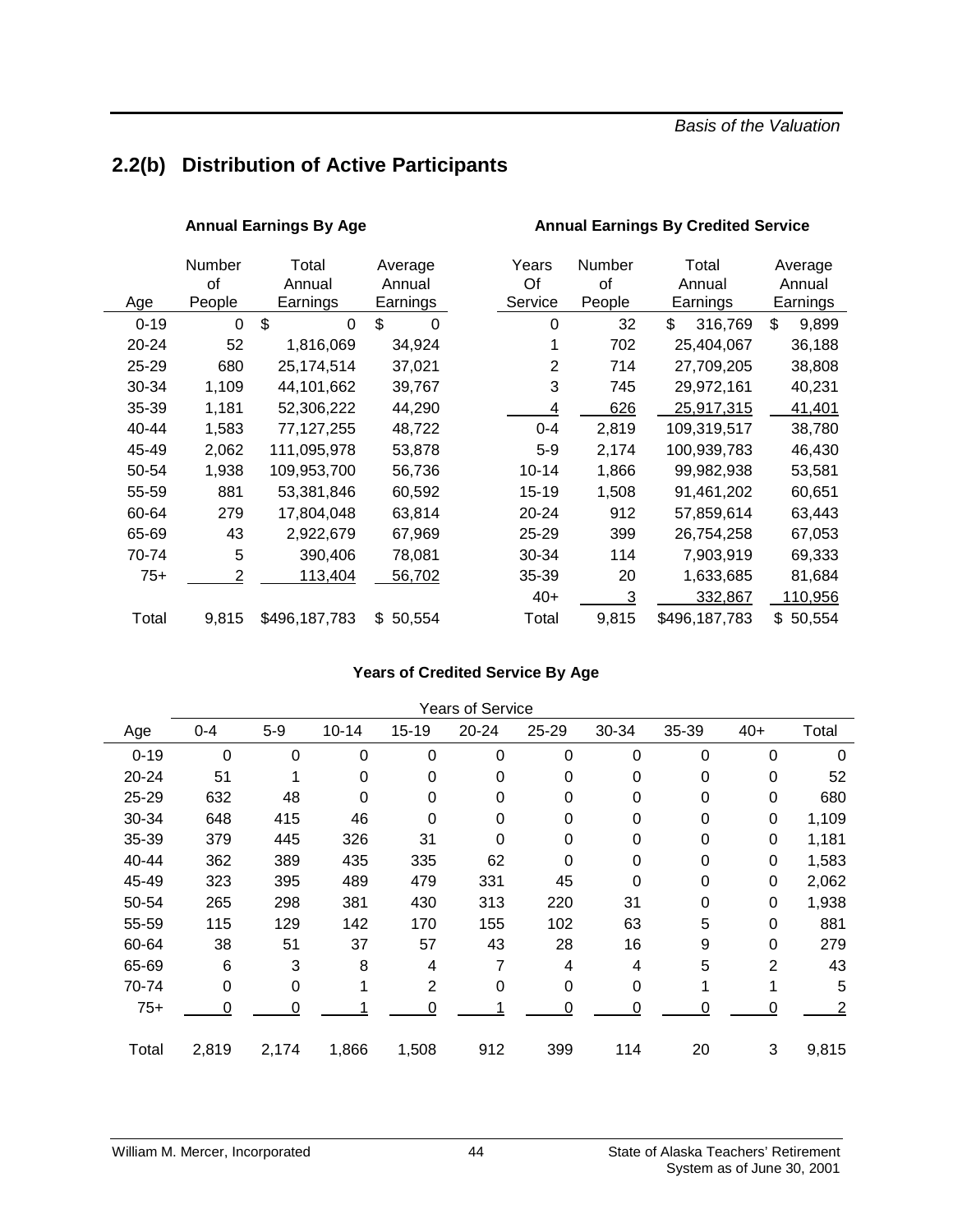| <b>Valuation</b><br>Date | <b>Number</b> | Annual<br>Payroll (000's) | Annual<br><b>Average Pay</b> | <b>Percent</b><br>Increase/<br>(Decrease)<br>in Average Pay | <b>Number of</b><br><b>Participating</b><br><b>Employers</b> |
|--------------------------|---------------|---------------------------|------------------------------|-------------------------------------------------------------|--------------------------------------------------------------|
| June 30, 2001            | 9,815         | \$<br>496,188             | \$50,544                     | 1.8%                                                        | 60                                                           |
| June 30, 1999            | 9,396         | 466,414                   | 49,640                       | $(2.1\%)$                                                   | 61                                                           |
| June 30, 1998            | 9,262         | 469,433                   | 50,684                       | (0.4% )                                                     | 61                                                           |
| June 30, 1997            | 9,164         | 466,455                   | 50,901                       | 1.3%                                                        | 61                                                           |
| June 30, 1996            | 9,259         | 465,182                   | 50,241                       | $(0.5\%)$                                                   | 61                                                           |
| June 30, 1995            | 9,452         | 477,205                   | 50,487                       | 0.6%                                                        | 61                                                           |
| June 30, 1994            | 9,489         | 476,098                   | 50,174                       | 3.2%                                                        | 61                                                           |
| June 30, 1993            | 9,459         | 459,746                   | 48,604                       | 0.2%                                                        | 61                                                           |
| June 30, 1992            | 9,238         | 448,186                   | 48,515                       | 2.2%                                                        | 62                                                           |
| June 30, 1991            | 8,903         | 422,655                   | 47,473                       | 4.6%                                                        | 62                                                           |
| June 30, 1990            | 8,586         | 389,702                   | 45,388                       | 1.8%                                                        | 60                                                           |

# <span id="page-49-0"></span>**2.2(c) Schedule of Active Member Valuation Data**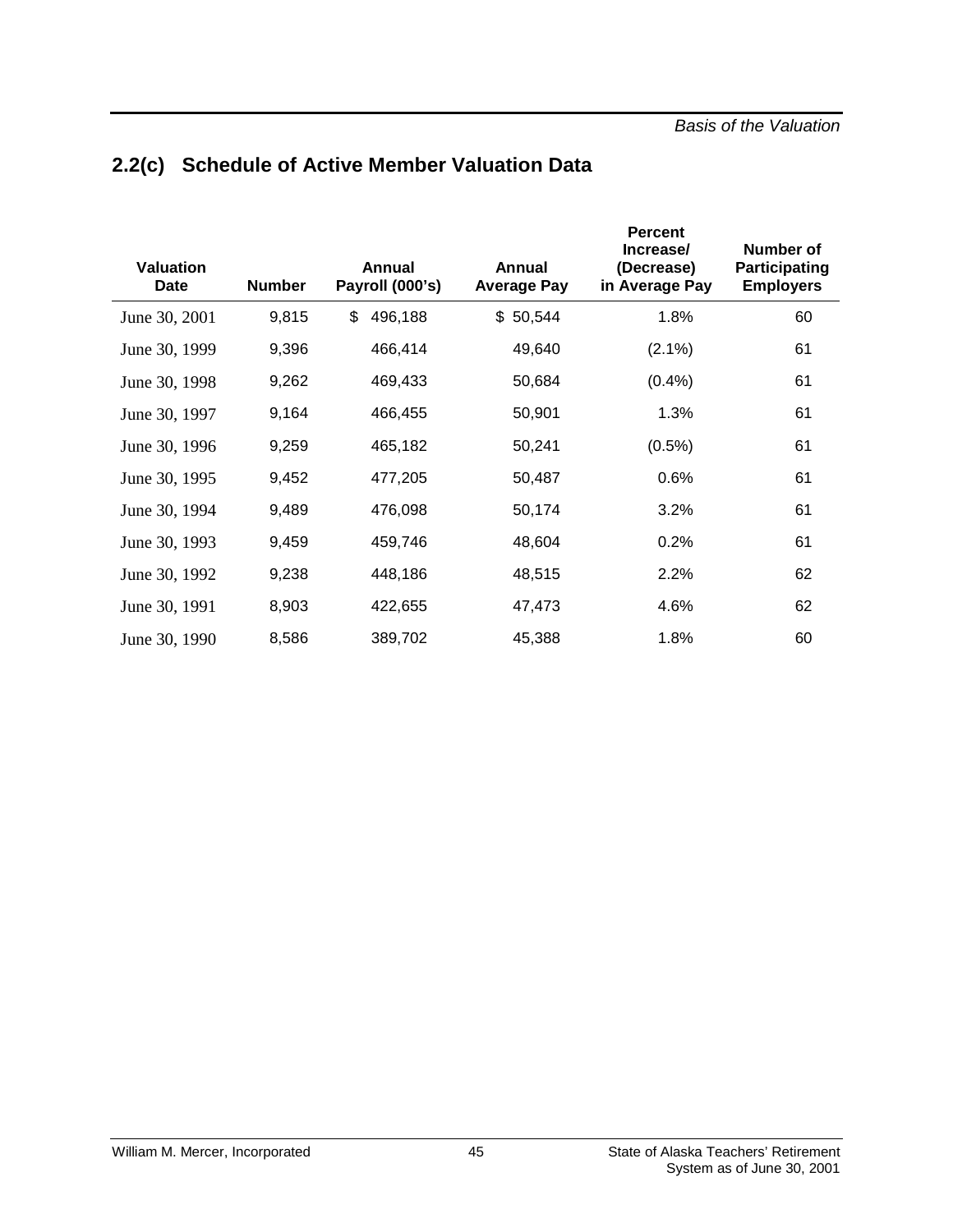# <span id="page-50-0"></span>**2.2(d) Statistics on New Benefit Recipients**

| During the Year Ending June 30                   | 1996        | 1997        | 1998        | 1999        | 2000/2001   |
|--------------------------------------------------|-------------|-------------|-------------|-------------|-------------|
| <b>Service</b>                                   |             |             |             |             |             |
| $(1)$ Number                                     | 308         | 510         | 657         | 525         | 967         |
| (2) Average Age at<br>Commencement               | 53.77       | 53.68       | 53.09       | 53.85       | 53.88       |
| (3) Average Monthly Benefit                      | \$<br>2,349 | \$<br>2,488 | \$<br>2,551 | \$<br>2,521 | \$<br>2,303 |
| <b>Disability</b>                                |             |             |             |             |             |
| $(1)$ Number                                     | 13          | 8           | 9           | 17          | 20          |
| (2) Average Age<br>at Commencement               | 52.98       | 44.02       | 44.96       | 48.51       | 50.78       |
| (3) Average Monthly Benefit                      | \$<br>2,542 | \$<br>2,409 | \$<br>2,065 | \$<br>2,577 | \$<br>3,068 |
| Survivor (including surviving spouse and QDRO's) |             |             |             |             |             |
| $(1)$ Number                                     | 20          | 47          | 47          | 56          | 70          |
| (2) Average Age at<br>Commencement               | 53.14       | 60.37       | 61.39       | 58.11       | 60.66       |
| (3) Average Monthly Benefit                      | \$<br>1,038 | \$<br>1,226 | \$<br>1,128 | \$<br>1,095 | \$<br>1,286 |
| <b>Total</b>                                     |             |             |             |             |             |
| $(1)$ Number                                     | 341         | 565         | 713         | 598         | 1,057       |
| (2) Average Age at<br>Commencement               | 53.70       | 54.10       | 53.52       | 54.10       | 54.25       |
| (3) Average Monthly Benefit                      | \$<br>2,279 | \$<br>2,382 | \$2,451     | \$<br>2,389 | \$2,238     |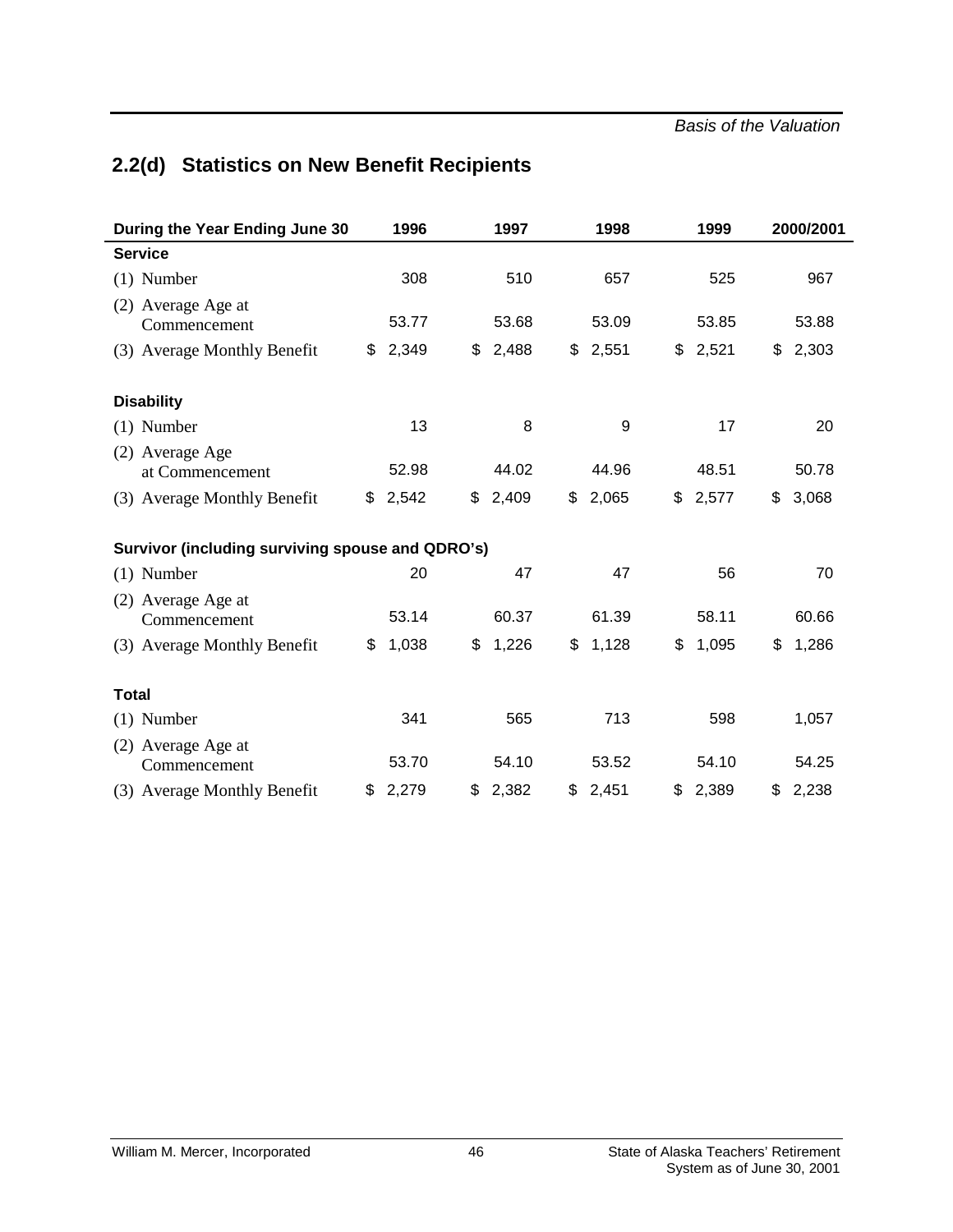|                                                        |                               |                   |                    | <b>Years of Credited Service</b> |                    |                    |                    |
|--------------------------------------------------------|-------------------------------|-------------------|--------------------|----------------------------------|--------------------|--------------------|--------------------|
|                                                        | $0 - 4$                       | $5 - 9$           | $10 - 14$          | $15 - 19$                        | $20 - 24$          | $25 - 29$          | $30+$              |
| Period 7/1/99 - 6/30/01:                               |                               |                   |                    |                                  |                    |                    |                    |
| <b>Average Monthly Benefit</b><br>Number of Recipients | \$<br>1,514<br>2              | \$<br>1,021<br>33 | \$<br>1,488<br>101 | \$<br>1,935<br>237               | \$<br>2,435<br>374 | \$<br>2,551<br>201 | \$<br>2,864<br>109 |
| Period 7/1/98 - 6/30/99:                               |                               |                   |                    |                                  |                    |                    |                    |
| <b>Average Monthly Benefit</b><br>Number of Recipients | \$<br>1,230<br>23             | \$<br>820<br>43   | \$<br>1,152<br>67  | \$<br>1,691<br>81                | \$<br>2,510<br>176 | \$<br>3,285<br>153 | \$<br>3,756<br>55  |
| Period 7/1/97 - 6/30/98:                               |                               |                   |                    |                                  |                    |                    |                    |
| <b>Average Monthly Benefit</b><br>Number of Recipients | \$<br>1,051<br>26             | \$<br>850<br>51   | \$<br>1,095<br>80  | \$<br>1,842<br>105               | \$<br>2,590<br>240 | \$<br>3,443<br>154 | \$<br>4,280<br>57  |
| Period 7/1/96 - 6/30/97:                               |                               |                   |                    |                                  |                    |                    |                    |
| <b>Average Monthly Benefit</b><br>Number of Recipients | \$<br>996<br>19               | \$<br>828<br>42   | \$<br>1,042<br>71  | \$<br>1,692<br>77                | \$<br>2,493<br>151 | \$<br>3,353<br>153 | \$<br>3,812<br>52  |
| Period 7/1/95 - 6/30/96:                               |                               |                   |                    |                                  |                    |                    |                    |
| <b>Average Monthly Benefit</b><br>Number of Recipients | \$<br>952<br>15               | \$<br>836<br>24   | \$<br>1,145<br>40  | \$<br>1,731<br>31                | \$<br>2,389<br>115 | \$<br>3,138<br>86  | \$<br>3,317<br>30  |
| Period 7/1/94 - 6/30/95:                               |                               |                   |                    |                                  |                    |                    |                    |
| <b>Average Monthly Benefit</b><br>Number of Recipients | \$<br>1,204<br>$\overline{7}$ | \$<br>748<br>22   | \$<br>1,033<br>47  | \$<br>1,716<br>36                | \$<br>2,398<br>129 | \$<br>3,041<br>89  | \$<br>3,958<br>38  |
| Period 7/1/93 - 6/30/94:                               |                               |                   |                    |                                  |                    |                    |                    |
| <b>Average Monthly Benefit</b><br>Number of Recipients | \$<br>1,161                   | \$<br>576<br>11   | \$<br>1,151<br>35  | \$<br>1,605<br>24                | \$<br>2,354<br>107 | \$<br>3,176<br>72  | \$<br>3,685<br>24  |
| Period 7/1/92 - 6/30/93:                               |                               |                   |                    |                                  |                    |                    |                    |
| <b>Average Monthly Benefit</b><br>Number of Recipients | \$<br>408<br>$\overline{7}$   | \$<br>1,002<br>17 | \$<br>1,015<br>23  | \$<br>1,561<br>9                 | \$<br>2,258<br>62  | \$<br>3,090<br>37  | \$<br>3,043<br>10  |

# <span id="page-51-0"></span>**2.2(e) Schedule of Average Benefit Payments – New Benefit Recipients**

"Average Monthly Benefit" includes post-retirement pension adjustments and cost-of-living increases.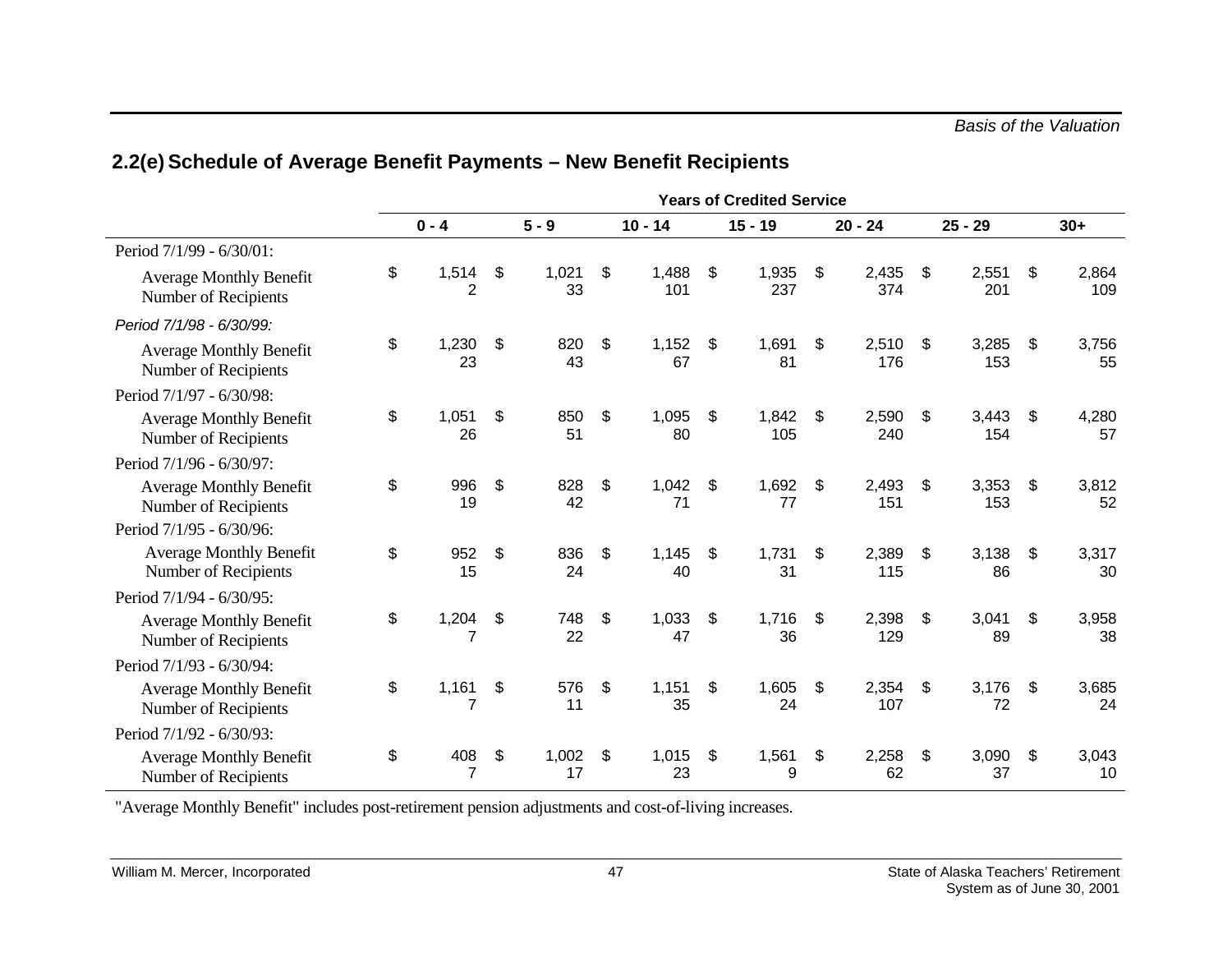# <span id="page-52-0"></span>**2.2(f) Statistics on All Benefit Recipients**

| As of June 30                                        | 1996        | 1997        | 1998        | 1999        | 2000/2001     |
|------------------------------------------------------|-------------|-------------|-------------|-------------|---------------|
| <b>Service</b>                                       |             |             |             |             |               |
| (1) Number, Fiscal Year Start                        | 4,130       | 4,395       | 4,873       | 5,467       | 5,924         |
| (2) Net Change                                       | 265         | 478         | 594         | 457         | 830           |
| (3) Number, Fiscal Year End                          | 4,395       | 4,873       | 5,467       | 5,924       | 6,754         |
| (4) Average Age at                                   |             |             |             |             |               |
| Commencement                                         | 53.78       | 53.70       | 53.57       | 53.55       | 53.52         |
| (5) Average Age Now                                  | 63.20       | 63.07       | 62.69       | 62.73       | 63.12         |
| (6) Average Monthly Benefit                          | \$<br>2,126 | \$<br>2,365 | \$<br>2,451 | \$<br>2,479 | \$<br>2,549   |
| <b>Surviving Spouse's Benefits (Includes QDRO's)</b> |             |             |             |             |               |
| (1) Number, Fiscal Year Start                        | 229         | 279         | 334         | 382         | 414           |
| (2) Net Change                                       | 50          | 55          | 48          | 32          | 55            |
| (3) Number, Fiscal Year End                          | 279         | 334         | 382         | 414         | 469           |
| (4) Average Age at                                   |             |             |             |             |               |
| Commencement                                         | 54.59       | 55.37       | 57.95       | 58.55       | 56.06         |
| (5) Average Age Now                                  | 64.56       | 64.61       | 66.59       | 67.32       | 66.48         |
| (6) Average Monthly Benefit                          | \$<br>1,016 | \$<br>1,132 | \$<br>1,173 | \$<br>1,168 | \$<br>1,246   |
| <b>Survivor's Benefits (other than spouses)</b>      |             |             |             |             |               |
| (1) Number, Fiscal Year Start                        | 8           | 3           | 3           | 6           | 37            |
| (2) Net Change                                       | (5)         | 0           | 3           | 31          | (28)          |
| (3) Number, Fiscal Year End                          | 3           | 3           | 6           | 37          | 9*            |
| (4) Average Age at                                   |             |             |             |             |               |
| Commencement                                         | 15.12       | 30.75       | 33.76       | 41.55       | 49.80         |
| (5) Average Age Now                                  | 26.08       | 40.16       | 47.04       | 45.48       | 54.66         |
| (6) Average Monthly Benefit                          | \$<br>466   | \$<br>537   | \$<br>464   | \$<br>684   | \$<br>545     |
| <b>Disabilities</b>                                  |             |             |             |             |               |
| (1) Number, Fiscal Year Start                        | 92          | 126         | 133         | 124         | 111           |
| (2) Net Change                                       | 34          | 7           | (9)         | (13)        | (10)          |
| (3) Number, Fiscal Year End                          | 126         | 133         | 124         | 111         | 101           |
| (4) Average Age at                                   |             |             |             |             |               |
| Commencement                                         | 44.74       | 44.60       | 43.44       | 44.03       | 44.72         |
| (5) Average Age Now                                  | 51.31       | 51.66       | 50.81       | 51.56       | 52.04         |
| (6) Average Monthly Benefit                          | \$2,185     | \$2,370     | \$<br>2,361 | \$<br>2,644 | \$<br>2,969** |
| <b>Total Number of</b>                               |             |             |             |             |               |
| <b>Benefit Recipients</b>                            | 4,803       | 5,343       | 5,979       | 6,486       | 7,333         |

\*Includes surviving dependents only. In 1999 all dependents were included.

\*\*Includes benefit increases due to dependents.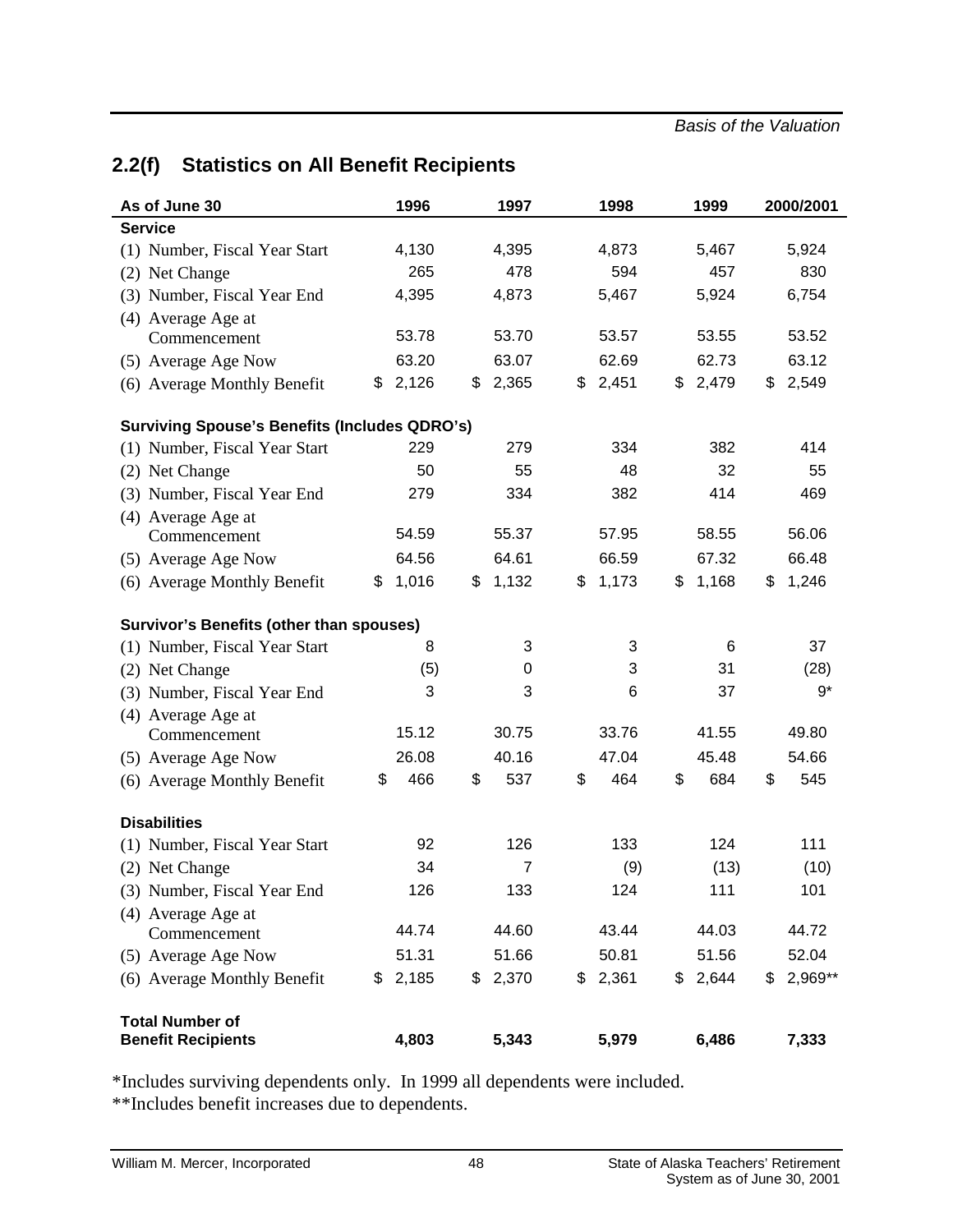

**2.2(f) Statistics on All Benefit Recipients** *(continued)*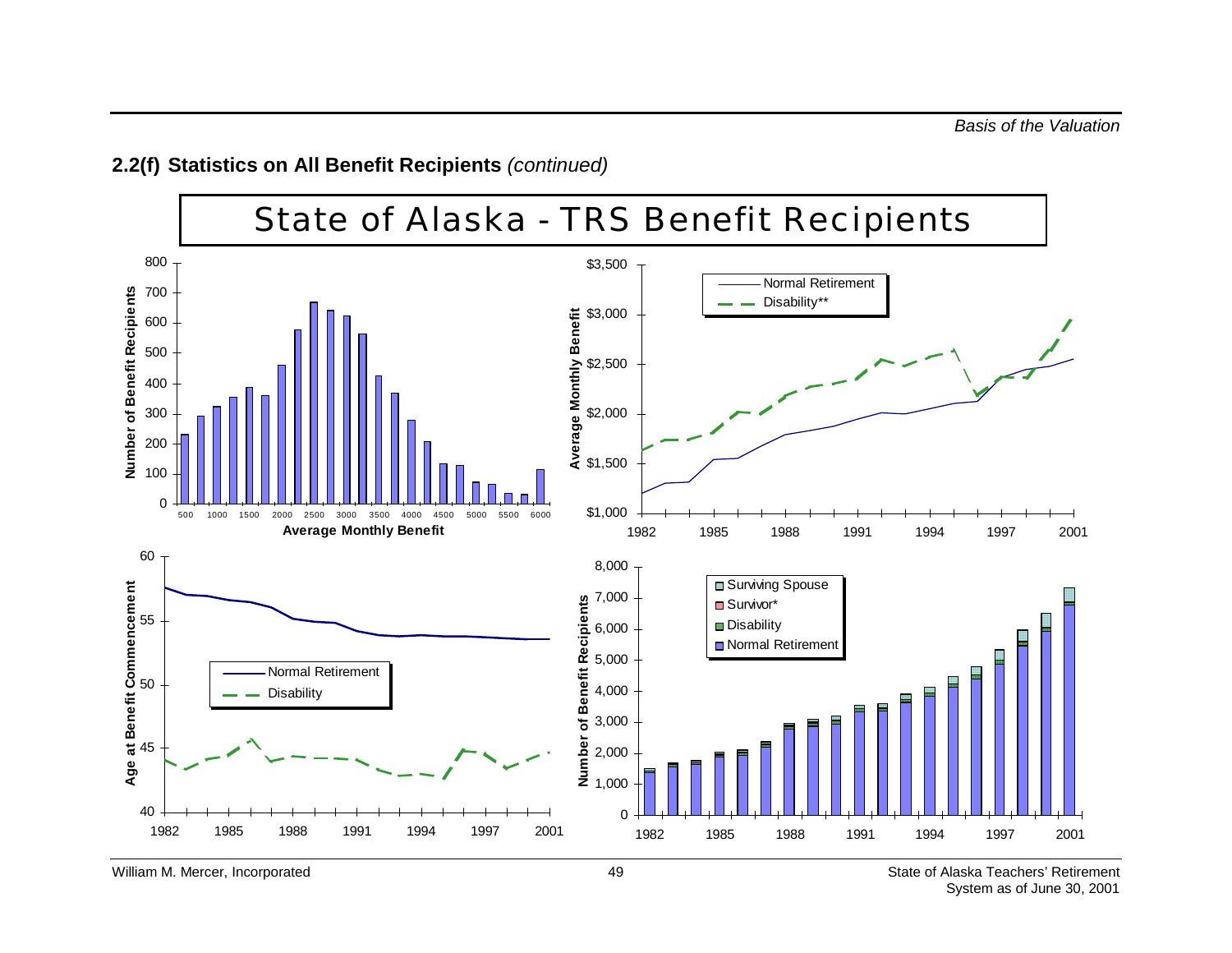### <span id="page-54-0"></span>**2.2(g) Distribution of Annual Benefits for Benefit Recipients**

#### **Annual Benefit By Age Annual Benefit By Years Since Commencement**

|           | Number         | Total          | Average        | Years        | <b>Number</b> | Total          | Average  |
|-----------|----------------|----------------|----------------|--------------|---------------|----------------|----------|
|           | of             | Annual         | Annual         | Since        | οf            | Annual         | Annual   |
| Age       | People         | <b>Benefit</b> | <b>Benefit</b> | Commencement | People        | <b>Benefit</b> | Benefit  |
| $0 - 19$  | 2              | \$<br>61,469   | 30,735<br>\$   | 0            | 116           | \$2,658,142    | \$22,915 |
| $20 - 24$ |                | 35,612         | 35,612         |              | 370           | 9,170,044      | 24,784   |
| $25 - 29$ | Ω              | O              |                | 2            | 621           | 17,723,099     | 28,540   |
| 30-34     | $\overline{2}$ | 28,031         | 14,016         | 3            | 582           | 17,261,769     | 29,659   |
| 35-39     | 4              | 95,290         | 23,823         | 4            | 724           | 22,214,836     | 30,683   |
| $40 - 44$ | 37             | 887,968        | 23,999         | $0 - 4$      | 2,413         | 69,027,890     | 28,607   |
| 45-49     | 217            | 6,206,030      | 28,599         | $5-9$        | 1,686         | 50,596,573     | 30,010   |
| 50-54     | 995            | 29,806,046     | 29,956         | $10 - 14$    | 1,535         | 49,128,557     | 32,006   |
| 55-59     | 1,766          | 53,090,688     | 30,063         | $15 - 19$    | 843           | 26,618,389     | 31,576   |
| 60-64     | 1.531          | 47,058,211     | 30,737         | $20 - 24$    | 526           | 13,770,187     | 26,179   |
| 65-69     | 1,051          | 32,319,297     | 30,751         | $25 - 29$    | 280           | 6,805,890      | 24,307   |
| 70-74     | 739            | 21,708,592     | 29,376         | 30-34        | 42            | 1,097,560      | 26,132   |
| $75+$     | 988            | 25,973,812     | 26,289         | 35-39        |               | 194,026        | 27,718   |
|           |                |                |                | $40+$        |               | 31,974         | 31,974   |
| Total     | 7,333          | \$217,271,046  | 29,629<br>\$   | Total        | 7,333         | \$217,271,046  | \$29,629 |

#### **Years Since Benefit Commencement By Age**

| <b>Years Since Commencement</b> |         |       |           |           |           |           |       |       |       |       |
|---------------------------------|---------|-------|-----------|-----------|-----------|-----------|-------|-------|-------|-------|
| Age                             | $0 - 4$ | $5-9$ | $10 - 14$ | $15 - 19$ | $20 - 24$ | $25 - 29$ | 30-34 | 35-39 | $40+$ | Total |
| $0 - 19$                        |         |       | 0         | 0         | ი         | 0         | 0     | 0     | 0     | 2     |
| $20 - 24$                       |         |       |           |           |           |           |       |       |       |       |
| $25 - 29$                       | 0       |       | 0         |           |           |           |       |       |       |       |
| 30-34                           | 2       |       |           |           |           |           |       |       |       | 2     |
| 35-39                           | 4       |       |           |           |           |           |       |       |       |       |
| 40-44                           | 29      |       |           |           |           |           |       |       |       | 37    |
| 45-49                           | 190     | 21    |           |           |           |           |       |       |       | 217   |
| 50-54                           | 696     | 232   | 62        | 2         |           |           |       |       |       | 995   |
| 55-59                           | 905     | 528   | 302       | 24        | 5         |           |       |       |       | 1,766 |
| 60-64                           | 358     | 558   | 484       | 120       | 8         |           |       |       |       | 1,531 |
| 65-69                           | 148     | 215   | 388       | 247       | 46        | 5         |       |       |       | 1,051 |
| 70-74                           | 36      | 92    | 207       | 242       | 149       | 13        |       |       |       | 739   |
| $75+$                           | 43      | 32    | 88        | 206       | 316       | 258       | 37    |       |       | 988   |
| Total                           | 2,413   | 1,686 | 1,535     | 843       | 526       | 280       | 42    |       |       | 7,333 |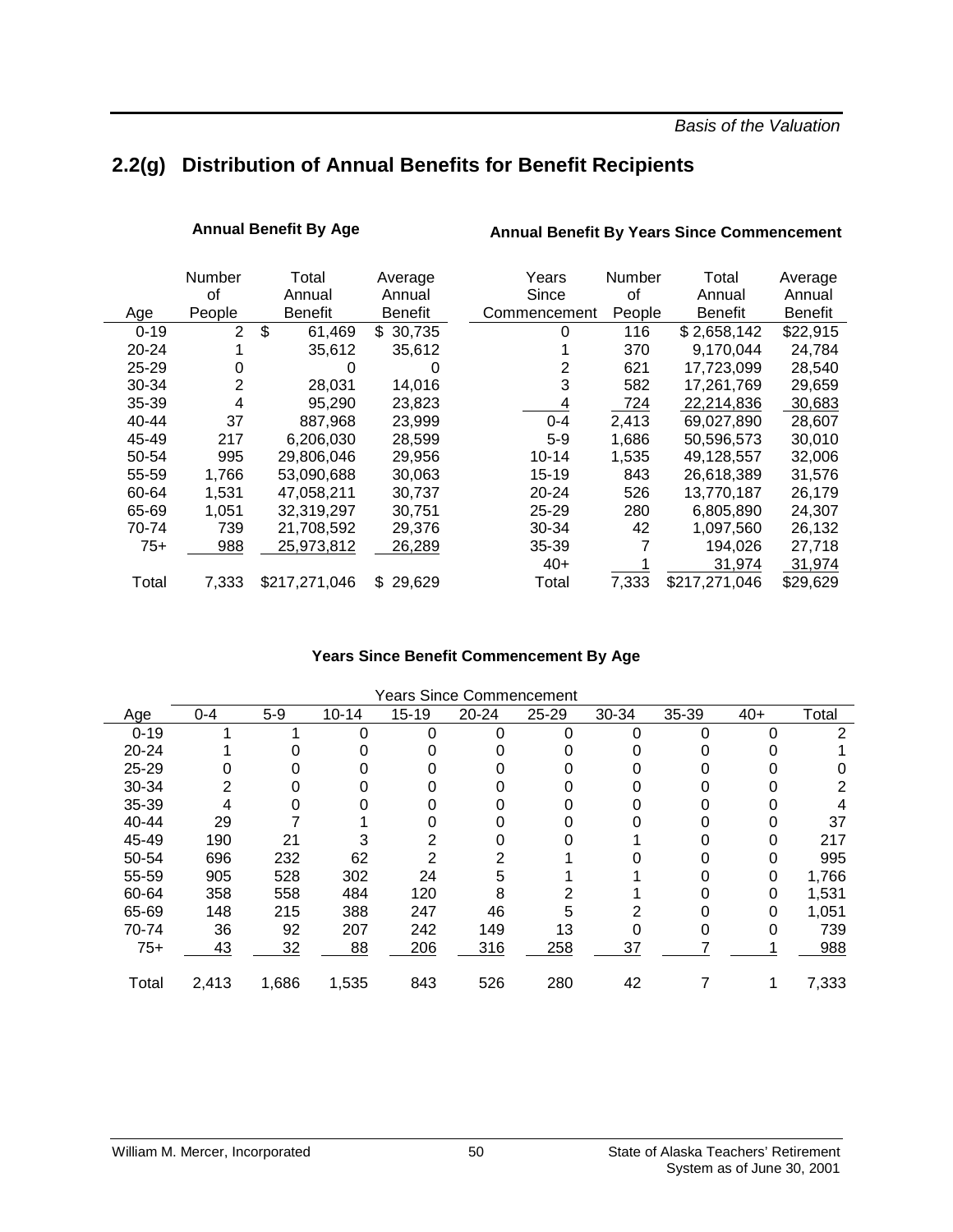|        | <b>Amount of</b>         |      | <b>Number of</b>  |       | <b>Type of Benefit</b> |             |        |        | <b>Option Selected</b> |        |  |
|--------|--------------------------|------|-------------------|-------|------------------------|-------------|--------|--------|------------------------|--------|--|
|        | <b>Monthly Benefit</b>   |      | <b>Recipients</b> |       | $\mathbf{2}$           | 3           | Opt. 1 | Opt. 2 | Opt. 3                 | Opt. 4 |  |
| \$     | \$                       | 300  | 84                | 68    | 16                     | $\mathbf 0$ | 50     | 17     | 15                     | 2      |  |
| 301    | —                        | 600  | 242               | 191   | 51                     | 0           | 143    | 41     | 46                     | 12     |  |
| 601    | —                        | 900  | 379               | 314   | 65                     | 0           | 239    | 72     | 51                     | 17     |  |
| 901    | $\overline{\phantom{0}}$ | 1200 | 422               | 360   | 62                     | 0           | 271    | 80     | 63                     | 8      |  |
| 1201   | —                        | 1500 | 458               | 412   | 46                     | 0           | 301    | 83     | 61                     | 13     |  |
| 1501   | $\overline{\phantom{0}}$ | 1800 | 446               | 396   | 49                     |             | 310    | 58     | 68                     | 10     |  |
| 1801   | $\overline{\phantom{0}}$ | 2100 | 579               | 545   | 25                     | 9           | 383    | 81     | 102                    | 13     |  |
| 2101   | $\overline{\phantom{0}}$ | 2400 | 780               | 741   | 27                     | 12          | 499    | 116    | 151                    | 14     |  |
| 2401   | $\overline{\phantom{0}}$ | 2700 | 782               | 742   | 18                     | 22          | 507    | 114    | 146                    | 15     |  |
| 2701   | $\overline{\phantom{0}}$ | 3000 | 746               | 707   | 22                     | 17          | 517    | 81     | 135                    | 13     |  |
| 3001   | -                        | 3300 | 638               | 615   | 14                     | 9           | 444    | 55     | 131                    | 8      |  |
| 3301   | $\overline{\phantom{0}}$ | 3600 | 512               | 491   | 12                     | 9           | 344    | 49     | 111                    | 8      |  |
| 3601   | $\overline{\phantom{0}}$ | 3900 | 401               | 376   | 12                     | 13          | 267    | 31     | 97                     | 6      |  |
|        | Over 3,900               |      | 864               | 796   | 59                     | 9           | 587    | 69     | 190                    | 18     |  |
| Totals |                          |      | 7,333             | 6,754 | 478                    | 101         | 4,862  | 947    | 1,367                  | 157    |  |

#### <span id="page-55-0"></span>**2.2(h) Schedule of Benefit Recipients by Type of Benefit and Option Selected**

#### **Type of Benefit**

- 1 Normal retirement
- 2 Survivor payment
- 3 Disability retirement

Option 1 - Whole Life Annuity

Option 2 - 75% Joint and Contingent Annuity

Option 3 - 50% Joint and Contingent Annuity

Option 4 - 66 2/3% Joint and Survivor Annuity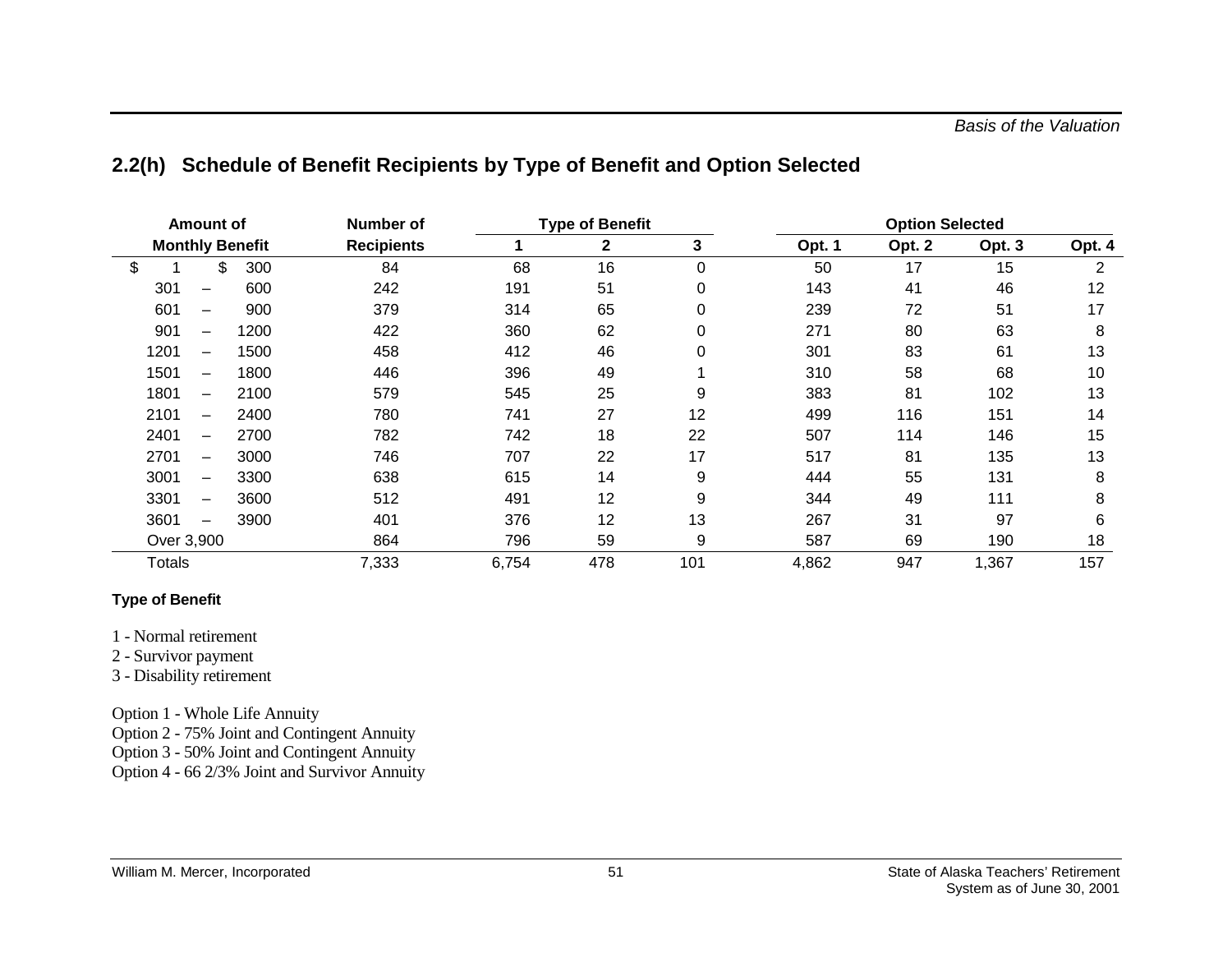|                      |       | <b>Added to Rolls</b>        |      | <b>Removed from Rolls</b>    |       | Rolls – End of Year         | <b>Percent</b>                             |                                       |  |
|----------------------|-------|------------------------------|------|------------------------------|-------|-----------------------------|--------------------------------------------|---------------------------------------|--|
| Year<br><b>Ended</b> | No.*  | <b>Annual</b><br>Allowances* | No.* | <b>Annual</b><br>Allowances* | No.   | Annual<br><b>Allowances</b> | Increase in<br>Annual<br><b>Allowances</b> | Average<br>Annual<br><b>Allowance</b> |  |
| June 30, 2001        | 1,057 | \$39,213,327                 | 210  | \$7,790,727                  | 7,333 | \$217,271,046               | 16.91%                                     | \$29,629                              |  |
| June 30, 1999        | 598   | 19,014,567                   | 91   | 2,893,521                    | 6,486 | 185,848,446                 | 9.50%                                      | 28,654                                |  |
| June 30, 1998        | 674   | 24,479,595                   | 38   | 1,380,155                    | 5,979 | 169,727,400                 | 15.75%                                     | 28,387                                |  |
| June 30, 1997        | 583   | $29,988,351^{(1)}$           | 43   | $2,211,834^{(1)}$            | 5,343 | 146,627,960                 | 23.37%                                     | 27,443                                |  |
| June 30, 1996        | 376   | 8,410,895                    | 32   | 441,353                      | 4,803 | 118,851,443                 | 7.19%                                      | 24,745                                |  |
| June 30, 1995        | 368   | 10,386,432                   | 43   | 94,443                       | 4,459 | 110,881,901                 | 10.23%                                     | 24,867                                |  |
| June 30, 1994        | 280   | 8,923,551                    | 37   | 616,360                      | 4,134 | 100,589,912                 | 9.00%                                      | 24,332                                |  |
| June 30, 1993        | 344   | 6,874,777                    | 55   | 1,044,709                    | 3,891 | 92,282,721                  | 6.74%                                      | 23,717                                |  |
| June 30, 1992        | 120   | 5,799,044                    | 62   | 1,436,106                    | 3,602 | 86,452,653                  | 5.31%                                      | 24,001                                |  |
| June 30 1991         | 519   | 14,827,829                   | 159  | 3,535,365                    | 3,544 | 82,089,715                  | 15.95%                                     | 23,163                                |  |

#### <span id="page-56-0"></span>**2.2(i) Schedule of Benefit Recipients Added to and Removed from Rolls**

\*Numbers are estimated, and include other internal transfers.

(1) Includes additional benefits to current retirees from a one-time retroactive ad hoc Post-Retirement Pension Adjustments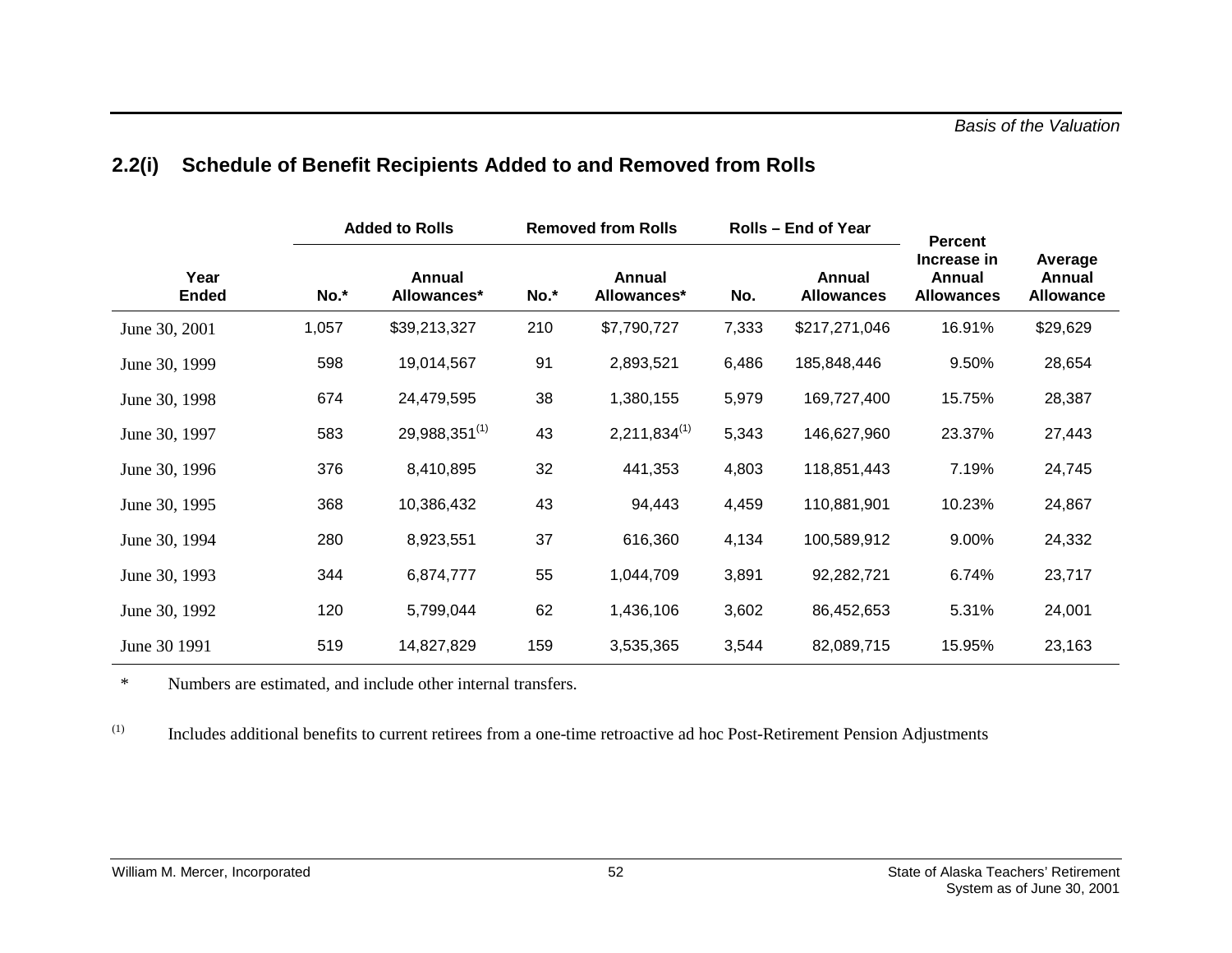## <span id="page-57-0"></span>**2.3 Summary of Actuarial Assumptions and Methods**

The demographic and economic assumptions used in this valuation were recommended by William M. Mercer, Incorporated at the Fall 2000 TRS Board Meeting and adopted by the Board in December 2000. These assumptions were result of an experience study performed in the Fall of 2000. The funding method used in this valuation was adopted June 30, 1985. The asset smoothing method used to determine valuation assets was changed effective June 30, 2000.

#### **Valuation of Liabilities**

**(A) Actuarial Method** – Projected Unit Credit. Liabilities and contributions shown in the report are computed using the Projected Unit Credit method of funding. Any funding surpluses or unfunded accrued liability is amortized over a rolling 25 years.

The objective under this method is to fund each participant's benefits under the plan as they accrue. Thus, each participant's total pension projected to retirement with salary scale is broken down into units, each associated with a year of past or future service. The principle underlying the method is that each unit is funded in the year for which it is credited. Typically, when the method is introduced there will be an initial liability for benefits credited for service prior to the date, and to the extent that this liability is not covered by Assets of the Plan there is an Unfunded Liability to be funded over a chosen period in accordance with an amortization schedule.

An Accrued Liability is calculated at the valuation date as the present value of benefits credited with respect to service to that date.

The Unfunded Liability at the valuation date is the excess of the Accrued Liability over the Assets of the Plan. The level annual payment to be made over a stipulated number of years to amortize the Unfunded Liability is the Past Service Cost.

The Normal Cost is the present value of those benefits which are expected to be credited with respect to service during the year beginning on the valuation date.

Under this method, differences between the actual experience and that assumed in the determination of costs and liabilities will emerge as adjustments in the Unfunded Liability, subject to amortization.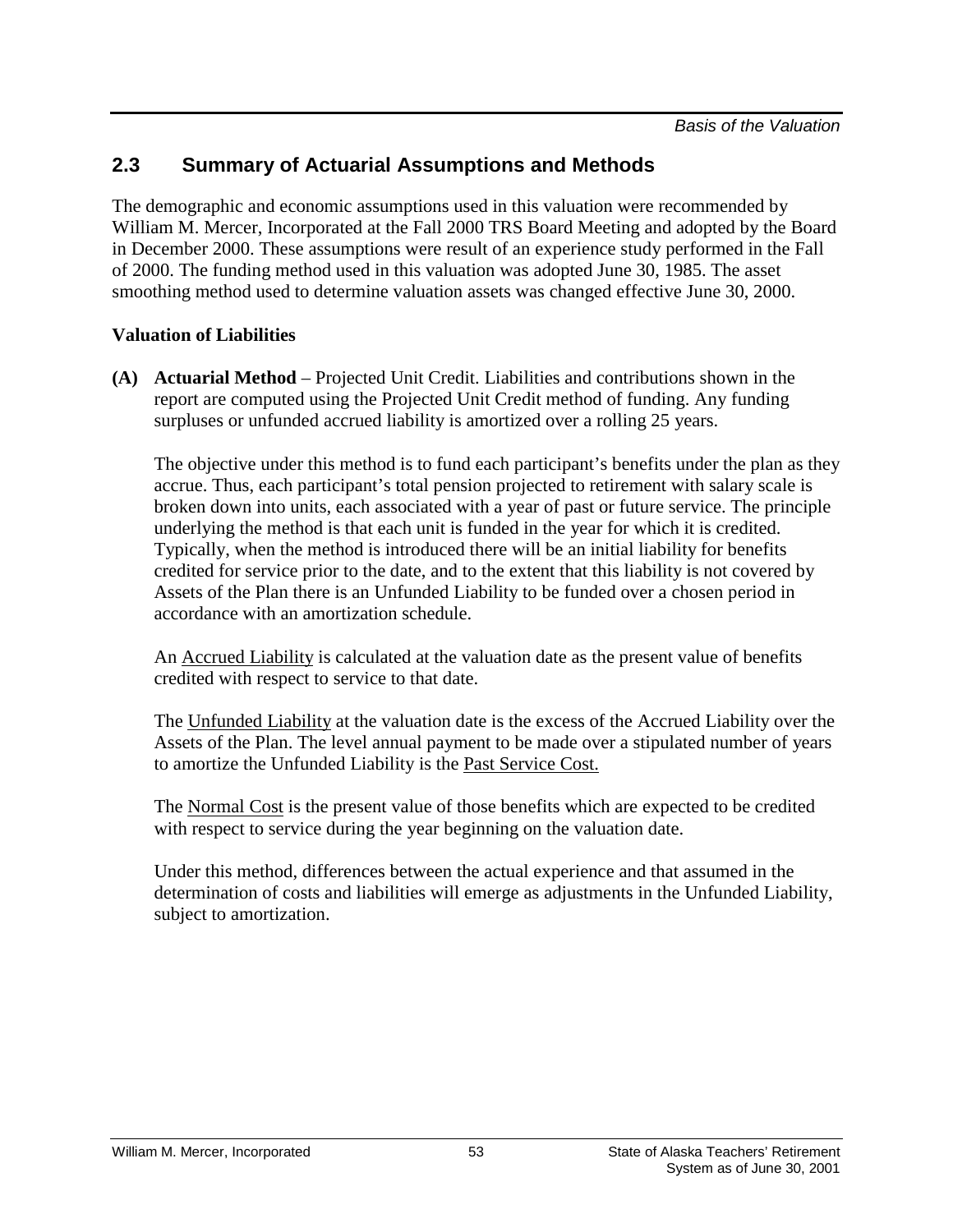| <b>Investment Return</b> | 8.25% per year, compounded annually, net of<br>expenses.                                                                                                                                                                                                                                         |
|--------------------------|--------------------------------------------------------------------------------------------------------------------------------------------------------------------------------------------------------------------------------------------------------------------------------------------------|
| <b>Salary Scale</b>      | Inflation $-3.5%$ per year                                                                                                                                                                                                                                                                       |
|                          | Merit (first 5 years of employment) $-1.5%$ per year.                                                                                                                                                                                                                                            |
|                          | Productivity $-0.5%$ per year                                                                                                                                                                                                                                                                    |
| <b>Total Inflation</b>   | Total inflation as measured by the Consumer Price<br>Index for urban and clerical workers for Anchorage is<br>assumed to increase 3.5% annually.                                                                                                                                                 |
| <b>Health Cost Trend</b> | FY01 -<br>7.5%<br>FY02 -<br>6.5%<br>FY03 -<br>5.5%<br><b>FY04 - FY08</b><br>5.0%<br>FY09 - FY13<br>4.5%<br>4.0%<br>FY14 and later                                                                                                                                                                |
| Mortality                | 1994 Group Annuity Mortality Basic Table for males<br>and females, 1994 Base Year. All deaths are assumed<br>to result from non-occupational causes.                                                                                                                                             |
| <b>Total Turnover</b>    | Select and ultimate rates based upon the 1997-99<br>actual withdrawal experience. (See Table 1).                                                                                                                                                                                                 |
| Disability               | Incidence rates based upon the 1991-95 actual<br>experience, in accordance with Table 2. Post-disability<br>mortality in accordance with rates published by the<br>Pension Benefit Guaranty Corporation to reflect<br>mortality of those receiving disability benefits under<br>Social Security. |
| Retirement               | Retirement rates based upon the 1997-99 actual<br>experience in accordance with Table 3.                                                                                                                                                                                                         |
| Spouse's Age             | Wives are assumed to be four years younger than<br>husbands.                                                                                                                                                                                                                                     |
| Dependent Children       | Benefits to dependent children have been valued<br>assuming members who are not single have one<br>dependent child.                                                                                                                                                                              |

#### **(B) Actuarial Assumptions**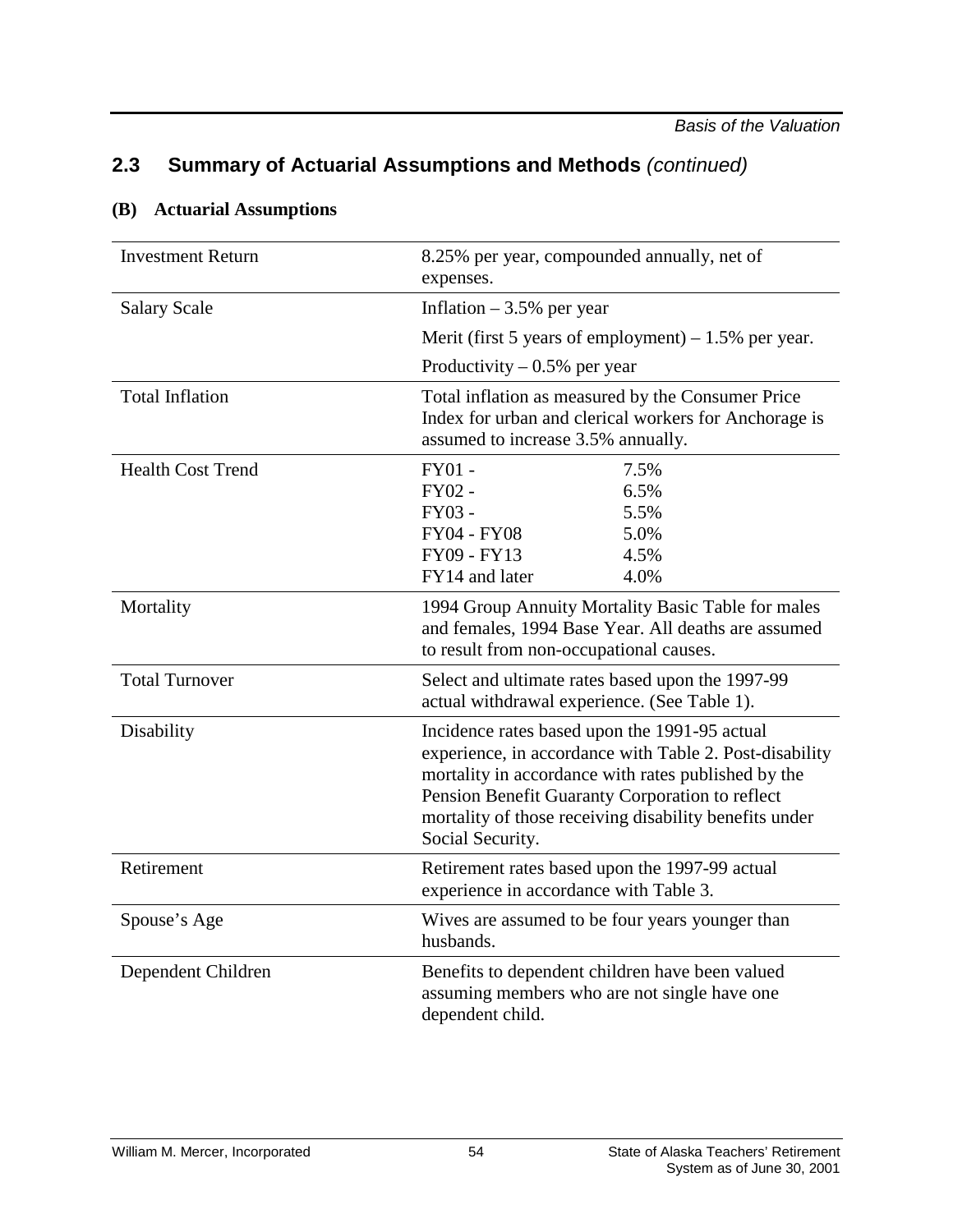| <b>Contribution Refunds</b>    | 100% of those terminating after age 35 who are vested<br>will leave their contributions in the fund and thereby<br>retain their deferred vested benefit. All others who<br>terminate are assumed to have their contributions<br>refunded. |                                                                                                               |  |  |  |
|--------------------------------|-------------------------------------------------------------------------------------------------------------------------------------------------------------------------------------------------------------------------------------------|---------------------------------------------------------------------------------------------------------------|--|--|--|
| C.O.L.A.                       | Of those benefit recipients who are eligible for the<br>C.O.L.A., 65% are assumed to remain in Alaska and<br>receive the C.O.L.A.                                                                                                         |                                                                                                               |  |  |  |
| New Entrants                   | Growth projections are made for the active TRS<br>population under three scenarios:                                                                                                                                                       |                                                                                                               |  |  |  |
|                                | Pessimistic:                                                                                                                                                                                                                              | 0% per year                                                                                                   |  |  |  |
|                                | Median:                                                                                                                                                                                                                                   | 1% per year                                                                                                   |  |  |  |
|                                | Optimistic:                                                                                                                                                                                                                               | 2% per year                                                                                                   |  |  |  |
| <b>Sick Leave</b>              | retired.                                                                                                                                                                                                                                  | 4.7 days of unused sick leave for each year of service<br>will be available to be credited once the member is |  |  |  |
| <b>Post-Retirement Pension</b> | 50% and 75% of assumed inflation is valued for the<br>automatic Post-Retirement Pension Adjustment<br>(PRPA) as specified in the statute.                                                                                                 |                                                                                                               |  |  |  |
| Expenses                       | Expenses are covered in the investment return<br>assumption.                                                                                                                                                                              |                                                                                                               |  |  |  |

#### **(B) Actuarial Assumptions** *(continued)*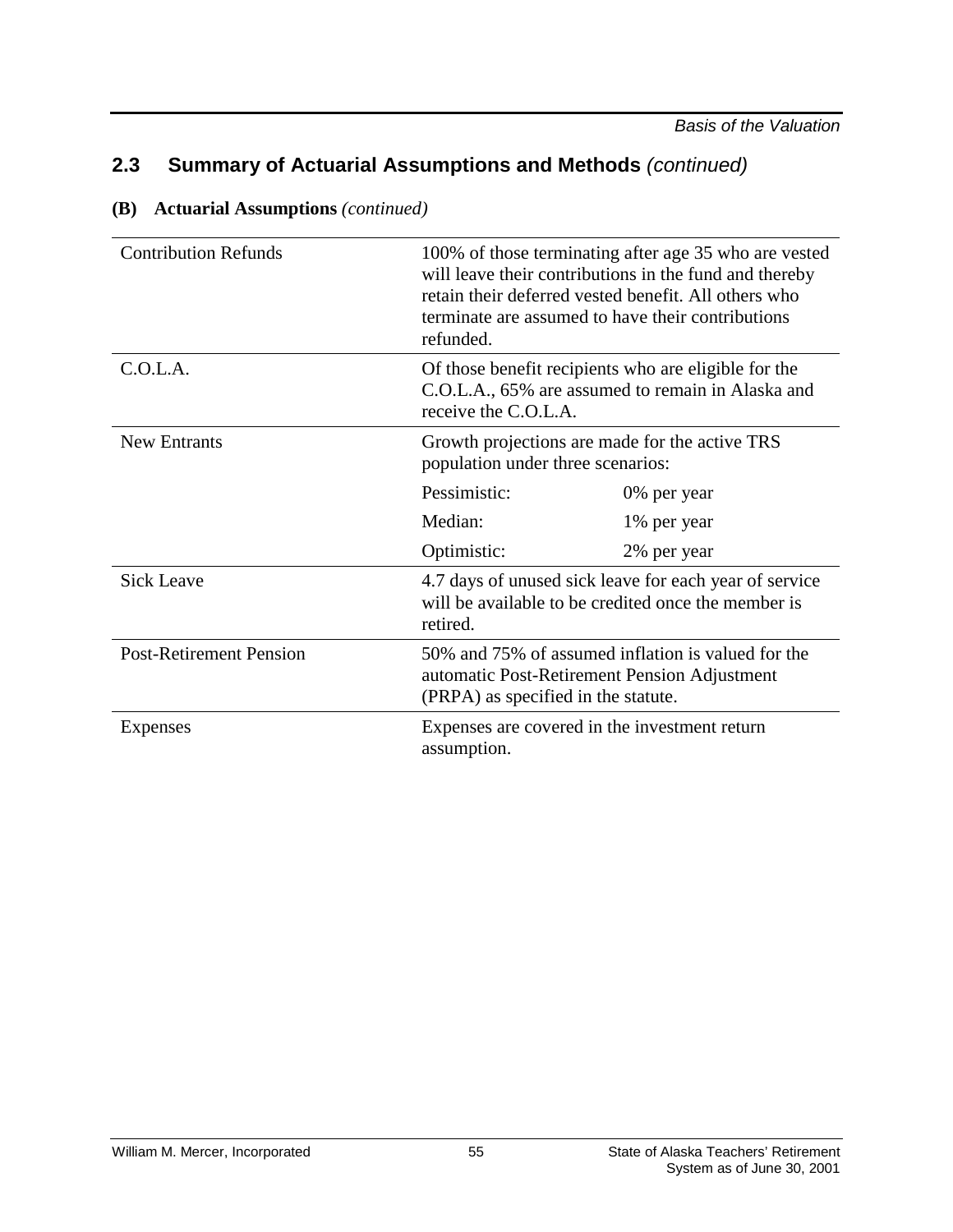#### **(C) Valuation of Assets**

In the development of valuation assets, we use an expected investment return equal to the investment return assumption of 8.25%. The valuation assets are then compared to a 5% corridor around the market value of assets. Any amount below the corridor is a current deferred gain and any amount above the corridor is a current deferred loss. The outstanding balance of previously deferred amounts is determined. If both the outstanding balance and any current amount are deferred gains or losses, the greater of the two is amortized. If one of either the outstanding balance or the current amount is a deferred gain and the other is deferred loss, the difference is amortized. The amount amortized is applied to the employer contribution rate as a level percentage of the present value of pay over 20 years under the 1% population projection scenario.

Valuation assets cannot be outside the range of 80% to 120% of the market value of assets. All assets are valued at market value. Assets are accounted for on an accrued basis and are taken directly from audited financial statements provided by KPMG LLP.

#### **(D) Valuation of Medical Benefits**

Medical benefits for retirees are provided by the payment of premiums from the fund. A pre-65 cost and lower post-65 cost (due to Medicare) are assumed such that the total rate for all retirees equals the present premium rate assumption. These medical premiums are then increased with the health inflation assumption. The actuarial cost method used for funding retirement benefits is also used to fund health benefits.

For FY02, the pre-65 monthly premium is \$754.76 and the post-65 premium is \$287.53, based on an assumed total blended premium of \$577.40. For the time period January 1, 2002 to December 31, 2002, the actual blended premium as provided by the State of Alaska, Division of Retirement and Benefits, is \$668.00.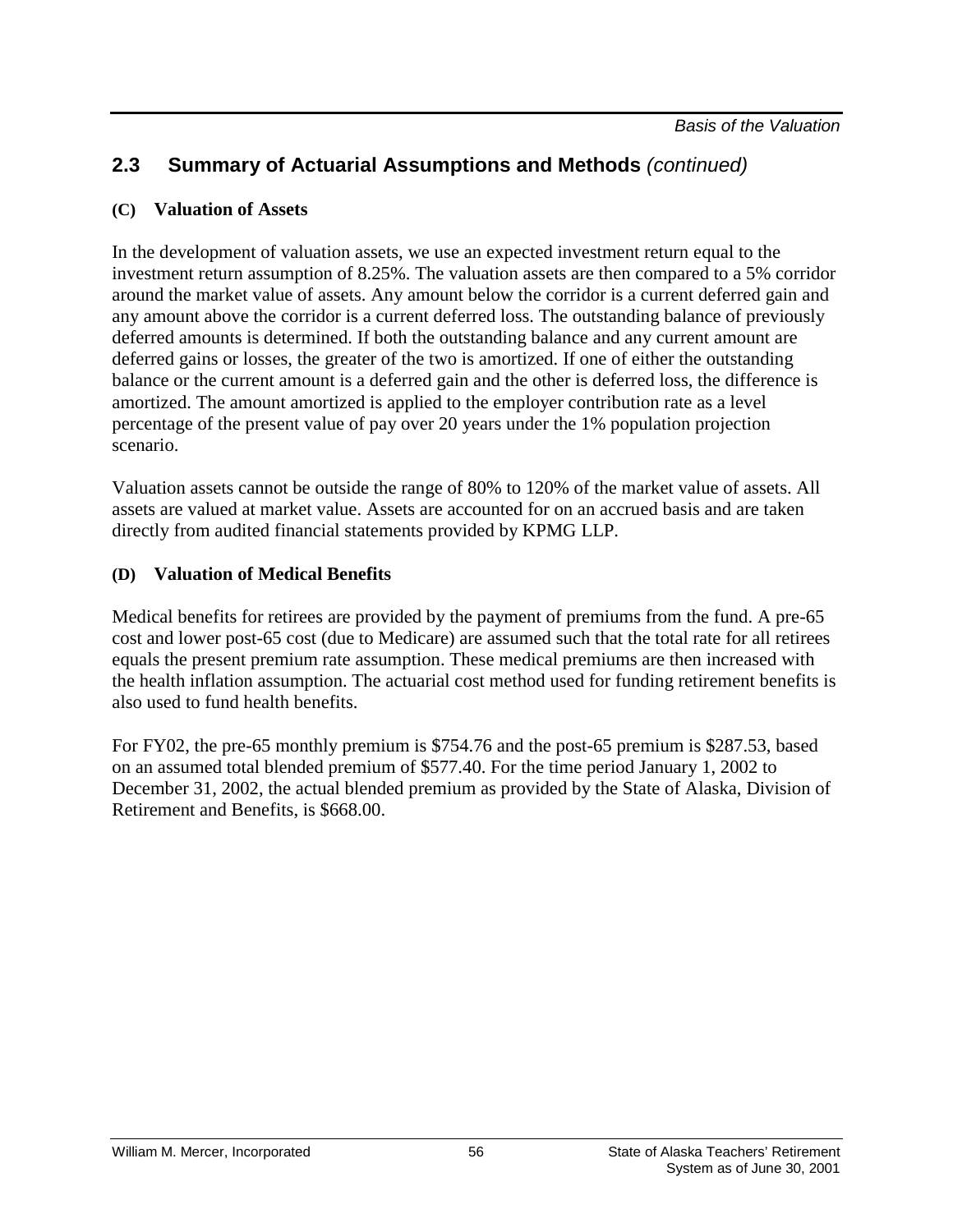# **Table 1**

#### **Alaska TRS Total Turnover Assumptions**

| <b>Select Rates of Turnover</b><br><b>During the First 8 Years</b><br>of Employment |      |  | <b>Ultimate Rates of Turnover</b><br>After the First 8 Years<br>of Employment |      |  |  |  |
|-------------------------------------------------------------------------------------|------|--|-------------------------------------------------------------------------------|------|--|--|--|
| Year of                                                                             |      |  |                                                                               |      |  |  |  |
| Employment                                                                          | Rate |  | <b>Ages</b>                                                                   | Rate |  |  |  |
|                                                                                     | .10  |  | $20+$                                                                         | .04  |  |  |  |
| 2                                                                                   | .10  |  |                                                                               |      |  |  |  |
| 3                                                                                   | .09  |  |                                                                               |      |  |  |  |
| 4                                                                                   | .09  |  |                                                                               |      |  |  |  |
| 5                                                                                   | .08  |  |                                                                               |      |  |  |  |
| 6                                                                                   | .07  |  |                                                                               |      |  |  |  |
| 7                                                                                   | .06  |  |                                                                               |      |  |  |  |
| 8                                                                                   | .05  |  |                                                                               |      |  |  |  |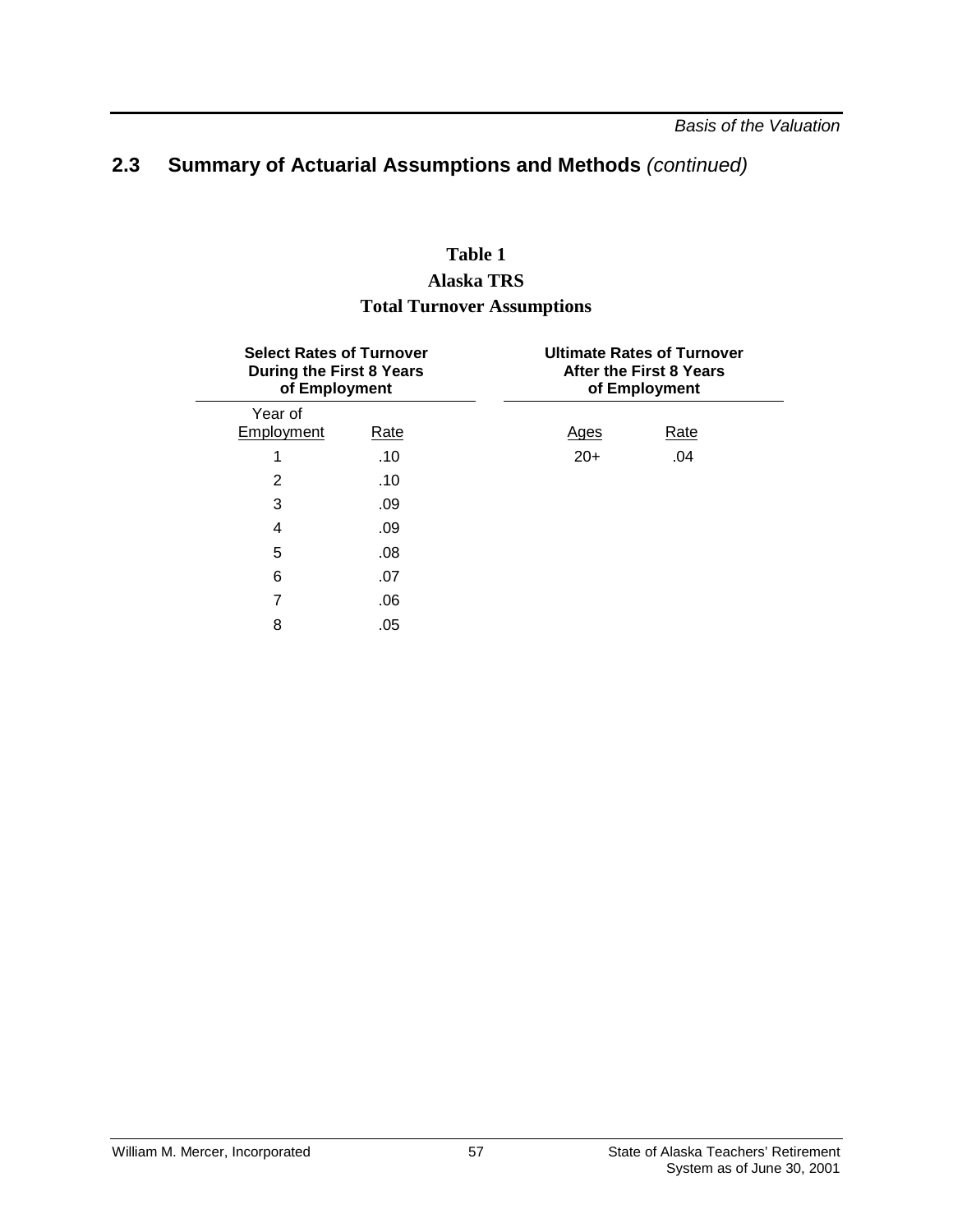#### **Table 2 Alaska TRS Disability Rates Annual Rates Per 1, 000 Employees**

| Age    | Rate | <u>Age</u> | Rate |
|--------|------|------------|------|
| $20\,$ | .28  | 43         | .54  |
| 21     | .28  | 44         | .59  |
| 22     | .29  | 45         | .65  |
| 23     | .29  | 46         | .70  |
| 24     | .30  | 47         | .76  |
| 25     | .30  | 48         | .83  |
| 26     | .30  | 49         | .89  |
| 27     | .31  | 50         | .96  |
| 28     | .32  | 51         | 1.04 |
| 29     | .33  | 52         | 1.14 |
| 30     | .34  | 53         | 1.27 |
| 31     | .34  | 54         | 1.42 |
| 32     | .35  | 55         | 1.60 |
| 33     | .36  | 56         | 1.84 |
| 34     | .37  | 57         | 2.14 |
| 35     | .38  | 58         | 2.44 |
| 36     | .40  | 59         | 2.88 |
| 37     | .41  | 60         | 3.37 |
| 38     | .43  | 61         | 3.90 |
| 39     | .44  | 62         | 4.52 |
| 40     | .46  | 63         | 5.22 |
| 41     | .48  | 64         | 5.96 |
| 42     | .51  |            |      |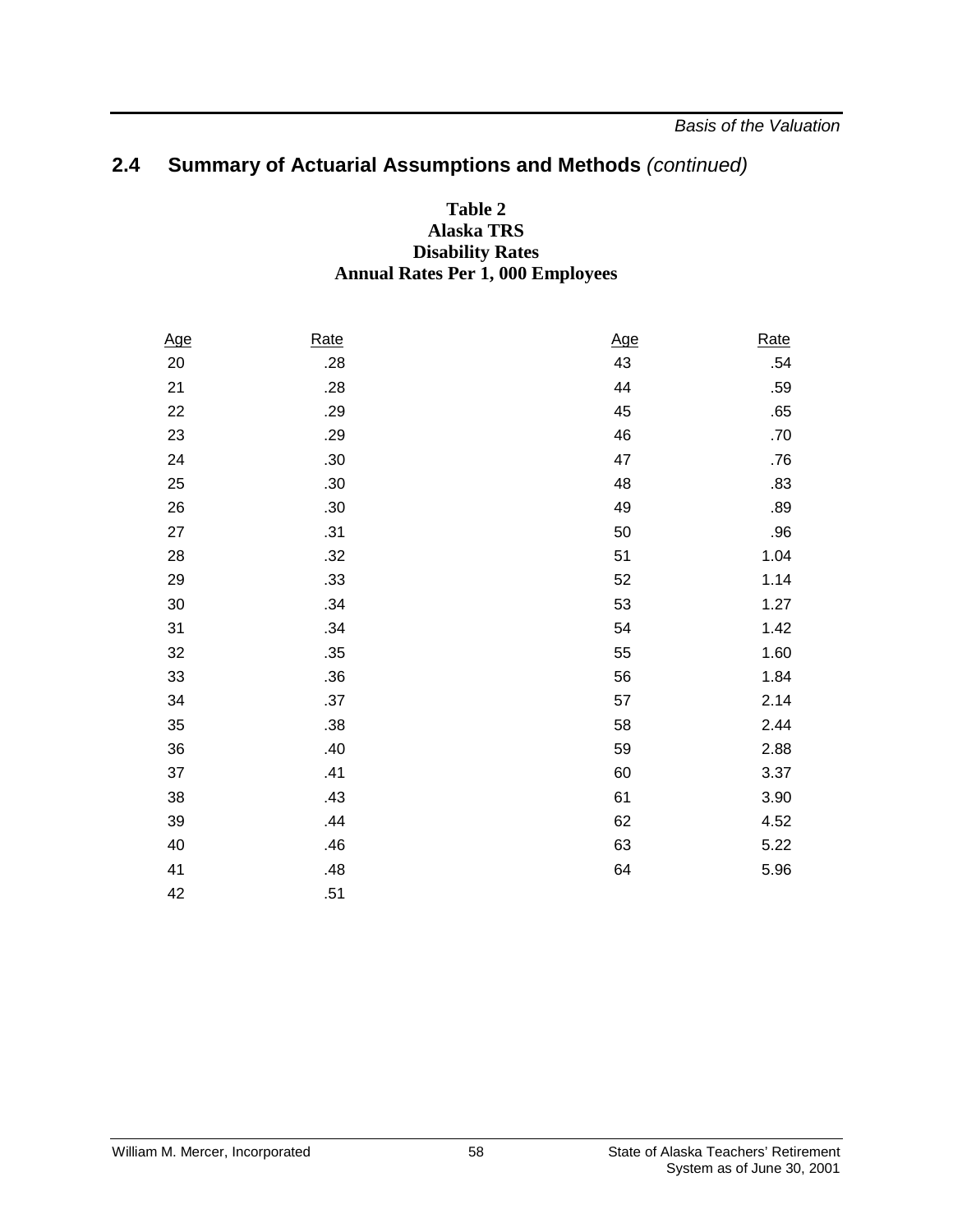*Basis of the Valuation*

#### **2.5 Summary of Actuarial Assumptions and Methods** *(continued)*

#### **Table 3 Alaska TRS Retirement Rates**

| Age at     | Retirement  |  |  |  |
|------------|-------------|--|--|--|
| Retirement | <b>Rate</b> |  |  |  |
|            |             |  |  |  |
| 50         | .05         |  |  |  |
| 51         | .05         |  |  |  |
| 52         | .05         |  |  |  |
| 53         | .05         |  |  |  |
| 54         | .05         |  |  |  |
|            |             |  |  |  |
| 55         | .15         |  |  |  |
| 56         | .13         |  |  |  |
| 57         | .10         |  |  |  |
| 58         | .10         |  |  |  |
| 59         | .10         |  |  |  |
|            |             |  |  |  |
| 60         | .10         |  |  |  |
| 61         | .10         |  |  |  |
| 62         | .10         |  |  |  |
| 63         | .17         |  |  |  |
| 64         | .17         |  |  |  |
| 65         | .50         |  |  |  |
|            |             |  |  |  |
| 66 & up    | 1.00        |  |  |  |

Teachers retiring at ages under 50 are assumed to retire immediately upon attaining 21 years of service.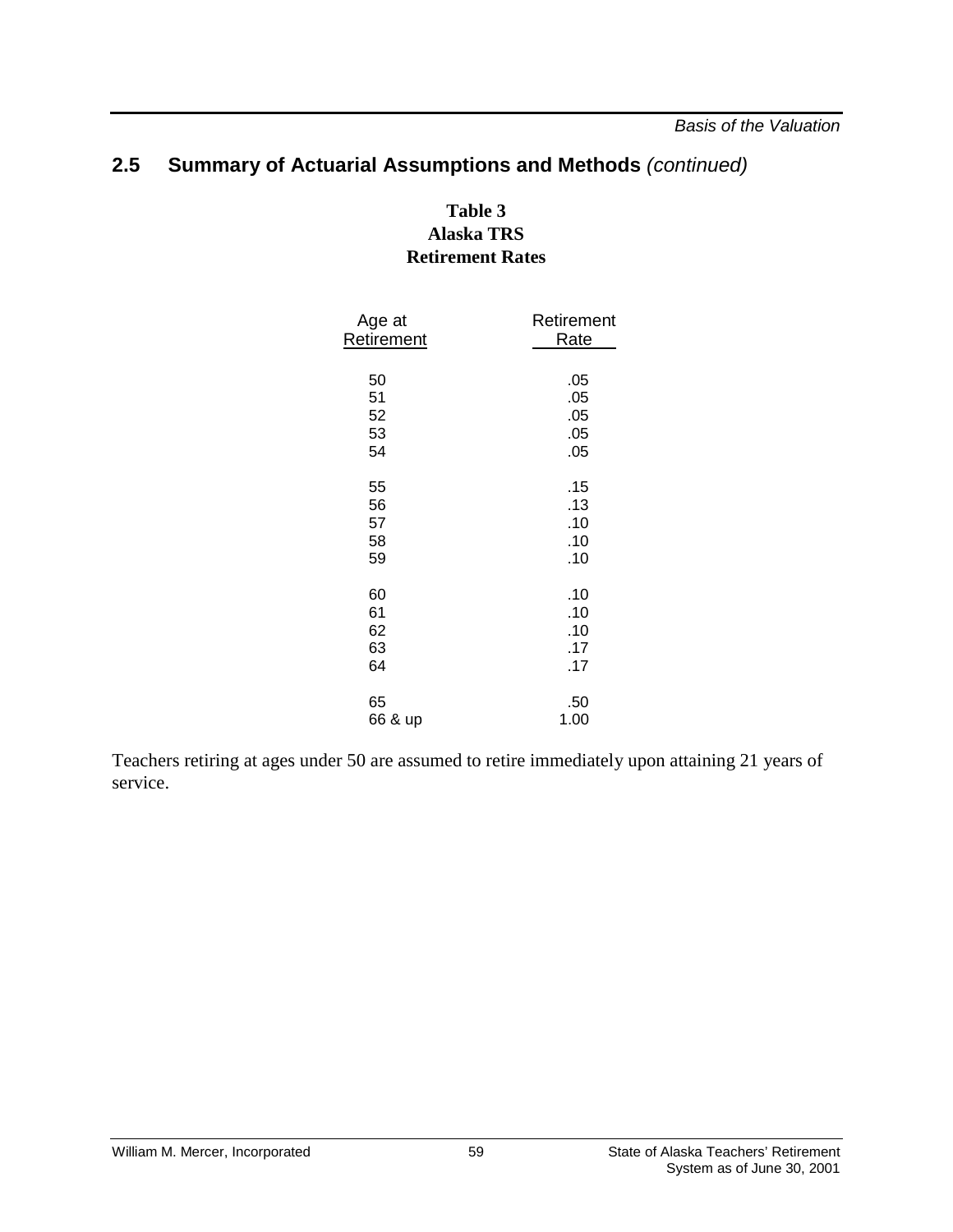#### **Section 3**

- Section 3.1 Shows the analysis of financial experience.
- Section 3.2 Shows the summary of accrued and unfunded accrued liabilities.
- Section 3.3 Shows the solvency test.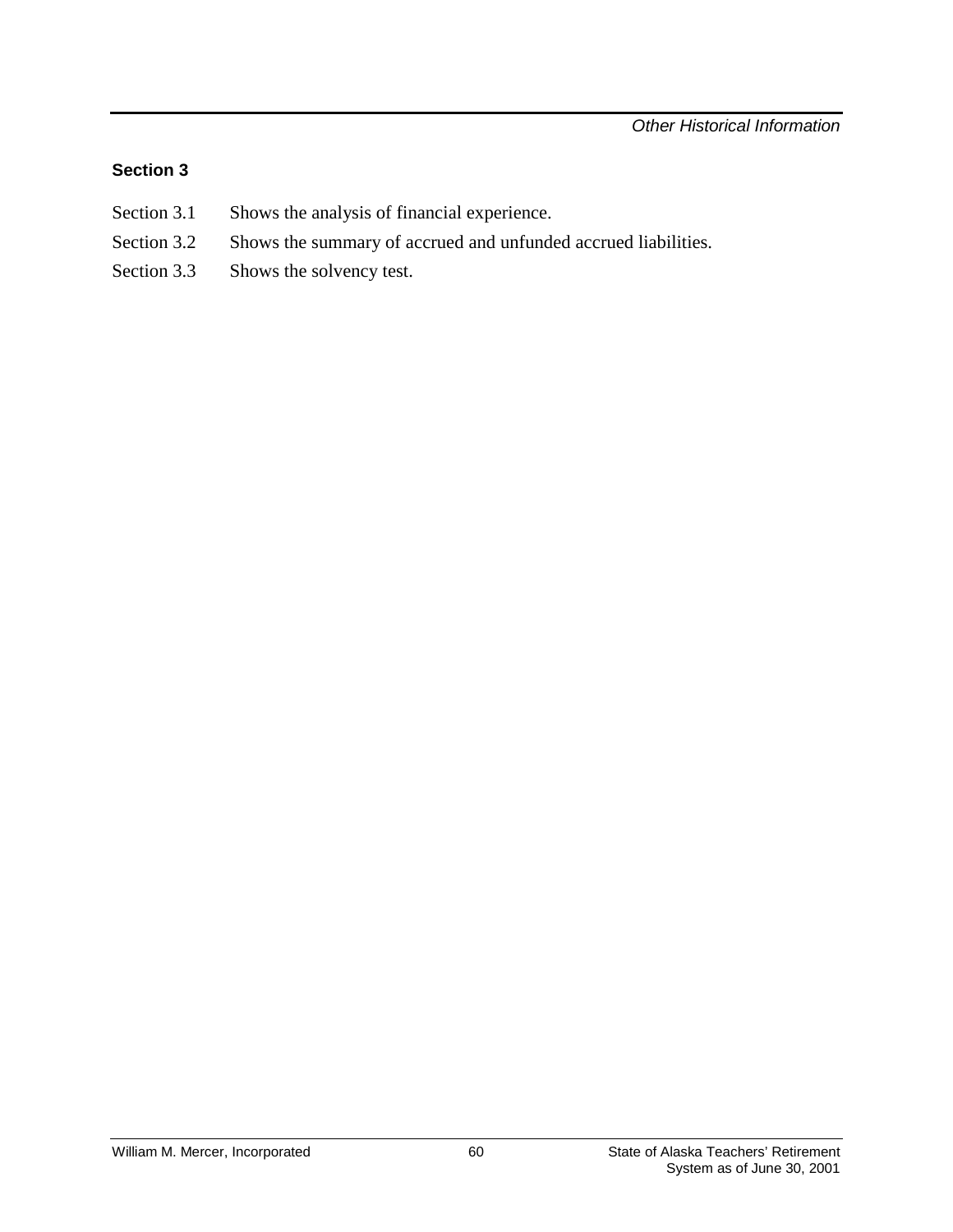#### <span id="page-65-0"></span>**3.1 Analysis of Financial Experience**

#### **Change in Employer Contribution Rate Due to Gains and Losses in Accrued Liabilities During the Last Five Fiscal Years Resulting From Differences Between Assumed Experience and Actual Experience**

|                                                                                        | <b>Change in Employer Contribution Rate During Fiscal Year</b> |            |         |            |            |  |
|----------------------------------------------------------------------------------------|----------------------------------------------------------------|------------|---------|------------|------------|--|
| Type of<br><b>Gain or Loss</b>                                                         | 2001                                                           | 2000       | 1999    | 1998       | 1997       |  |
| (1) Health Experience                                                                  | $0.00\%$                                                       | 0.00%      | 0.00%   | 0.00%      | 0.00%      |  |
| <b>Salary Experience</b><br>(2)                                                        | (1.68%)                                                        | 0.00%      | (0.64%) | $(0.84\%)$ | (0.05%)    |  |
| <b>Investment Experience</b><br>(3)                                                    | 1.35%                                                          | (3.35%)    | (3.73%) | $(2.70\%)$ | $(1.80\%)$ |  |
| Demographic Experience<br>(4)                                                          | 2.66%                                                          | $(0.91\%)$ | 0.80%   | 0.54%      | 1.56%      |  |
| (5) Miscellaneous                                                                      | 0.00%                                                          | 0.00%      | 0.00%   | 0.00%      | 0.00%      |  |
| (6) (Gain) or Loss During Year From Experience,<br>$(1) + (2) + (3) + (4) + (5)$       | 2.33%                                                          | (4.26%)    | (3.57%) | $(3.00\%)$ | (0.29%)    |  |
| Non-recurring Changes                                                                  |                                                                |            |         |            |            |  |
| (7) Asset Valuation Method                                                             | 0.00%                                                          | $(1.38\%)$ | 0.00%   | 0.00%      | 0.00%      |  |
| (8) Assumption Changes                                                                 | 0.00%                                                          | 6.68%      | 0.00%   | 0.00%      | 0.00%      |  |
| (9) System Benefit Changes                                                             | 0.17%                                                          | N/A        | N/A     | N/A        | N/A        |  |
| (10)<br><b>Administrative System Changes</b>                                           | 3.49%                                                          | N/A        | N/A     | N/A        | N/A        |  |
| Ad hoc PRPA<br>(11)                                                                    | 0.16%                                                          | 0.16%      | 0.11%   | 0.55%      | 2.77%      |  |
| Composite (Gain) or Loss During Year,<br>(12)<br>$(6) + (7) + (8) + (9) + (10) + (11)$ | 6.15%                                                          | 1.20%      | (3.46%) | (2.45%)    | 2.48%      |  |
| <b>Beginning Total Employer Contribution Rate</b><br>(13)                              | 8.29%                                                          | 7.09%      | 10.55%  | 13.00%     | 10.52%     |  |
| (14) Ending Total Employer Contribution Rate, $(12) + (13)$                            | 14.44%                                                         | 8.29%      | 7.09%   | 10.55%     | 13.00%     |  |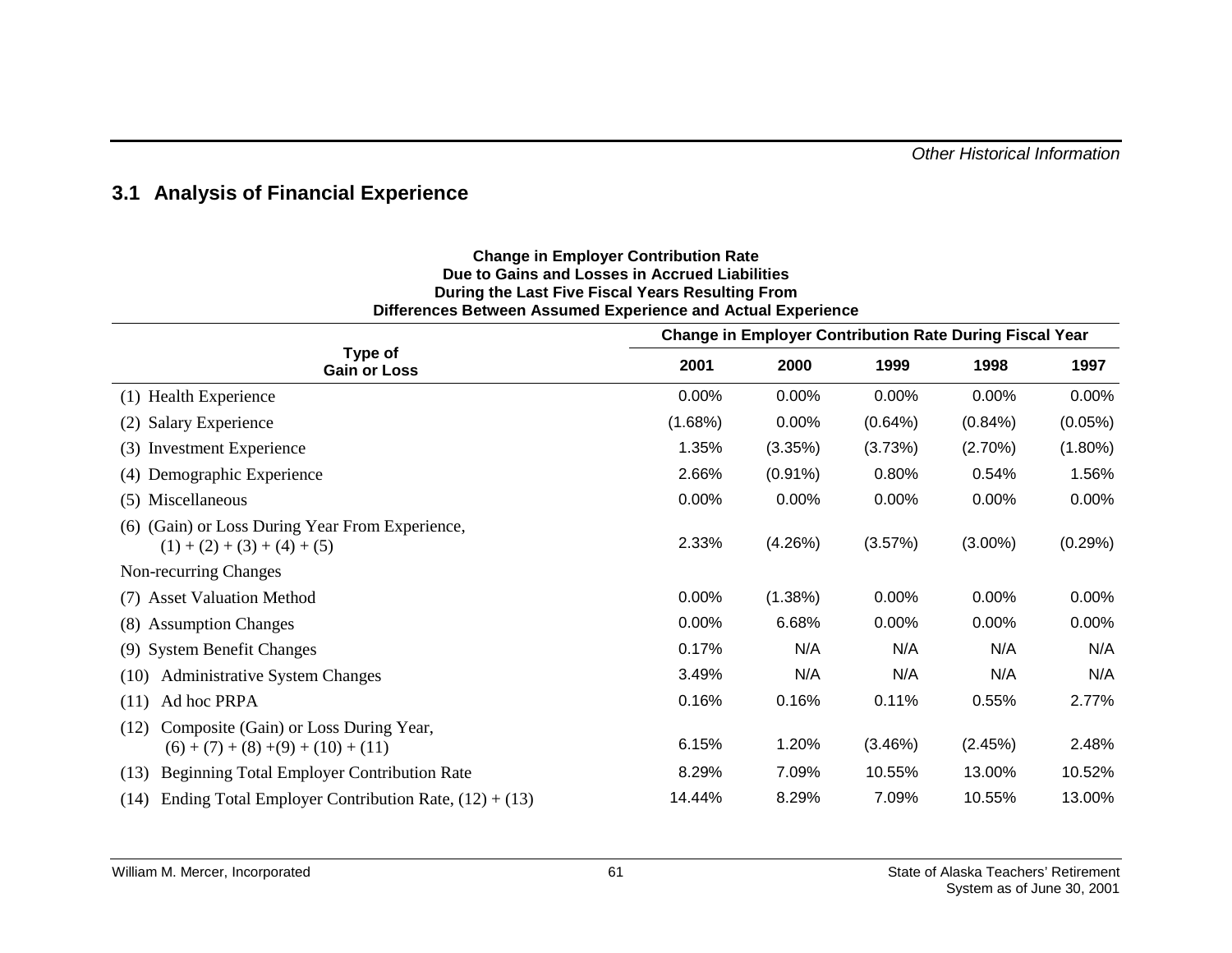### <span id="page-66-0"></span>**3.2 Summary of Accrued and Unfunded Accrued Liabilities**

| <b>Valuation</b><br><b>Date</b> | Aggregate<br><b>Accrued</b><br>Liability (000's) | <b>Valuation</b><br><b>Assets</b><br>(000's) | Assets as a<br><b>Percent of</b><br><b>Accrued</b><br>Liability | <b>Unfunded</b><br><b>Accrued</b><br><b>Liabilities</b><br>(UAL) (000's) | Annual<br><b>Active</b><br><b>Member</b><br>Payroll (000's) | UAL as a<br>Percent of<br><b>Annual Active</b><br><b>Member Payroll</b> |
|---------------------------------|--------------------------------------------------|----------------------------------------------|-----------------------------------------------------------------|--------------------------------------------------------------------------|-------------------------------------------------------------|-------------------------------------------------------------------------|
| June 30, 2001                   | \$4,603,147                                      | \$4,372,229                                  | 95.0%                                                           | 230,918                                                                  | \$496,188                                                   | 46.5%                                                                   |
| June 30, $2000^{(1)(2)}$        | 4,198,868                                        | 4,184,015                                    | 99.6%                                                           | 14,853                                                                   | 482,571                                                     | 3.1%                                                                    |
| June 30, 1999                   | 3,720,954                                        | 3,815,633                                    | 102.5%                                                          | N/A                                                                      | 466,414                                                     | N/A                                                                     |
| June 30, 1998                   | 3,528,757                                        | 3,446,070                                    | 97.7%                                                           | 82,687                                                                   | 469,433                                                     | 17.6%                                                                   |
| June 30, 1997                   | 3,320,069                                        | 3,120,044                                    | 94.0%                                                           | 200,025                                                                  | 466,455                                                     | 42.9%                                                                   |
| June 30, 1996 <sup>(2)</sup>    | 2,940,437                                        | 2,858,756                                    | 97.2%                                                           | 81,681                                                                   | 465,182                                                     | 17.6%                                                                   |
| June 30, 1995                   | 2,913,467                                        | 2,647,392                                    | 90.9%                                                           | 266,075                                                                  | 477,205                                                     | 55.8%                                                                   |
| June 30, 1994 $(1)(2)$          | 2,761,409                                        | 2,472,957                                    | 89.6%                                                           | 288,452                                                                  | 476,098                                                     | 60.6%                                                                   |
| June 30, 1993                   | 2,429,456                                        | 2,261,082                                    | 93.1%                                                           | 168,374                                                                  | 459,746                                                     | 36.6%                                                                   |
| June 30, $1992^{(1)}$           | 2,231,746                                        | 2,001,864                                    | 89.7%                                                           | 229,882                                                                  | 448,186                                                     | 51.3%                                                                   |

(1) Change in Asset Valuation Method

(2) Change of Assumptions